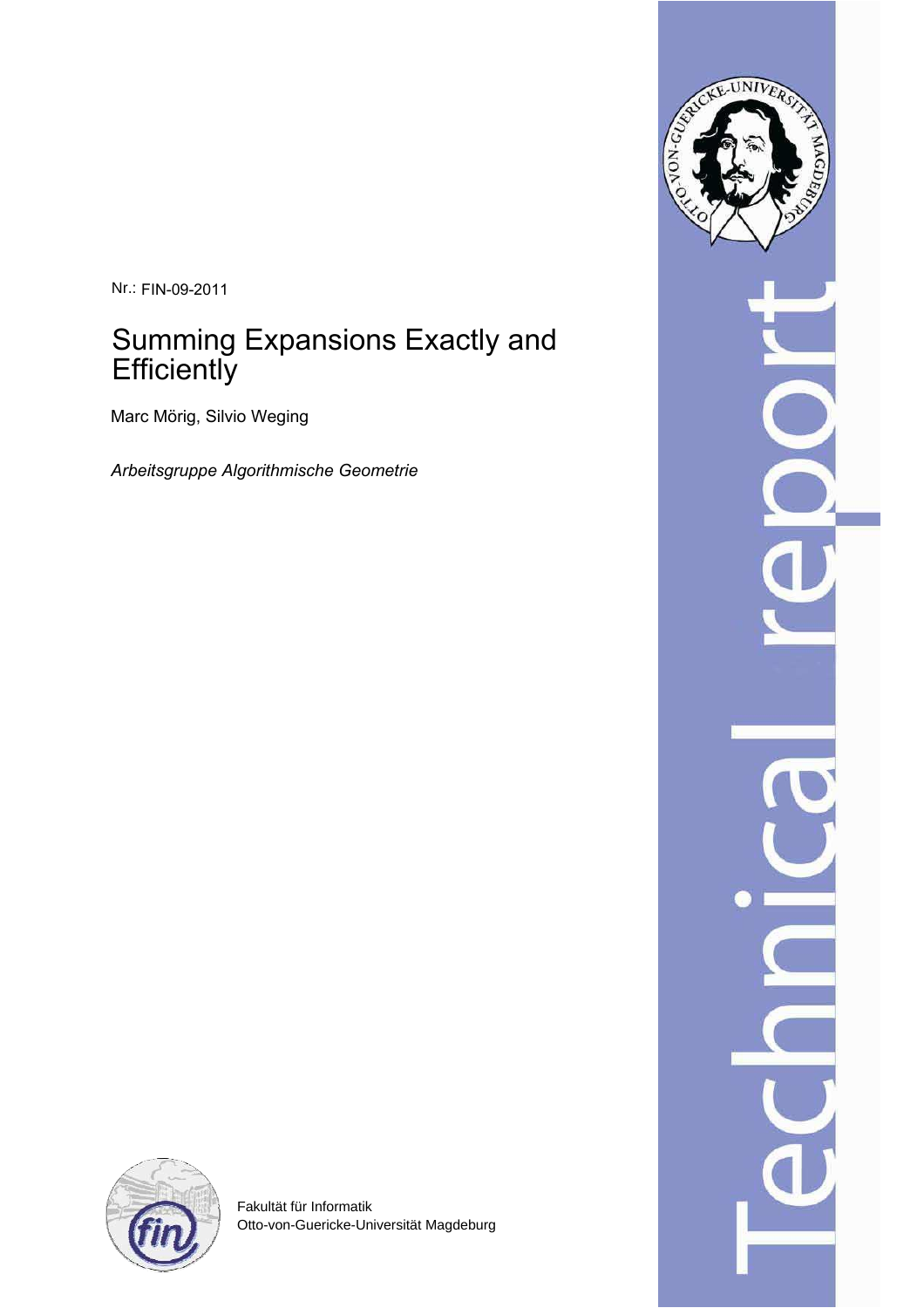Nr.: FIN-09-2011

# Summing Expansions Exactly and **Efficiently**

Marc Mörig, Silvio Weging

*Arbeitsgruppe Algorithmische Geometrie*

Technical report (Internet) Elektronische Zeitschriftenreihe der Fakultät für Informatik der Otto-von-Guericke-Universität Magdeburg ISSN 1869-5078



Fakultät für Informatik Otto-von-Guericke-Universität Magdeburg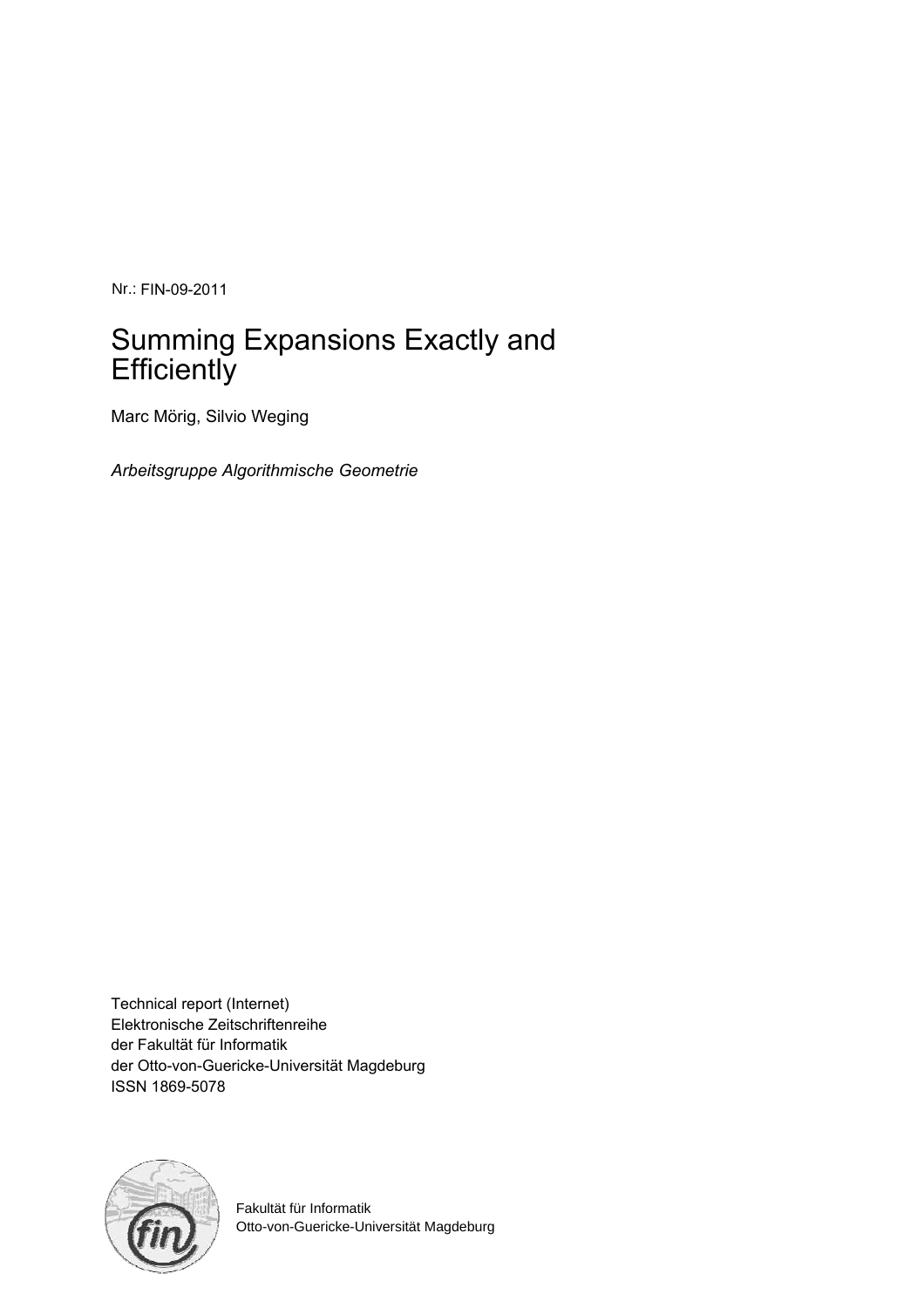# **Impressum** (§ 5 TMG)

Herausgeber: Otto-von-Guericke-Universität Magdeburg Fakultät für Informatik Der Dekan

Verantwortlich für diese Ausgabe: Otto-von-Guericke-Universität Magdeburg Fakultät für Informatik Postfach 4120 39016 Magdeburg E-Mail: marc.moerig@ovgu.de Marc Mörig

http://www.cs.uni-magdeburg.de/Technical\_reports.html

Technical report (Internet) ISSN 1869-5078

Redaktionsschluss: 09.11.2011

Bezug: Otto-von-Guericke-Universität Magdeburg Fakultät für Informatik Dekanat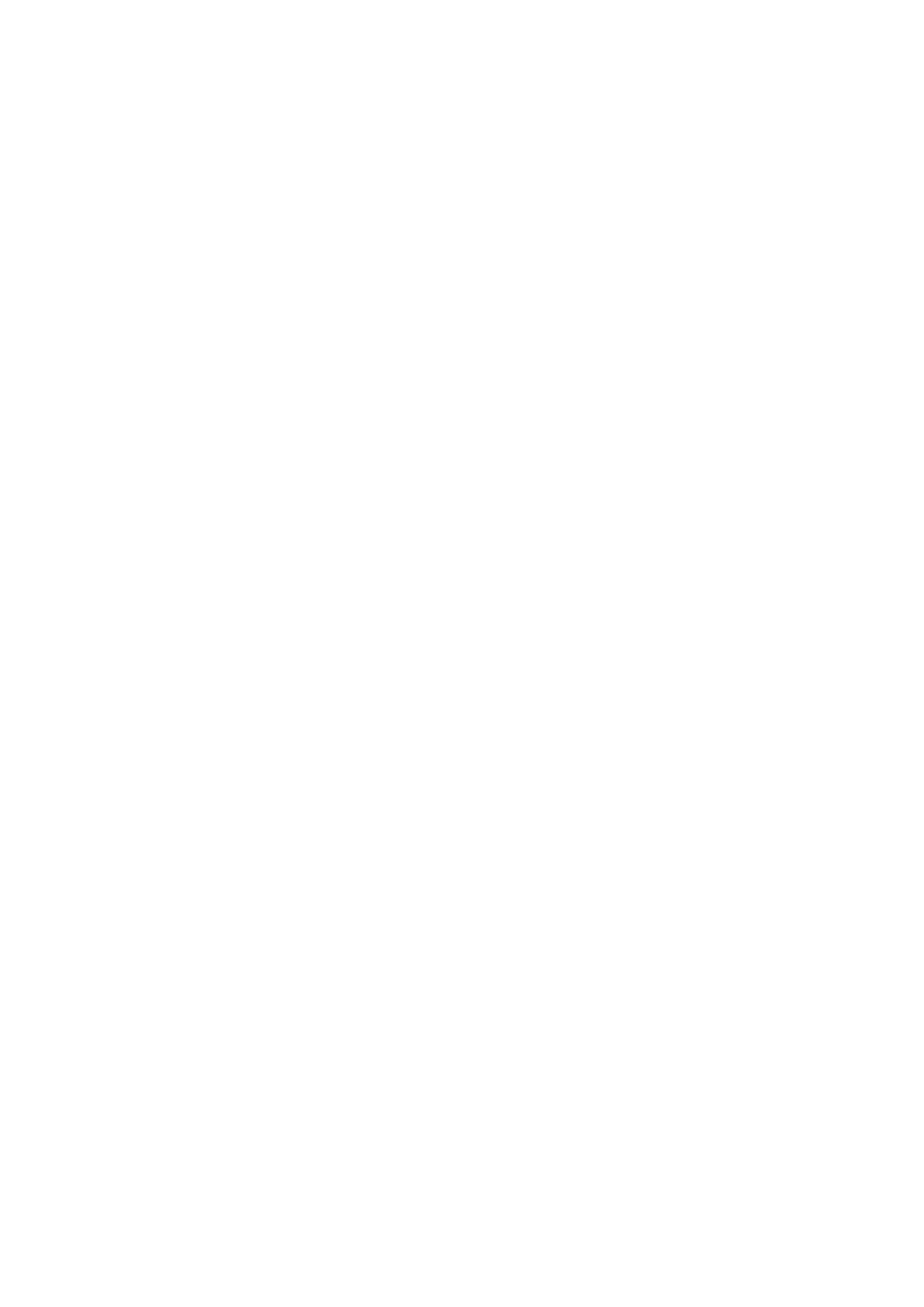# Summing Expansions Exactly and Efficiently

Marc Mörig Silvio Weging

Department of Simulation and Graphics, Otto-von-Guericke University Magdeburg, Germany, marc.moerig@ovgu.de

November 9, 2011

#### **Abstract**

A floating-point expansion is a sequence of fixed precision floating-point numbers  $a_1, \ldots, a_n$ , representing the sum  $A = \sum_{i=1}^{n} a_i$ . We address the problem of computing *A* exactly and efficiently as an arbitrary precision floating-point number. In an expansion the subsequence of nonzero summands is ordered by magnitude and summands are pairwise nonoverlapping: the most significant nonzero bit of the smaller summand is less significant than the least significant nonzero bit of the larger summand. This property allows to compute A more efficiently than simply summing up  $a_1, \ldots, a_n$  with arbitrary precision arithmetic.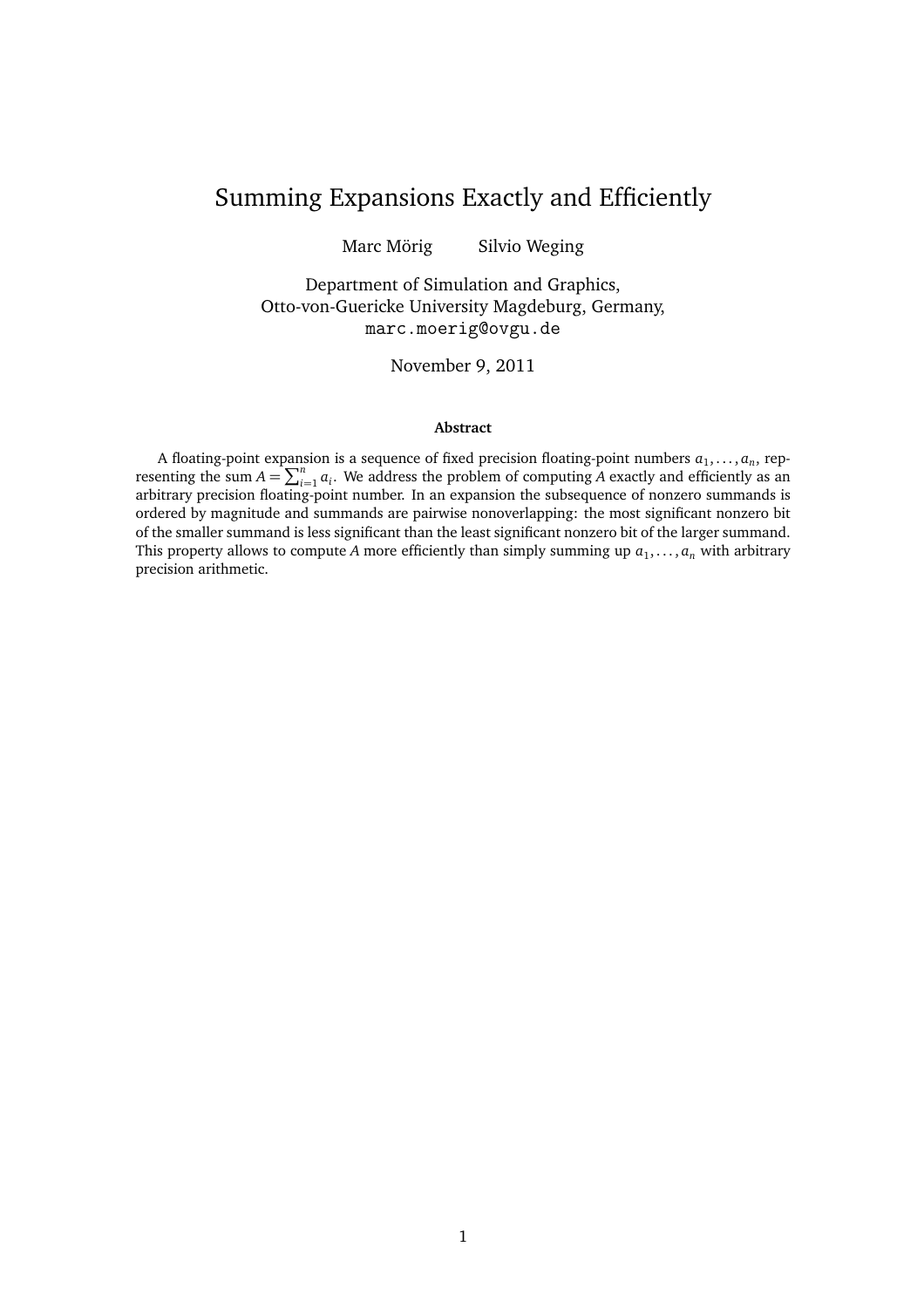## **1 Introduction**

Sums of floating-point numbers can be used to efficiently perform accurate numerical computations that require slightly more precision than hardware floating-point arithmetic offers [[9,](#page-30-0) Chapter 14]. A sequence of summands  $a_1, \ldots, a_n$  is used to represent the sum  $A = \sum_{i=1}^n a_i$ . Examples include doubledouble or more generally multi word arithmetic, where the number of summands is fixed [[2,](#page-29-0) [3](#page-29-1)], but also arithmetic with a variable number of summands [[11,](#page-30-1) [12,](#page-30-2) [17](#page-30-3)].

We address the problem of converting sums exactly into an arbitrary precision floating-point number. As input we accept sums where the subsequence of nonzero summands is ordered by magnitude. Stray zero summands are explicitly allowed. Furthermore nonzero summands must be pairwise nonoverlapping: the most significant nonzero bit of the smaller summand is less significant than the least significant nonzero bit of the larger summand. Sums with these properties are called expansions and were intro-duced by Shewchuk [[17](#page-30-3)]. Shewchuks work is based on work by Priest [[11,](#page-30-1) [12](#page-30-2)] who uses a different, more restrictive type of sum. We will see, that these and other types of sums that are used in the literature are expansions too and hence can be handled our algorithms.

Interestingly, the problem of converting an expansion into an arbitrary precision floating-point number seems to have not been considered previously. After all there is a trivial solution: convert each summand individually, then compute the sum exactly using arbitrary precision arithmetic. This is, however, a lot of unnecessary overhead. Since the summands are nonoverlapping, all the bits of the sum are essentially known. The only obstruction is that summands may have different signs. Our approach therefore first turns an expansion into a monotone expansion, where all summands have the same sign. This algorithm uses floating-point arithmetic only and is independent of the target arbitrary precision type. Then we convert the monotone expansion by copying the mantissae of the summands to the correct position in the mantissa of an arbitrary precision floating-point number. As target floating-point numbers we use both MPFR  $[8]$  $[8]$  $[8]$  and leda::bigfloat  $[5]$  $[5]$  $[5]$ , but other number types could be used as well.

The conversion problem came to our attention through work on our number type Real\_algebraic  $[6, 1]$  $[6, 1]$  $[6, 1]$ [7](#page-29-5)]. There, we attempt to avoid or postpone expensive operations by computing exactly with expansions. Ultimately a conversion from expansion to arbitrary precision floating-point number may be necessary. Experiments suggest that this conversion is a major bottleneck in our approach and improvement seemed possible. An implementation of our conversion methods is available on the Real\_algebraic website [[13](#page-30-4)] and will be part of Real\_algebraic soon.

The paper is organized as follows. In [Section 2](#page-5-0) we subsume basic facts about floating-point numbers that are required later. In [Section 3](#page-13-0) we present a new algorithm that turns an expansion into a monotone expansion and prove its correctness. In [Section 4](#page-20-0) we give an algorithm that converts a monotone expansion into an mpfr floating-point number. We also give two algorithms that convert general expansions, one by transforming into a monotone expansion and another one by splitting the expansion into two monotone expansion. Finally in [Section 5](#page-27-0) we compare the efficiency of our new approaches to the trivial approach.

### <span id="page-5-0"></span>**2 Floating-Point Numbers: Notation and Basic Facts**

Throughout this paper we use binary floating-point numbers, i.e., real numbers that have a finite binary representation. We start with two functions that let us control the most significant and least significant nonzero bit in such a representation. Let  $x \in \mathbb{R}$ , then we define the *most significant bit* of *x* as

$$
msb(0) = 0, \qquad msb(x) = 2^{\lfloor \log_2 |x| \rfloor} \text{ for } x \neq 0. \tag{1}
$$

This quantity was originally introduced as ufp or *unit in the first place* by Rump et al. [[15](#page-30-5)] to allow better analysis of floating-point algorithms.<sup>[1](#page-5-1)</sup>

<span id="page-5-1"></span><sup>&</sup>lt;sup>1</sup>We use the name msb here as it better matches the complimentary name lsb. The name ulp or unit in the last place that would match ufp already has a meaning different from lsb.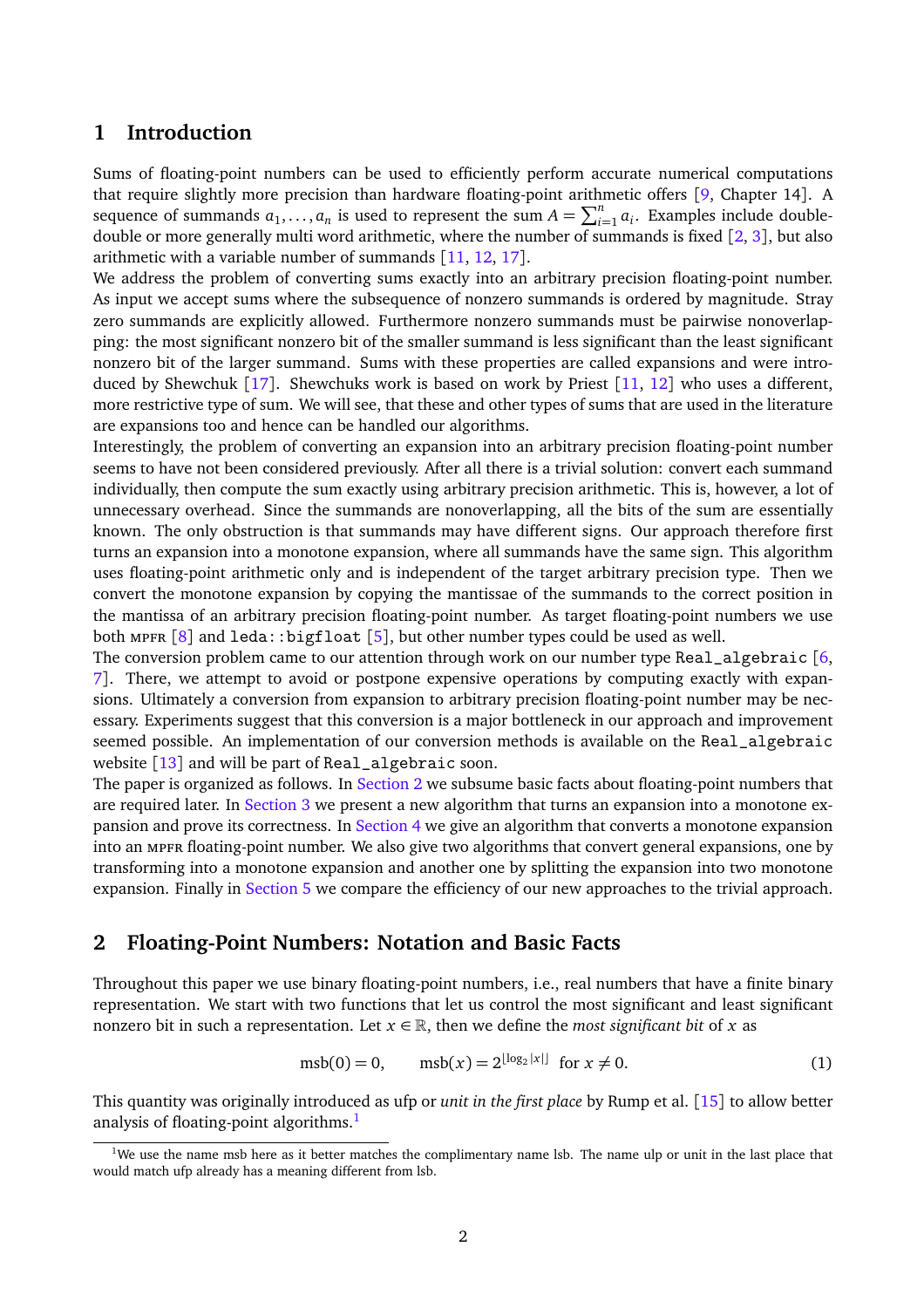We can view numbers with a finite binary representation as elements of a ring  $\sigma\mathbb{Z}$ , where  $\sigma$  is a power of two. If  $x \in \mathbb{R}$  has a finite binary representation, then we define the *least significant bit* as

$$
lsb(0) = 0, \qquad \text{lsb}(x) = \max\{\sigma \mid x \in \sigma \mathbb{Z}, \ \sigma = 2^k, \ k \in \mathbb{Z}\} \ \text{ for } x \neq 0. \tag{2}
$$

Using msb and lsb we can now define the set of floating-point numbers.

<span id="page-6-0"></span>**Definition 1.** Let  $\eta$ ,  $\varepsilon_{\rm m}$ ,  $\tau$  be powers of two such that  $\eta < 1$ ,  $\varepsilon_{\rm m} < \tau$  and let  $\mathbb{F} = \mathbb{F}(\eta, \varepsilon_{\rm m}, \tau)$  be the set of *floating-point numbers.* F contains 0. Let  $0 \neq x \in \mathbb{R}$  *have a finite binary representation, then*  $x \in \mathbb{F}$  *if and only if*

$$
\eta \le \text{lsb}(x), \qquad \text{msb}(x) \le \frac{1}{2} \varepsilon_{\text{m}}^{-1} \text{lsb}(x), \qquad \text{msb}(x) \le \tau. \tag{3}
$$

*Let furthermore*  $\overline{\mathbb{F}} = \mathbb{F} \cup \{\pm \infty\}.$ 

Hence  $x \neq 0$  is a floating-point number if its least significant bit is at least  $\eta$ , its most significant bit is at most  $\tau$  and the binary representation of *x* requires at most  $p = \log_2(\epsilon_m^{-1})$  consecutive bits. *p* is called the *precision* of the floating-point set. Most floating-point numbers *f* have *p* bits, but if msb(*f* ) is smaller than  $\frac{1}{2} \varepsilon_m^{-1} \eta$ , less than *p* bits are available. Floating-point numbers with msb(*f*) <  $\frac{1}{2}$  $\frac{1}{2}\varepsilon_{\tt m}^{-1}\eta$  are called *denormalized*. The largest number in  $\mathbb F$  is  $2\tau(1-\varepsilon_m)$  with most significant bit  $\tau$  and  $p$  consecutive nonzero bits. Note that  $\mathbb F$  is symmetric, i.e.,  $\mathbb F = -\mathbb F$ .

The binary floating-point formats defined by the IEEE 754-2008 standard [[4](#page-29-6)] can be obtained from [Definition 1](#page-6-0) for certain values of *η*,  $\varepsilon_{m}$ ,  $\tau$ . Of special interest to us is the binary64 format with  $η$  =  $2^{-1074}$ ,  $\varepsilon_{\rm m} = 2^{-53}$  and  $\tau = 2^{1023}$  that is in widespread use and that we also use in our implementation. A floating-point number  $f \neq 0$  can be decomposed into *sign*  $s \in \{-1, 1\}$ , *mantissa*  $m \in \{0, 1\}^p$  and *exponent*  $e \in \mathbb{Z}$  such that

<span id="page-6-1"></span>
$$
f = s \cdot m \cdot 2^e. \tag{4}
$$

The decomposition is usually made unique by some normalization condition on *m*. We can for example require that the leading bit in *m* is nonzero and assign a value of one to it, i.e., *m* is interpreted as number in  $[1, 2)$ . Another variant is to assign a value of one to the last bit of *m*, i.e., *m* is interpreted as integer. In this case *m* and *e* are not necessarily unique. We will state the normalizing conditions whenever we refer to mantissa or exponent of a floating-point number.

After having fixed the set of numbers we need to discuss basic arithmetic operations over F. Since we only have a finite set of numbers, rounding is inevitable. Arithmetic is performed as if first the exact result is computed and then rounded to a floating-point number. We only consider rounding to a nearest floating-point number here.

Since there are only finitely many floating-point numbers, rounding is essential to floating-point arithmetic. Let  $f{I}: \mathbb{R} \to \overline{\mathbb{F}}$  be a function that rounds  $x \in \mathbb{R}$  to a nearest floating-point number. This fixes  $f{I}$ except for  $|x| > 2\tau(1 - \varepsilon_m)$  and when *x* falls exactly halfway between two floating-point numbers. Thus, let  $\mathbb{F}' = \mathbb{F}(\eta, \varepsilon_m, \tau')$  be a floating-point set with  $\tau' > \max\{\tau, \text{msb}(x)\}\$  and  $f'$  be a floating-point number in  $\mathbb{F}'$  closest to *x*. If  $f' \in \mathbb{F}$  then  $\mathbf{f}l(x) = f'$ , otherwise  $\mathbf{f}l(x) = \pm \infty$ . If *x* is exactly halfway between two floating-point numbers in  $\mathbb{F}'$ , then select any of these numbers, however such that  $\mathbf{f}(-x) = -\mathbf{f}(x)$  is preserved for all *x*. *Overflow* is said to occur, when *x* is rounded to a different number in the modified floating-point set  $\mathbb{F}'$  than in  $\mathbb{F}$ . This coincides with rounding to  $\pm\infty$  for our rounding function **fl**. For  $x, y \in \mathbb{R}$ , **fl** satisfies:

<span id="page-6-2"></span>
$$
x \le y \qquad \Rightarrow \qquad \mathbf{f}(\mathbf{f}(x)) \le \mathbf{f}(\mathbf{f}(y) \tag{5}
$$

$$
\mathbf{fl}(x) < \mathbf{fl}(y) \qquad \qquad \Rightarrow \qquad \qquad x < y \tag{6}
$$

[Equation \(5\)](#page-6-1) follows directly from rounding to the nearest floating-point number and [Equation \(6\)](#page-6-2) is its contraposition. A nice consequence of [Equation \(5\)](#page-6-1) (with  $x \in \mathbb{F}$ ) is, that we never jump over a floating-point number in the process of rounding. The two IEEE 754-2008 rounding direction attributes *roundTiesToEven*, which is the default rounding attribute, and *roundTiesToAway* can both serve as rounding function **fl**.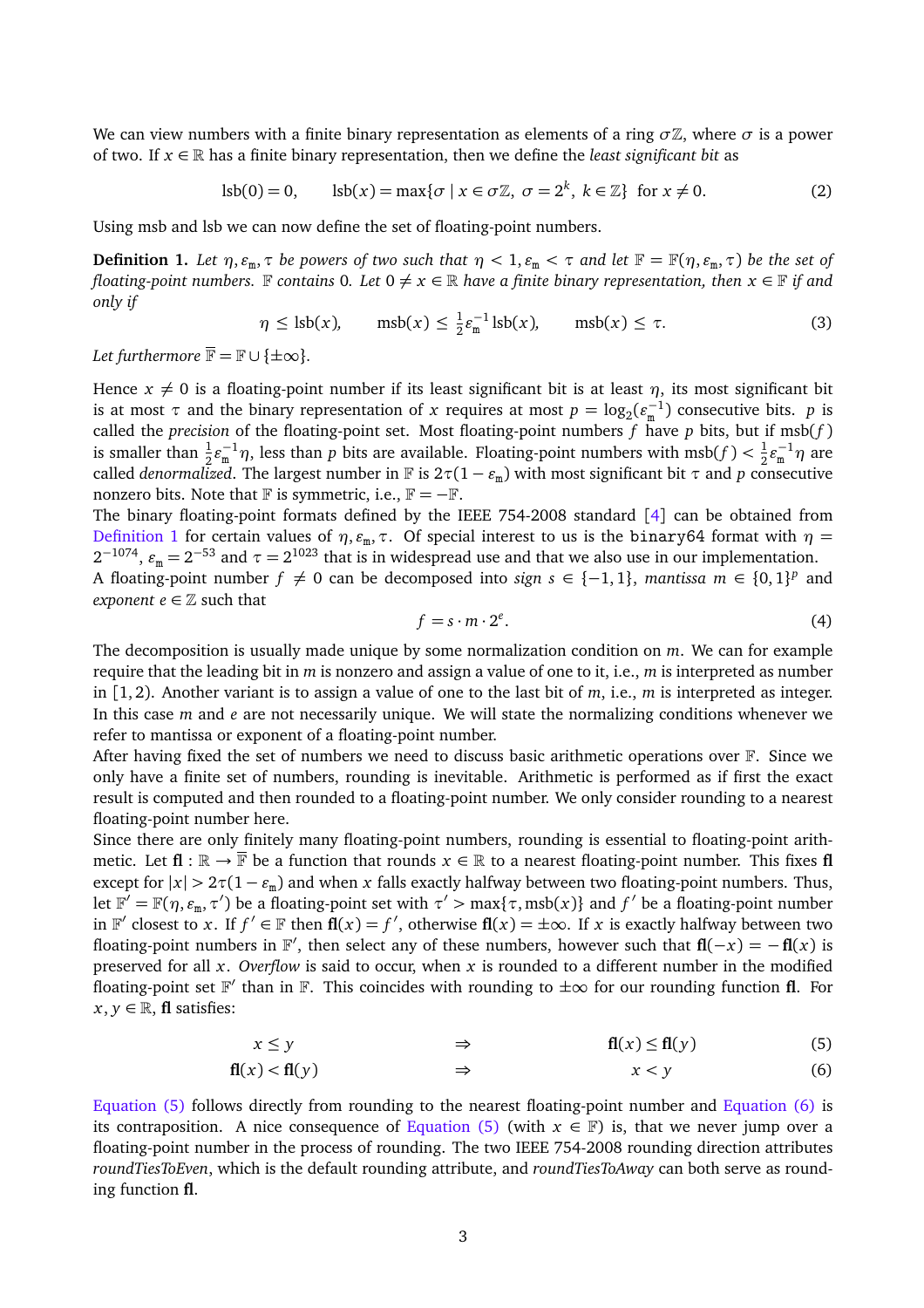We will now show a refined variant of the standard error estimate for floating-point numbers which is due to Rump et al. [[15](#page-30-5)]. As tools but also for later use, we introduce floating-point predecessor and successor for any real number.

**Definition 2.** *Let*  $x \in \mathbb{R}$ *, then* pred, succ :  $\mathbb{R} \to \overline{\mathbb{F}}$  *with* 

$$
\text{pred}(x) = \max\{f \in \overline{\mathbb{F}} \mid f < x\} \qquad \text{succ}(x) = \min\{f \in \overline{\mathbb{F}} \mid x < f\} \tag{7}
$$

*give the* predecessor *and* successor *of x.*

For floating-point numbers we can give predecessor and successor explicitly [[14,](#page-30-6) [15](#page-30-5)]. Let  $0 \le f \in \mathbb{F}$ . If  $f \leq \frac{1}{2}$  $\frac{1}{2} \varepsilon_{\rm m}^{-1} \eta$  then

<span id="page-7-0"></span>
$$
pred(f) = f - \eta, \qquad succ(f) = f + \eta. \tag{8}
$$

If  $\frac{1}{2} \varepsilon_{\rm m}^{-1} \eta < f < 2\tau (1 - \varepsilon_{\rm m})$ , then

<span id="page-7-1"></span>
$$
f \neq \text{msb}(f) \Rightarrow \text{pred}(f) = f - 2\varepsilon_{\text{m}} \text{msb}(f), \quad \text{succ}(f) = f + 2\varepsilon_{\text{m}} \text{msb}(f),
$$
  
\n $f = \text{msb}(f) \Rightarrow \text{pred}(f) = f - \varepsilon_{\text{m}} \text{msb}(f), \quad \text{succ}(f) = f + 2\varepsilon_{\text{m}} \text{msb}(f).$  (9)

Finally, if  $f = 2\tau(1 - \varepsilon_{\rm m})$ , then

$$
\text{pred}(f) = f - 2\varepsilon_{\text{m}} \text{msb}(f), \qquad \text{succ}(f) = +\infty. \tag{10}
$$

For *f <* 0 analogous equalities hold. In floating-point arithmetic, basic operations are performed as if the mathematically correct result is computed and then rounded to a floating-point number. That is, for *a*, *b* ∈ F, ∘ ∈ {+, −, ·, /} and *a* ◦ *b* ∈ ℝ, the value **fl**(*a* ◦ *b*) is computed. We often abbreviate **fl**(*a* ◦ *b*) with  $a \odot b$ . The following theorem bounds the error of these operations.

### <span id="page-7-2"></span>**Theorem 3.** [[15](#page-30-5)]

*Let*  $x \in \mathbb{R}$  *and*  $f \in \mathbb{F}$  *with*  $f(x) = f$ *. Then* 

$$
|f| \le \frac{1}{2} \varepsilon_{m}^{-1} \eta \qquad \qquad \Rightarrow \qquad f = x + \mu \qquad \qquad \text{with } |\mu| \le \frac{1}{2} \eta \tag{11}
$$

$$
|f| \geq \frac{1}{2} \varepsilon_{\mathfrak{m}}^{-1} \eta \qquad \Rightarrow \qquad f = x + \delta \qquad \text{with } |\delta| \leq \varepsilon_{\mathfrak{m}} \operatorname{msb}(f) \qquad (12)
$$

*Proof.* Since both  $\mathbb F$  and **fl** are symmetric, we only need to consider the case  $f \ge 0$ . Note that for  $|f| = \frac{1}{2}$  $\frac{1}{2}\varepsilon_{m}^{-1}\eta$  both estimates are equal:  $\varepsilon_{m}$  msb( $f$ ) =  $\frac{1}{2}\eta$ . First assume  $x \in \mathbb{F}$ , then  $|x - f| = 0$  and there is nothing to show. For  $x \notin \mathbb{F}$ , let  $f' = \text{pred}(x) \in \mathbb{F}$ . In case  $\text{succ}(f') \notin \mathbb{F}$ , let  $\text{succ}(f') = f' + 2\varepsilon_{\text{m}} \text{msb}(f')$ , which would be the successor of  $f'$  in some  $\mathbb{F}'$  with larger  $\tau'$ . Now either  $f = f'$  or  $f = \text{succ}(f')$ , whichever is closer. Therefore

$$
|x - f| \le \frac{1}{2}(\text{succ}(f') - f'). \tag{13}
$$

When  $f \leq \frac{1}{2}$  $\frac{1}{2}\varepsilon_{\rm m}^{-1}\eta$ , then also  $f' \leq \frac{1}{2}$  $\frac{1}{2} \varepsilon_{\rm m}^{-1} \eta$  and by [Equation 8](#page-7-0)

$$
|x - f| \le \frac{1}{2}(f' + \eta - f') = \frac{1}{2}\eta.
$$
 (14)

If  $f > \frac{1}{2}$  $\frac{1}{2}\varepsilon_{\rm m}^{-1}\eta$ , then  $f' \ge \frac{1}{2}$  $\frac{1}{2}\varepsilon_{\rm m}^{-1}\eta$ . If  $f' = \frac{1}{2}$  $\frac{1}{2} \varepsilon_{\rm m}^{-1} \eta$ , then again

$$
|x - f| \le \frac{1}{2}\eta = \varepsilon_{\text{m}} \operatorname{msb}(f') \le \varepsilon_{\text{m}} \operatorname{msb}(f). \tag{15}
$$

 $\Box$ 

Finally if  $f' > \frac{1}{2}$  $\frac{1}{2}$ ε<sup>-1</sup>η, then by [Equation 9](#page-7-1)

$$
|x - f| \le \frac{1}{2}(f' + 2\varepsilon_m \operatorname{msb}(f') - f') = \varepsilon_m \operatorname{msb}(f') \le \varepsilon_m \operatorname{msb}(f),\tag{16}
$$

which concludes the proof.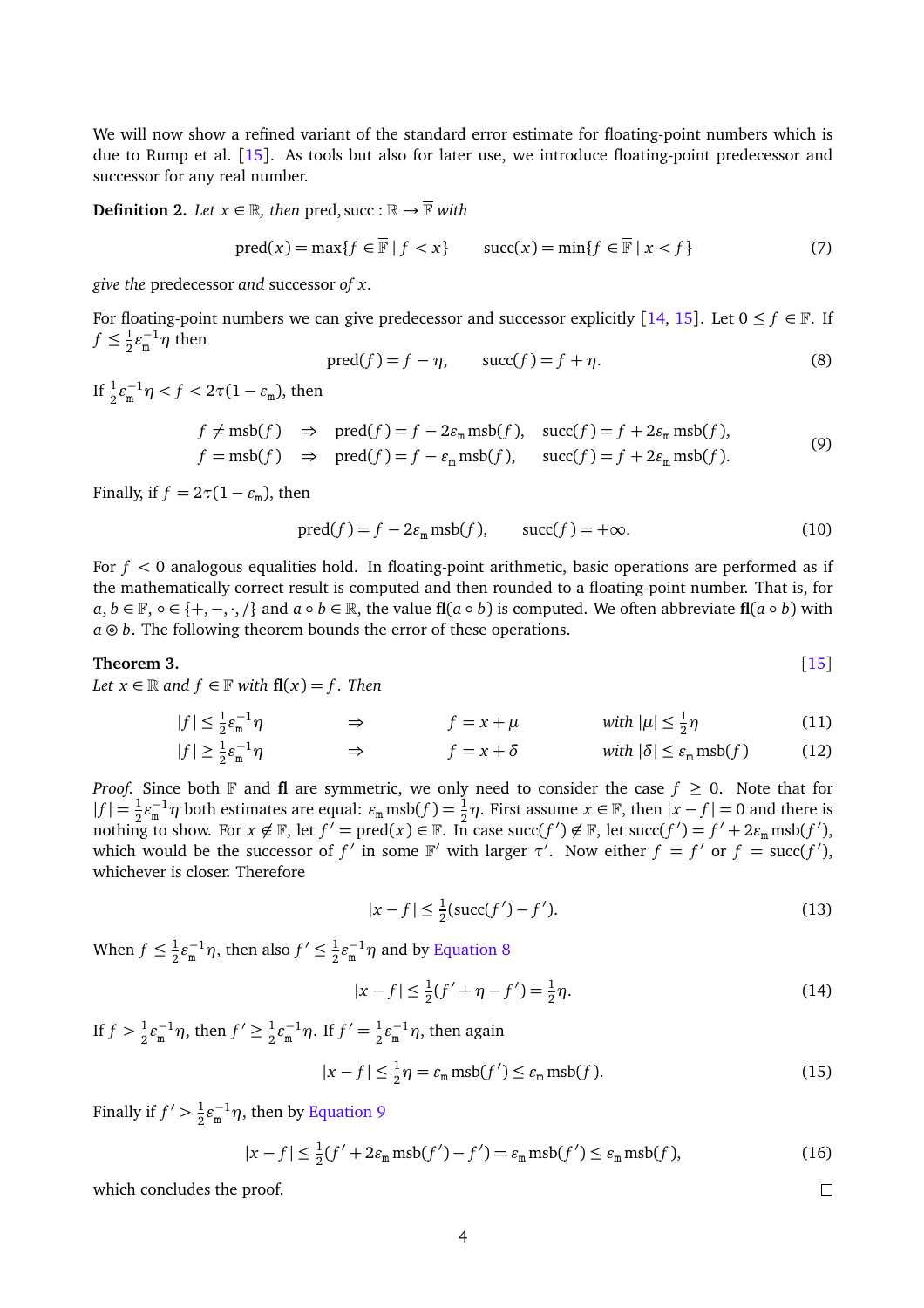Next, we turn to addition and subtraction, the main issue of this paper. By symmetry of  $\mathbb F$  and **fl** we can conclude that

$$
a \oplus b = b \oplus a = b \ominus -a = -(a \ominus b)
$$
 (17)

and so forth, so all properties of  $\oplus$  also hold for  $\ominus$  as long as no condition on the signs of *a* and *b* is imposed. For the same reasons we can retreat to a special case that is symmetric to the remaining cases in many proofs.

To control the lower bits arising in computations we view floating-point numbers as part of the ring  $\sigma\mathbb{Z}$ , where  $\sigma$  is always a power of two. A statement such as  $f \in \sigma \mathbb{Z}$  tells us that  $f = 0$  or  $\sigma \leq \text{lsb}(f)$ . Some useful properties are:

<span id="page-8-1"></span><span id="page-8-0"></span>
$$
\mathbb{F} \quad \subset \quad \eta \mathbb{Z} \tag{18}
$$

$$
\sigma_1 \ge \sigma_2 \qquad \Rightarrow \qquad \sigma_1 \mathbb{Z} \subseteq \sigma_2 \mathbb{Z} \tag{19}
$$

$$
a, b \in \sigma \mathbb{Z} \qquad \Rightarrow \qquad a + b \in \sigma \mathbb{Z} \tag{20}
$$

$$
a, b \in \sigma \mathbb{Z} \cap \mathbb{F}, \ u \oplus v \in \mathbb{F} \qquad \Rightarrow \qquad u \oplus v \in \sigma \mathbb{Z} \tag{21}
$$

[Equation \(18\),](#page-8-0) [Equation \(19\)](#page-8-1) and [Equation \(20\)](#page-8-2) are simply ring properties. We can derive [Equation \(21\)](#page-8-3) from [Equation \(19\)](#page-8-1) and [Equation \(20\)](#page-8-2) because in the process of rounding  $u + v$  to  $u \oplus v$ , trailing bits are removed, i.e., either  $u + v = 0$  or  $\eta \le \sigma \le \text{lsb}(u + v) \le \text{lsb}(u + v)$ . [Equation \(21\)](#page-8-3) allows us to keep track of the least significant bit of floating-point numbers. To demonstrate its usefulness and for later use we now show that addition and subtraction are exact in case the result falls in the range of denormalized numbers.

<span id="page-8-4"></span>**Lemma 4.** Let 
$$
a, b \in \mathbb{F}
$$
 with  $msb(a + b) \leq \frac{1}{2} \varepsilon_m^{-1} \eta$ . Then  $a + b \in \mathbb{F}$  and hence  $a \oplus b = a + b$ .

*Proof.* We know  $a, b \in \mathbb{F}$  and hence from [Equation \(18\)](#page-8-0) and [Equation \(20\)](#page-8-2) that  $a + b \in \eta \mathbb{Z}$ . If  $a + b = 0$ the claim holds. Otherwise we have  $\eta \leq \text{lsb}(a + b)$  and

$$
msb(a+b) \le \frac{1}{2} \varepsilon_m^{-1} \eta \le \frac{1}{2} \varepsilon_m^{-1} \text{lsb}(a+b). \tag{22}
$$

Furthermore msb( $a + b$ ) <  $\tau$  and hence  $a + b \in \mathbb{F}$ .

[Lemma 4](#page-8-4) has some nice consequences. It implies for example that no nonzero number is ever rounded to zero in an addition or subtraction. Since we never jump over a floating-point number when rounding it follows for  $a, b \in \mathbb{F}$  that

<span id="page-8-7"></span>
$$
sign(a \oplus b) = sign(a + b). \tag{23}
$$

Furthermore we get an improved version of [Theorem 3.](#page-7-2) If  $a, b, a \oplus b \in \mathbb{F}$  then

<span id="page-8-6"></span>
$$
a \oplus b = a + b + \delta \qquad \text{with } |\delta| \le \varepsilon_{\mathfrak{m}} \operatorname{msb}(a \oplus b). \tag{24}
$$

The name *error-free transformation* has been given to small algorithms that transform expressions of floating-point numbers into mathematically equivalent expressions [[10](#page-30-7)]. We will now demonstrate one error-free transformation called FASTTWOSUM that goes back to Dekker  $[2]$  $[2]$  $[2]$ . FASTTWOSUM allows to recover the exact roundoff error of a floating-point addition. It is used frequently in algorithms that drive for exactness or increased accuracy and is a major tool in our algorithm in [Section 3](#page-13-0) too. Our proof follows Shewchuk [[17](#page-30-3)], but using the machinery developed above where appropriate. First we show that the roundoff error in an addition is itself a floating-point number.

<span id="page-8-5"></span>**Lemma 5.** Let 
$$
a, b, a \oplus b \in \mathbb{F}
$$
 and  $\delta = a \oplus b - (a + b)$ . Then  $\delta \in \mathbb{F}$ .

*Proof.* For  $\delta = 0$  there is nothing to show, so assume  $\delta \neq 0$ . We first assume  $|a| \leq |b|$  and claim  $|\delta| \leq |a| \leq |b|$ .  $\delta$  is the distance from  $a + b$  to the closest floating-point number, hence it is at most the distance to any floating-point number, e.g., *b*.

$$
|\delta| \le |a + b - b| = |a| \le |b|.
$$
 (25)

<span id="page-8-3"></span><span id="page-8-2"></span> $\Box$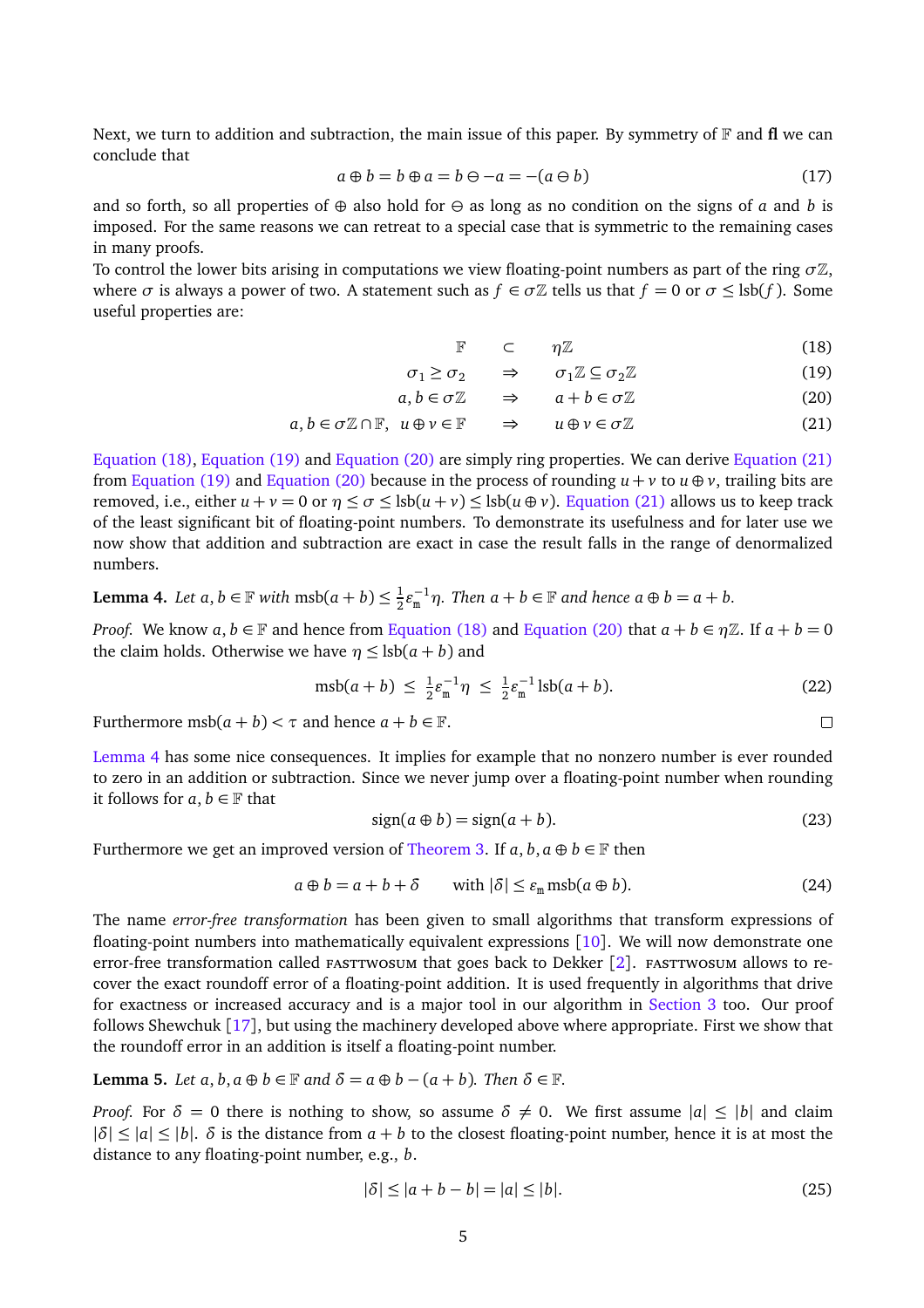As an immediate consequence we get msb( $\delta$ )  $\leq$  msb( $a$ )  $\leq \tau$ . We now drop the assumption  $|a| \leq |b|$ . Instead assume  $a \neq 0$  and let  $\sigma = \text{lsb}(a)$ . Assume further that  $b \in \sigma \mathbb{Z}$  (if not switch roles of *a* and *b*). Then we know  $a, b, a + b, a \oplus b, \delta \in \sigma \mathbb{Z}$  by Equations [\(19\)](#page-8-1) – [\(21\).](#page-8-3) Thus it follows  $\eta \leq \sigma \leq \text{lsb}(\delta)$ . Finally

$$
\mathrm{msb}(\delta) \le \mathrm{msb}(a) \le \frac{1}{2} \varepsilon_{\mathrm{m}}^{-1} \, \mathrm{lsb}(a) \le \frac{1}{2} \varepsilon_{\mathrm{m}}^{-1} \, \mathrm{lsb}(\delta) \tag{26}
$$

and hence  $\delta \in \mathbb{F}$ .

The other tool we need is [Sterbenz Lemma.](#page-9-0) It gives a sufficient condition when the subtraction of two floating-point numbers with the same sign is free from rounding error.

<span id="page-9-0"></span>

**Lemma 6** (Sterbenz)**.** [[18](#page-30-8)] Let  $a, b \in \mathbb{F}$  with  $\frac{1}{2} \leq \frac{a}{b}$  $\frac{a}{b}$  ≤ 2*.* Then  $a - b \in \mathbb{F}$  and consequently  $a \ominus b = a - b$ .

*Proof.* Note that *a* and *b* have the same sign. It suffices to show the claim for  $0 < \frac{1}{2}$  $\frac{1}{2}a \leq b \leq a$ and  $a - b \neq 0$ , the other cases being clear or symmetric. By Equations [\(19\)](#page-8-1) and [\(20\)](#page-8-2) we have  $\eta \leq$  $\min\{\text{lsb}(a),\text{lsb}(b)\}\leq \text{lsb}(a-b)$ . Furthermore  $a-b\leq a-\frac{1}{2}$  $\frac{1}{2}a = \frac{1}{2}$  $\frac{1}{2}a \leq b \leq a$  and thus

$$
msb(a-b) \le \min\{msb(a),msb(b)\} \le \frac{1}{2}\varepsilon_m^{-1} \min\{lsb(a),lsb(b)\} \le \frac{1}{2}\varepsilon_m^{-1}lsb(a-b). \tag{27}
$$

Finally msb( $a - b$ )  $\leq$  msb( $a$ )  $\leq \tau$  and therefore  $a - b \in \mathbb{F}$ .

<span id="page-9-2"></span>**Theorem 7** (FASTTWOSUM). [[2](#page-29-0)]

*Let a, b*  $\in \mathbb{F}$  *with*  $|a| \ge |b|$  *and compute* 

$$
x = a \oplus b, \qquad q = x \ominus a, \qquad y = b \ominus q. \tag{28}
$$

*Assume*  $x \in \mathbb{F}$ *. Then*  $a + b = x + y$  and  $|y| \le \varepsilon_m \text{msb}(x)$ *.* 

*Proof.* We only consider the case  $a \ge 0$ , the other case being symmetric. If  $\frac{1}{2}a \le -b$ , then by [Sterbenz](#page-9-0) [Lemma](#page-9-0) *x* = *a* ⊕ *b* = −*b* ⊖ *a* = *a* + *b*. Then *q* = *b* and *y* = 0. If  $\frac{1}{2}$ *a* ≥ −*b*, then  $\frac{1}{2}$ *a* = *a* −  $\frac{1}{2}$  $\frac{1}{2}a \leq a + b \leq 2a$ and hence by [Equation \(5\)](#page-6-1) we have  $\frac{1}{2}a \le x \le 2a$ . Then again by [Sterbenz Lemma](#page-9-0)  $q = x \ominus a = x - a$ . Therefore *y* = *b*  $\ominus$  *q* = **fl**(*a* + *b* − *x*). By [Lemma 5](#page-8-5) we have *a* + *b* − *x* ∈ F and therefore *y* = *a* + *b* − *x*. The bound on |*v*| follows from Equation (24). The bound on  $|y|$  follows from [Equation \(24\).](#page-8-6)

### **2.1 Expansions**

Sums of floating-point numbers can be used for accurate computations that require more precision than available from the floating-point arithmetic directly. Typically some normalization conditions are imposed on a sum and sums fulfilling these conditions are called expansions. We use the following definition by Shewchuk.

**Definition 8.** *(nonoverlapping, expansion)* [[17](#page-30-3)]

*Let*  $a, b \in \mathbb{F}$  with  $|a| \leq |b|$ . Then a and b are nonoverlapping if there exist integers r,s such that  $b = r2^s$ and  $|a| < 2<sup>s</sup>$ . Otherwise a and b overlap. A sequence  $f_1, f_2, \ldots, f_n \in \mathbb{F}$  is called an expansion, if the elements *are pairwise nonoverlapping and they are ordered by increasing magnitude, except that any of the f<sup>i</sup> may be zero.*

An expansion  $f_1, f_2, \ldots, f_n$  represents the value  $F = \sum_{i=1}^n f_i$ , for this reason we call the elements also summands. When translating the nonoverlapping condition into our notation, it becomes clear why it is called nonoverlapping.

<span id="page-9-1"></span>**Lemma 9.** Let  $a, b \in \mathbb{F}$  with  $0 < |a| \leq |b|$ . Then a and b are nonoverlapping if and only if  $msb(a) < lsb(b)$ .

 $\Box$ 

 $\Box$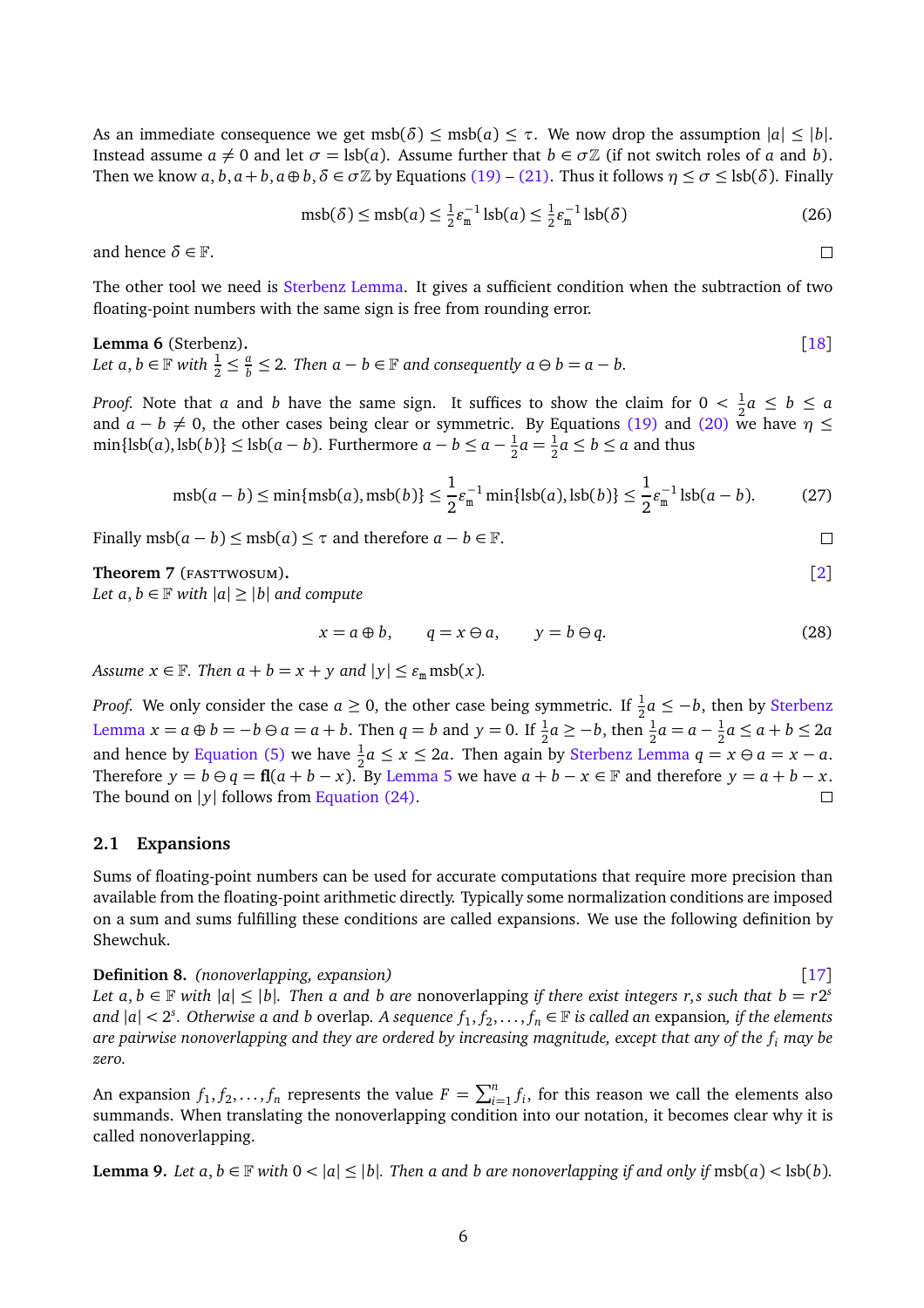*Proof.* Let *a*, *b* be nonoverlapping, i.e., let  $b = r2^s$  and  $|a| < 2^s$ . Then  $msb(a) < 2^s \leq lsb(b)$ . Now let  $msb(a) < lsb(b)$  and let  $2^s = \sigma = 2 \text{ msb}(a)$ . Then  $b \in \sigma \mathbb{Z}$ , i.e.,  $r = b/\sigma \in \mathbb{Z}$  and  $|a| < 2^s$ .

Expansions can be added, subtracted and multiplied exactly, they form an effective ring.<sup>[2](#page-10-0)</sup> The addition algorithm, however, takes quadratic time. Shewchuk improves upon this for a more restrictive type of expansion, called strongly nonoverlapping expansion.

### **Definition 10.** *(nonadjacent, strongly nonoverlapping)* [[17](#page-30-3)] *Let*  $a, b \in \mathbb{F}$  *with*  $|a| \leq |b|$  *be nonoverlapping. Then a and b are adjacent, if* 2*a overlaps b. Otherwise a and*

*b are* nonadjacent*. An expansion is called nonadjacent, if its summands are pairwise nonadjacent. An expansion is* strongly nonoverlapping *if each summand is adjacent to at most one other summand and each summand that is adjacent to some other summand is a power of two.*

Hence, in a strongly nonoverlapping expansion, adjacent summands come in pairs and both summands are a power of two. The definition of strongly nonoverlapping expansions may seem a bit complicated, but they admit a linear time addition algorithm. Furthermore, the multiplication algorithm for expansions also maintains the strongly nonoverlapping property. Hence strongly nonoverlapping expansion also form an effective ring. We use strongly nonoverlapping expansions in our number type Real\_algebraic [[7](#page-29-5)]. In an expansion, summands may carry only a few nonzero bits, in which case the expansion may have an unnecessary large number of summands. Shewchuk presents a compression algorithm to put more bits into each summand and reduce the number of summands, however without an explicit performance guarantee. Shewchuks work is based on work by Priest  $\lceil 11, 12 \rceil$  $\lceil 11, 12 \rceil$  $\lceil 11, 12 \rceil$  $\lceil 11, 12 \rceil$  $\lceil 11, 12 \rceil$  who considers a different notion of nonoverlappingness, we call *maximal nonoverlapping*.

### **Definition 11.** *(maximal nonoverlapping)*

*Let*  $a, b \in \mathbb{F}$  *with*  $|a| \leq |b|$ *. Then a and b are* maximal nonoverlapping *if* msb( $a$ )  $\leq \varepsilon_m$  msb( $b$ )*. A sequence*  $f_1, f_2, \ldots, f_n \in \mathbb{F}$  is maximal nonoverlapping if the elements are pairwise maximal nonoverlapping and they *are ordered by increasing magnitude, except that any of the f<sup>i</sup> may be zero.*

Each maximal nonoverlapping sequence is an expansion since for  $b \neq 0$ 

$$
msb(a) \le \varepsilon_m msb(b) \le \varepsilon_m \frac{1}{2} \varepsilon_m^{-1} \operatorname{lsb}(b) < \operatorname{lsb}(b) \tag{29}
$$

and [Lemma 9.](#page-9-1) Hence we can talk of maximal nonoverlapping expansions. In a maximal nonoverlapping expansion, the summands are optimally spaced. Priest presents arithmetic operations maintaining maximal nonoverlapping expansions without stray zero summands, particularly exact ring operations. An important substep is a renormalization procedure that restores the maximal nonoverlapping property.

Rump et al. [[16](#page-30-9)] present an algorithm that transforms any sum of floating-point numbers into a maximal nonoverlapping expansion, either exactly, or approximately, with a relative error that depends on the number of output summands only. The quad double arithmetic of Hida et al. [[3](#page-29-1)] maintains maximal nonoverlapping expansions too. Here the number of summands is fixed to four.

Our conversion algorithms accept general expansions as input, hence output from any of the mentioned algorithms may be used. An important step is our algorithm MONOTONIZE in [Section 3,](#page-13-0) converting an expansion into a monotone expansion. This algorithm is quite similar to the renormalization procedure of Priest or the compression algorithm of Shewchuk.

#### **Definition 12.** *(monotone expansion)*

*An expansion is called* monotone *if all summands are positive or all summands are negative or it consists of one zero summand only.*

A monotone expansion is truly monotone in that the summands are strictly ordered, increasing if the summands are positive, decreasing otherwise. A monotone expansions  $f_1, f_2, \ldots, f_n$  is very useful because

<span id="page-10-0"></span> $2$ Ignoring, of course, the problem of overflow and underflow.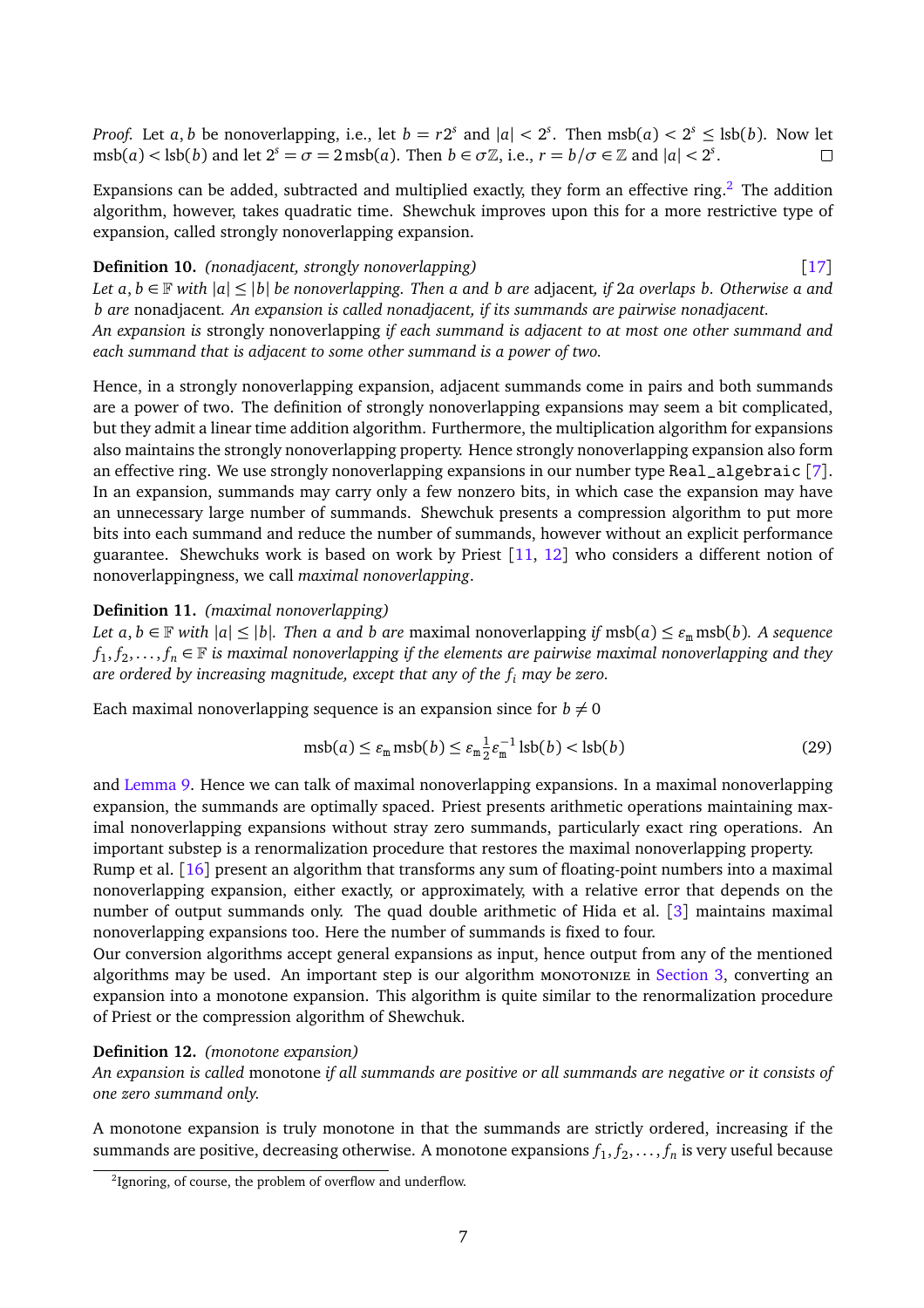<span id="page-11-0"></span>

Figure 1: Copying the mantissae of a monotone expansion onto the mantissa of an arbitrary precision floating-point number.

it contains each nonzero bit of a binary representation of  $F = \sum_{i=1}^{n} f_i$  explicitly. The bits only have to be copied to convert *F* into an arbitrary precision floating-point number, see [Figure 1.](#page-11-0) Monotone, maximal nonoverlapping expansions are unique, for  $x \in \mathbb{R}$  there exists at most one monotone, maximal nonoverlapping expansion  $f_1, \ldots, f_n$  with  $x = \sum_{i=1}^n f_i$ .

**Lemma 13.** *Let*  $e_1, \ldots, e_m$  and  $f_1, \ldots, f_n$  be two monotone and maximal nonoverlapping expansions with  $\sum_{i=1}^{m} e_i = \sum_{i=1}^{n} f_i$ . Then  $n = m$  and  $e_i = f_i$  for  $1 \le i \le n$ . *m*  $\sum_{i=1}^{m} e_i = \sum_{j=1}^{n} f_j$ . Then  $n = m$  and  $e_i = f_i$  for  $1 \le i \le n$ .

*Proof.* Clearly,  $e_m$  and  $f_n$  have the same sign. We can assume the sign is positive, the other case is symmetric. Let  $s = \sum_{i=1}^{n} e_i$ . It is  $s \ge e_m$  and hence msb( $s$ )  $\ge \text{msb}(e_m)$ . Furthermore

$$
s = \sum_{i=1}^{m} e_i \tag{30}
$$

$$
\leq \sum_{i=1}^{m} 2 \operatorname{msb}(e_i)(1 - \varepsilon_{\mathfrak{m}}) \tag{31}
$$

$$
\leq \sum_{i=1}^{m} 2 \operatorname{msb}(e_m) \varepsilon_{\mathbf{m}}^{m-i} (1 - \varepsilon_{\mathbf{m}}) \tag{32}
$$

$$
=2\,\text{msb}(e_m)\left[\sum_{i=0}^{m-1}\varepsilon_{\mathbf{m}}^i-\sum_{i=1}^m\varepsilon_{\mathbf{m}}^i\right]
$$
\n(33)

$$
=2\,\text{msb}(e_m)(1-e_m^m) \tag{34}
$$

and therefore  $msb(s) \leq msb(e_m)$ . The same reasoning applies to  $f_n$  and therefore  $msb(e_m) = msb(f_n)$ . Let  $\sigma = 2\varepsilon_m \text{msb}(f_n)$ , then  $e_m - f_n \in \sigma \mathbb{Z}$ . Assume  $e_m > f_n$ , then

$$
\sigma \le e_m - f_n = \sum_{j=1}^{n-1} f_j - \sum_{i=1}^{m-1} e_i \le \sum_{j=1}^{n-1} f_j < 2 \operatorname{msb}(f_{n-1}) \le 2\varepsilon_m \operatorname{msb}(f_n), \tag{35}
$$

which is a contradiction. The case  $e_m < f_n$  follows analogously. Therefore  $e_m = f_n$ . The claim follows by induction.  $\Box$ 

#### <span id="page-11-1"></span>**2.2 Hardware Representation of** binary64

Our implementation uses the C++ type double for floating-point arithmetic. On contemporary architectures, the double type is an IEEE 754-2008 number in binary64 format. For conversion to arbitrary precision floating-point numbers we need direct access to the sign, the exponent and the mantissa of a double. The IEEE 754-2008 standard fixes the storage format, which enables platform independent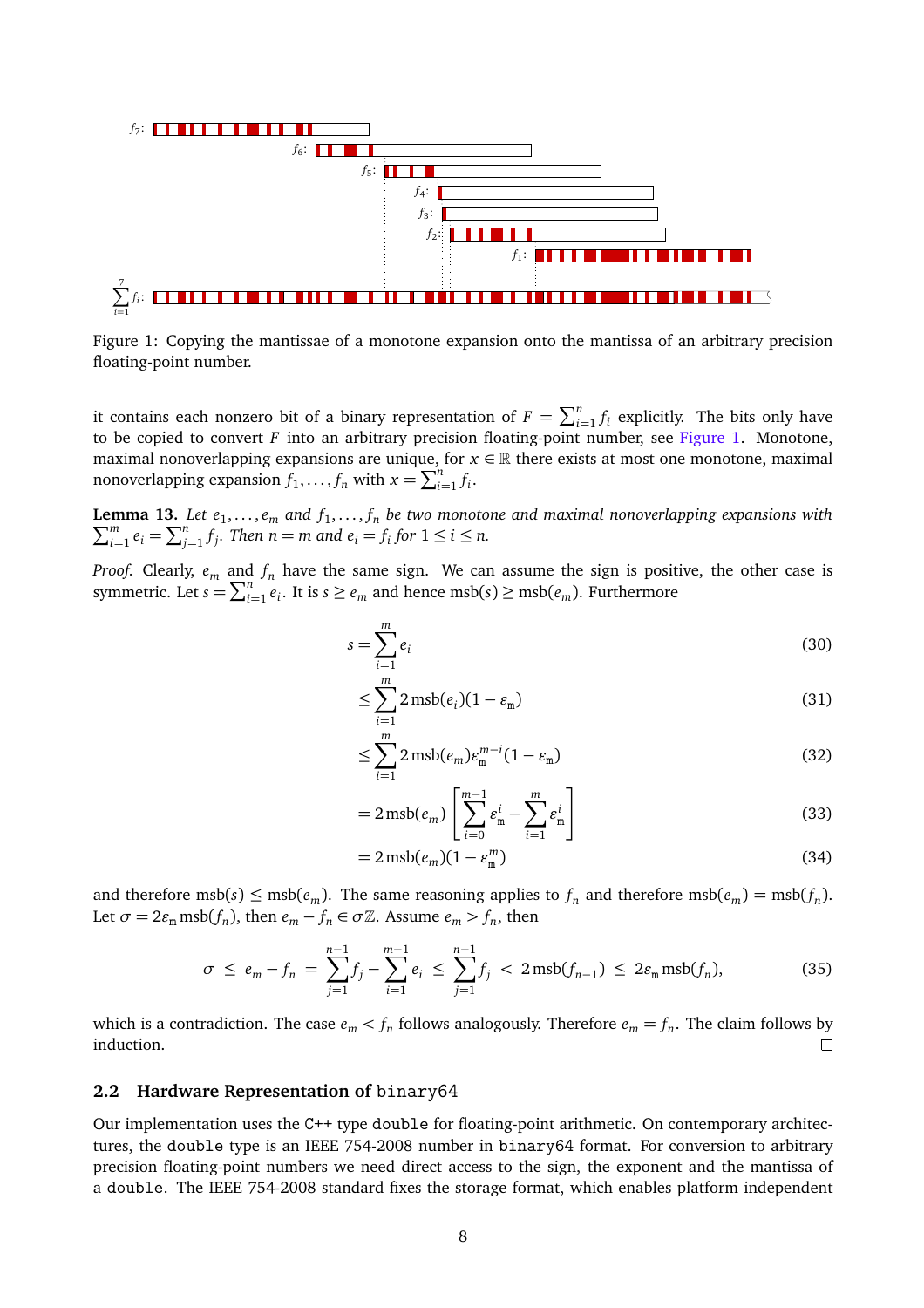access. Code similar to the one below is present in other projects, for example the mpfr library. Using the union keyword, we interpret a double *d* as 64 bit unsigned integer *l*. The code depends on unsigned long long having 64 bits and having the same endianness as double.



Figure 2: The IEEE 754-2008 binary64 format.

<span id="page-12-0"></span>The placement of the individual data is shown in [Figure 2.](#page-12-0) A double stores one bit for the sign, 11 bits for the exponent and 52 bits for a part of the mantissa called fraction. The following methods directly return this data as integers. Denote these integers by  $s_b$ ,  $e_b$  and  $f$  respectively.

```
〈access individual double parts〉≡
 inline long sign_b(){
   return (l & 0x8000000000000000ULL) » 63;
 }
 inline long exponent_b(){
   return (l & 0x7FF0000000000000ULL) » 52;
 }
 inline unsigned long long fraction(){
   return (l & 0x000FFFFFFFFFFFFFULL);
 }
```
A triple  $(s_b, e_b, f)$  ∈ {0, 1} × {0, . . . , 2<sup>11</sup> − 1} × {0, . . . , 2<sup>52</sup> − 1} represents the following double *d*. If  $e_b$  = 0 then *d* is zero or denormalized nonzero:

$$
d = (-1)^{s_b} \cdot f \cdot 2^{-1074} \tag{36}
$$

If  $0 < e_b < 2^{11} - 1$  then *d* is a normalized number:

$$
d = (-1)^{s_b} \cdot (2^{52} + f) \cdot 2^{e_b - 1075} \tag{37}
$$

If  $e_b = 2^{11} - 1$  then  $d \notin \mathbb{R}$ :

 $f = 0 \Rightarrow d = (-1)^{s_b}$  $\cdot \infty$  (38)

$$
f \neq 0 \qquad \Rightarrow \qquad d = \text{nan} \tag{39}
$$

Access to these raw numbers is however not sufficient for our needs. Assuming  $d \notin \{0, \text{nan}, \pm \infty\}$  we need integral sign *s*, mantissa *m* and exponent *e* such that

<span id="page-12-1"></span>
$$
d = s \cdot m \cdot 2^e. \tag{40}
$$

For efficiency reasons, we do not check whether  $d \in \{0, \text{nan}, \pm \infty\}$ . For these cases the following code will not return a correct or desired result. Omitting these cases, allows to perform all computations branch free. The difficulty that remains, is to handle normalized and denormalized numbers uniformly.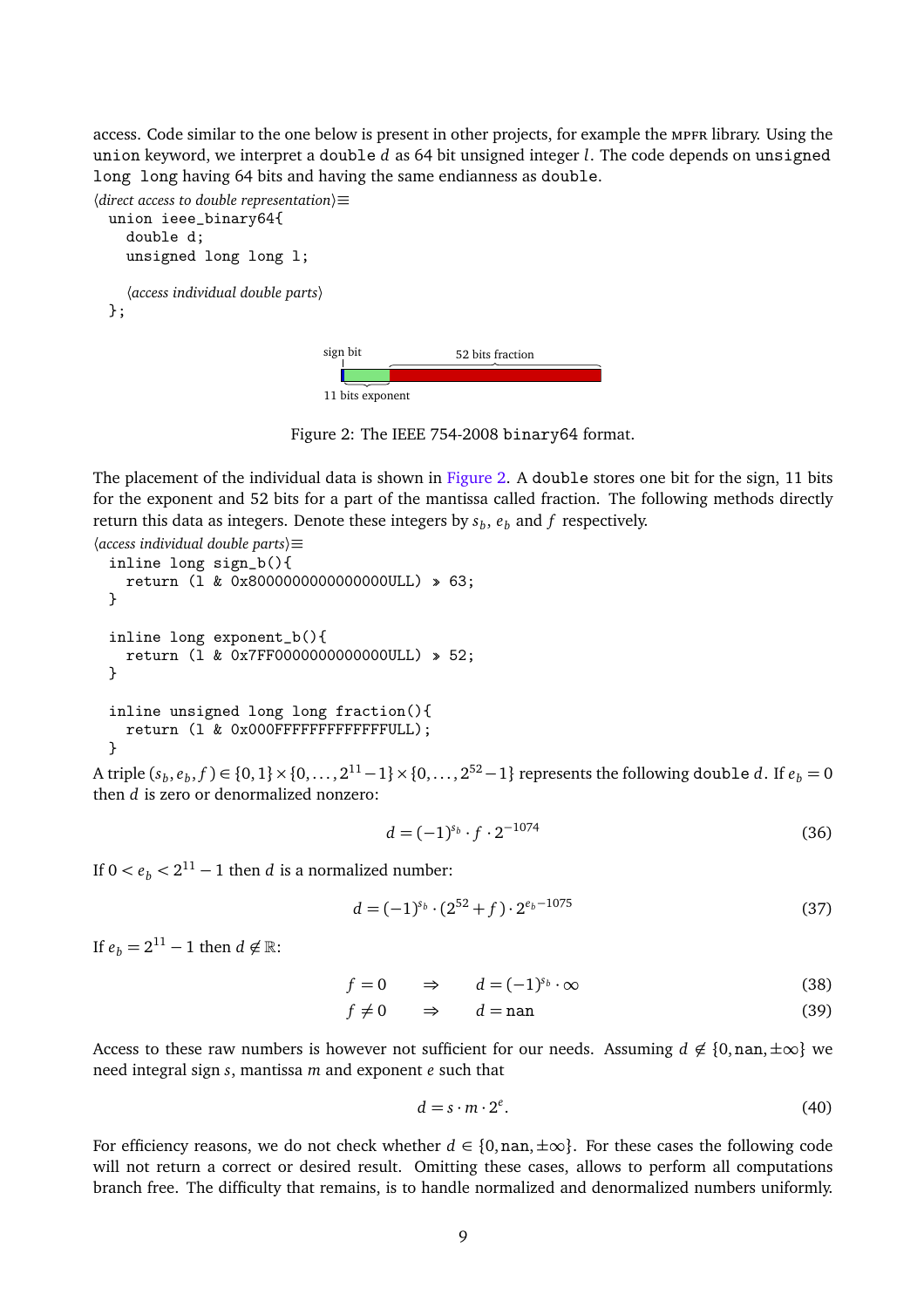By casting  $e_b$  to bool and back we map nonzero  $e_b$  to one and zero  $e_b$  to zero and can then compute the remaining quantities with simple arithmetic.

```
〈access individual double parts〉+≡
 inline bool normalized(){
    return static_cast<bool>(l & 0x7FF0000000000000ULL);
 }
```
The following functions return *s*, *e*, *m* satisfying [Equation \(40\).](#page-12-1)

```
〈access individual double parts〉+≡
 inline long sign(){
   return 1-2*sign_b();
 }
 inline long exponent(){
   const long norm = static_cast<long>(normalized());
   return exponent_b() - 1074 - norm;}
 inline unsigned long long mantissa(){
   const unsigned long long norm =
      static_cast<unsigned long long>(normalized());
   return ( (norm \le 52) + fraction() );
 }
```
### <span id="page-13-0"></span>**3 Converting Expansions to Monotone Expansion**

We are now ready to present our algorithm MONOTONIZE to convert an expansion into a monotone maximal nonoverlapping expansion. MONOTONIZE is similar to the first stage of Shewchuks compression algorithm. In Shewchuks compression, starting with the most significant summand, the summands are added to a running total x, using FASTTWOSUM. Once the error term  $y$  is nonzero, x is stored away and *y* becomes the new running total  $x'$ . At this point, *x* and  $x'$  are maximal nonoverlapping. Since more summands are added to  $x'$ , it may however later overlap  $x.$  The first stage continues until all summands have been processed. Then the second stage of compression removes any overlap. After both stages, stored summands may have different signs.

The difference of MONOTONIZE is, that it handles the case of a roundoff error with wrong sign differently. We describe monotonize first for an expansion  $e_1, e_2, \ldots, e_n$  with  $e_n > 0$ , the case  $e_n < 0$  is handled analogously. Since the summands are nonoverlapping, it is  $E = \sum_{i=1}^{n} e_i > 0$  too. A flowchart for MONOTONIZE for the case  $e_n > 0$  is given in [Figure 3.](#page-14-0)

We compute the bits of *E* starting with the more significant bits and summands. Using FASTTWOSUM we add the summands to a running total *x* until the error term *y* becomes nonzero. Adding a less significant, nonoverlapping summand  $e_i$  to  $x$  is much like incrementing or decrementing  $x$ . No bit of  $x$ more significant that  $\text{lsb}(x)$  will be altered. Hence, once  $y \neq 0$ , the remaining summands  $e_i, e_{i-1}, \ldots$  can not alter the bits in *x* but only those in *y*.

If  $y$  is positive, this means  $x$  now stores the leading bits of  $E$ . We store  $x$  into an output summand  $f_j$  and continue with *y* as new running total. If *y* is negative, then *x* is too large. We can however store  $\text{pred}(x)$ as output summand, since the error term  $w = x - pred(x)$  is positive and protects the bits in pred(*x*) from being changed. Note that *w* is a floating-point number. With  $\text{r}_{\text{ASTTWSUM}}(w, y)$  we compute a new running total and error term and continue as before.

Let  $f_1, \ldots, f_k$  be the sequence of output summands. Several properties must be shown. First of course, that  $\sum_{i=1}^{n} e_i = \sum_{j=1}^{k} f_j$  and also that  $f_j > 0$  for  $1 \le j \le k$ . The most interesting claim is however that the  $f_j$  are maximal nonoverlapping. This reduces to the claim that, when  $y \neq 0$  occurs, *x* does not overlap already stored summands. We show below that if overlap occurs, then in at most one bit, *x* is exactly this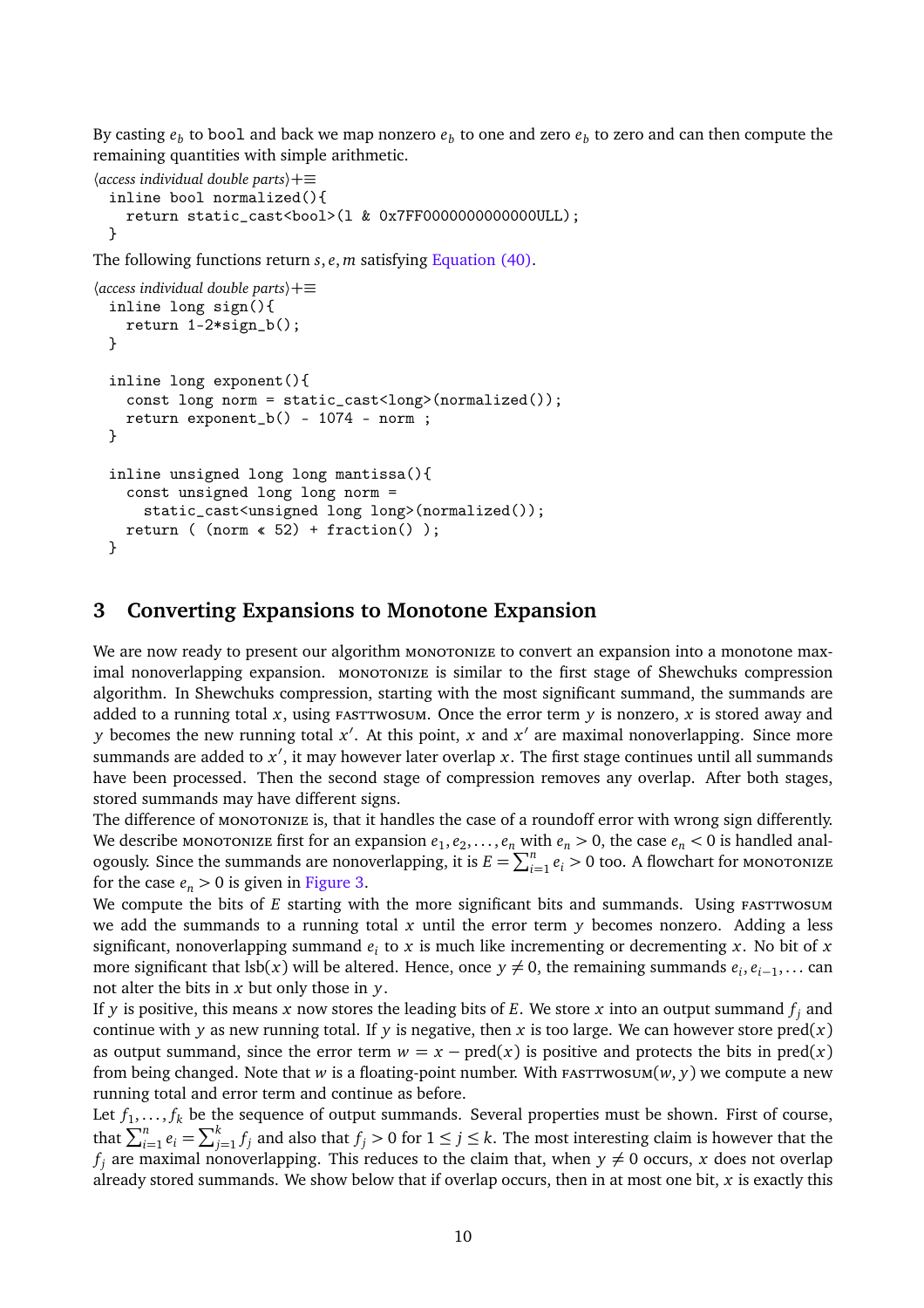<span id="page-14-0"></span>

Figure 3: Flowchart for monotonize, applied to an expansion  $e_1, e_2, \ldots, e_n$  with  $e_n > 0$ . The output is a monotone, maximal nonoverlapping expansion  $f_1, f_2, \ldots, f_k$ .

bit, and *y* is negative. Hence, by passing on to  $pred(x)$ , the potential overlap is removed. We formally prove these claims in [Lemma 17](#page-15-0) below. To this end we need to analyze the operations in MONOTONIZE more closely. Our first lemma corresponds to the *FASTTWOSUM* operation on the left in [Figure 3.](#page-14-0)

<span id="page-14-2"></span>**Lemma 14.** Let  $a, e_i$  ∈  $\mathbb F$  be nonoverlapping with  $a > |e_i|$ . Furthermore, let  $x, y ∈ \mathbb F$  with  $x = a ⊕ e_i$  and  $x + y = a + e_i$ . Then  $x > 0$  and either

$$
msb(x) \leq msb(a) \qquad or \qquad x = 2 \,\text{msb}(a), \, y < 0. \tag{41}
$$

*Proof.* Since  $a + e_i > 0$  also  $x > 0$  by [Equation \(23\).](#page-8-7) Since *a* and  $e_i$  are nonoverlapping, it is  $2 \text{ msb}(a)$  > *a* +  $e_i$  and since rounding never skips over a floating-point number also 2 msb(*a*) ≥ *x*. (If 2 msb(*a*)  $\notin \mathbb{F}$ , then actually  $2 \text{msb}(a) > x$ , since  $x \in \mathbb{F}$ .) If  $2 \text{msb}(a) > x$ , then  $\text{msb}(a) \ge \text{msb}(x)$ . Otherwise  $2 \text{msb}(a) = x$ . in this case  $x > a + e$ , and hence  $y < 0$ . *x*, in this case  $x > a + e_i$  and hence  $y < 0$ .

Assuming  $a$  does not overlap the last stored summand  $f_j$ , we see that  $x$  overlaps  $f_j$  in at most one bit and in this case x is a power of two and  $y < 0$ . Both x and y may also be recomputed by the other FASTTWOSUM operation at the bottom of [Figure 3.](#page-14-0) We show a similar result for this FASTTWOSUM operation in [Lemma 16.](#page-14-1) But first we collect some properties of *v* and  $w = x \ominus v$  that are computed prior to it.

<span id="page-14-3"></span>**Lemma 15.** *Let*  $x, y \in \mathbb{F}$  *with*  $x = x \oplus y$  *and*  $x > 0, y < 0$ *. Then*  $x > \frac{1}{2}$  $\frac{1}{2} \varepsilon_{\rm m}^{-1} \eta$ *. Let furthermore*  $v = \text{pred}(x)$ *and*  $w = x \oplus v$ . Then  $v > 0$ , msb( $w$ ) =  $w = x - v$  and  $w > -v$ .

*Proof.* Since *y* is the rounding error in  $x \oplus y$ ,  $x$  and  $y$  are maximal nonoverlapping. Assume  $x \leq \frac{1}{2}$  $\frac{1}{2}\varepsilon_{\rm m}^{-1}\eta$ , then msb( $x + y$ )  $\leq \frac{1}{2}$  $\frac{1}{2}\varepsilon_{\rm m}^{-1}\eta$  and hence  $x \oplus y = x + y$  by [Lemma 4.](#page-8-4) This is a contradiction to  $y \neq 0$ . Since  $x > \frac{1}{2}$  $\frac{1}{2} \varepsilon_{\rm m}^{-1} \eta$ , also  $v \ge \frac{1}{2}$  $\frac{1}{2}\varepsilon_{m}^{-1}\eta > 0$ . Since *x* is the successor of *v*, it is  $w = x - v = 2\varepsilon_{m} \text{msb}(v) \in \mathbb{F}$  by [Equation \(9\).](#page-7-1) We have  $v < x + y < x$  and since we round to nearest, it follows  $w \ge -2y > -y$ .

Note that *w* and *v* are not maximal nonoverlapping but overlap in one bit. We next look what happens when we compute a new running total x and error term y from w and the old error term y'.

<span id="page-14-1"></span>**Lemma 16.** Let  $w, y' \in \mathbb{F}$  with  $msb(w) = w > -y' > 0$ . Furthermore let  $x, y \in \mathbb{F}$  with  $x = w \oplus y'$  and  $x + y = w + y'$ . Then  $x > 0$  and either

$$
msb(x) < msb(w) \qquad or \qquad x = w, \ y = y'. \tag{42}
$$

*Proof.* Since  $w + y' > 0$  also  $x > 0$  by [Equation \(23\).](#page-8-7) It is  $msb(w) > w + y'$ , therefore  $msb(w) \ge x$ , since  $m\text{sb}(w) \in \mathbb{F}$ . If  $m\text{sb}(w) > x$ , then  $m\text{sb}(w) > m\text{sb}(x)$ . If otherwise  $w = x$ , then  $y = y'$ .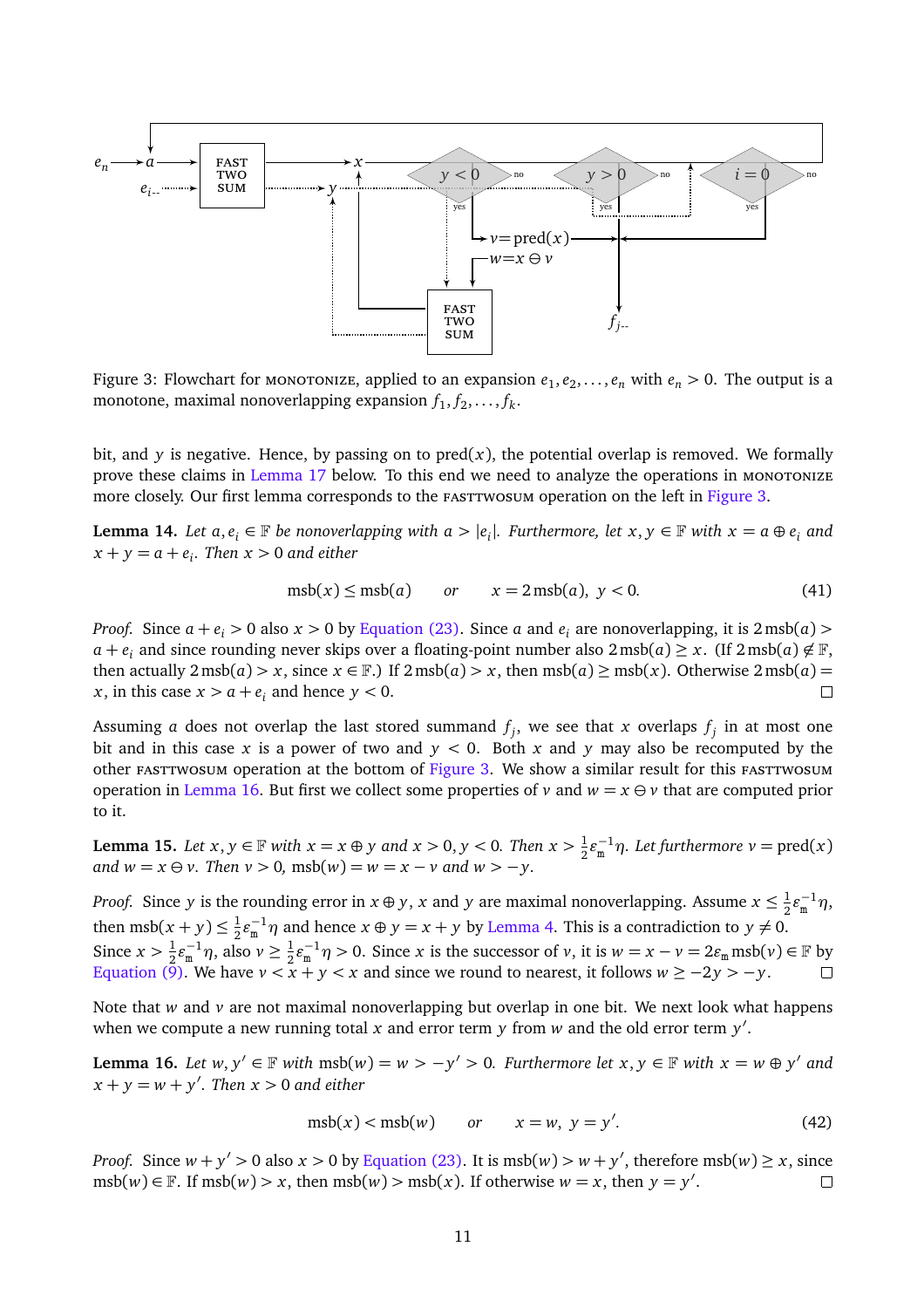Thus, either *x* and the last output summand  $\nu$  are maximally nonoverlapping, or we are again in the situation where *x* is a power of two, the overlap is exactly one bit and  $y < 0$ . We are now ready to combine these results into our main technical lemma summarizing properties of MONOTONIZE for  $e_n > 0$ .

<span id="page-15-0"></span> ${\tt Lemma~17.~Call~monoronize~with~an~expansion}~e_1,e_2,\ldots,e_n$  with  $e_n>0$  and assume that no overflow oc*curs. Let the output be the sequence of summands f*<sup>1</sup> , *f*<sup>2</sup> , . . . , *f<sup>k</sup> . After any of the two* fasttwosum *operations, we have a sequence of summands*

$$
s = e_1, e_2, \dots, e_i, y, x, f_j, f_{j+1}, \dots, f_k.
$$
 (43)

*Then*

<span id="page-15-5"></span><span id="page-15-4"></span><span id="page-15-3"></span><span id="page-15-2"></span><span id="page-15-1"></span>
$$
y + x + \sum_{l=j}^{k} f_l = \sum_{l=i+1}^{n} e_l \tag{=_\Sigma}
$$

*and*

$$
x, f_l > 0 \qquad \qquad \text{for } j \le l \le k \qquad \qquad (\star)
$$

$$
\mathrm{msb}(f_{l-1}) \le \varepsilon_{\mathrm{m}} \,\mathrm{msb}(f_l) \qquad \qquad \text{for } j < l \le k \tag{4}
$$

$$
msb(y) \le \varepsilon_m msb(x). \tag{4}
$$

*Furthermore, either*

$$
msb(x) \le \varepsilon_m msb(f_j) \qquad or \qquad x = 2\varepsilon_m msb(f_j), \ y < 0. \tag{4}
$$

Thus, MONOTONIZE iteratively transforms the sequence of summands into a new sequence with the same sum. Along the way, the subsequence  $e_1, \ldots, e_i, y, x$  stays nonoverlapping, while the subsequence  $y, x, f_j, \ldots, f_k$  is maximal nonoverlapping, with the only exception, that *x* may overlap the last bit of  $f_j$ . Furthermore the subsequence  $x, f_j, \ldots, f_k$  is monotone.

*Proof.* First we note that ( $\triangle$ ) follows from [Theorem 7](#page-9-2) by msb( $y$ )  $\le |y| \le \varepsilon_m$  msb( $x$ ), since  $x$  and  $y$  are always the results of a FASTTWOSUM operation. It remains however to be shown that [Theorem 7](#page-9-2) can be applied, i.e., that the input numbers to FASTTWOSUM were ordered by absolute value.

For  $(=\Sigma)$  $(=\Sigma)$  $(=\Sigma)$ ,  $(\star)$ , ( $\blacktriangle$ ) and ( $\blacktriangle$ ) we proceed by induction. The base case occurs at the start of monotonize. The sequence

$$
s' = e_1, ..., e_n
$$
 is turned into  $s = e_1, ..., e_{n-2}, y, x$  (44)

by

$$
(x, y) = \text{FASTTWOSUM}(e_n, e_{n-1}).
$$
\n(45)

The summands  $e_n > 0$  and  $e_{n-1}$  are nonoverlapping and hence we can apply [Theorem 7](#page-9-2) and [Lemma 14.](#page-14-2) Equations ( $=\Sigma$  $=\Sigma$ ) and ( $\star$ ) follow directly and for ( $\blacktriangle$ ) and ( $\star$ ) there is nothing to show.

For the induction step, let y' be the error term in the sequence, before the <code>FASTTWOSUM</code> operation to be considered. We distinguish three cases,  $y' < 0$ ,  $y' > 0$  and  $y' = 0$ , corresponding to different computation paths in [Figure 3.](#page-14-0) In case *y* 0 *<* 0, the sequence

$$
s' = ..., e_i, y', x', f_{j+1}, ...
$$
 is turned into  $s = ..., e_i, y, x, f_j, f_{j+1}, ...$  (46)

by

$$
f_j = \text{pred}(x') \tag{47}
$$

$$
w = x' \ominus \text{pred}(x') \tag{48}
$$

$$
(x, y) = \text{FASTTWOSUM}(w, y'). \tag{49}
$$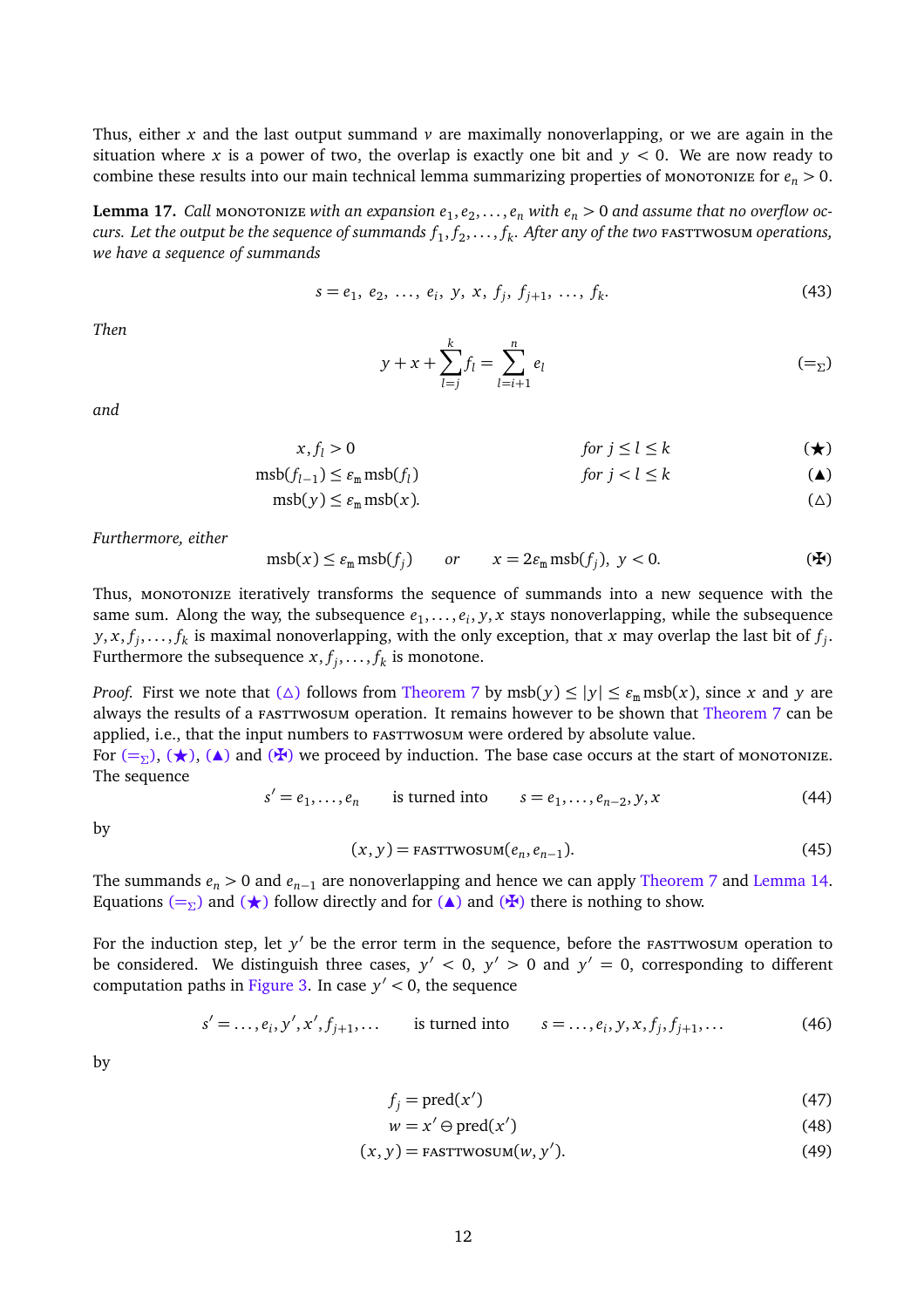By induction hypothesis, for *s'* we get,

<span id="page-16-3"></span><span id="page-16-1"></span><span id="page-16-0"></span>
$$
y' + x' + \sum_{l=j+1}^{k} f_l = \sum_{l=i+1}^{n} e_l \tag{=\,}'_2
$$

$$
x', f_l, > 0 \quad \text{for } j+1 \le l \le k \quad (\star')
$$

$$
msb(f_{l-1}) \le \varepsilon_m msb(f_l) \qquad \text{for } j+1 < l \le k \tag{\blacktriangle}
$$

$$
msb(y') \le \varepsilon_m msb(x'). \tag{ \Delta'}
$$

Furthermore by induction hypothesis, either

$$
\mathrm{msb}(x') \le \varepsilon_{\mathrm{m}} \,\mathrm{msb}(f_{j+1}) \qquad \text{or} \qquad x' = 2\varepsilon_{\mathrm{m}} \,\mathrm{msb}(f_{j+1}), \ y' < 0. \tag{4'}
$$

We can apply [Lemma 15](#page-14-3) to  $x'$  and  $y'$ . Hence  $f_j > 0$ , which together with  $(\star')$  shows  $(\star)$ . Furthermore  $w = x' - \text{pred}(x')$  and  $\text{msb}(w) = w > -y'$ . Thus we can apply [Theorem 7](#page-9-2) and [Lemma 16](#page-14-1) to *w* and *y'*. It follows that

<span id="page-16-2"></span>
$$
y' + x' = y' + w + f_j = y + x + f_j
$$
 (50)

and together with  $(=\frac{1}{2})$  $(=\frac{1}{2})$  $(=\frac{1}{2})$  follows  $(=\frac{1}{2})$ . Since  $f_j < x'$  we can deduct from  $(\mathbf{H}')$  that  $\text{msb}(f_j) \le \varepsilon_{\text{m}} \text{msb}(f_{j+1})$ which together with  $\tilde{A}'$ ) yields  $A$ ). Since *w* is the distance from  $f_j$  to the next larger floating-point number, we have  $w = 2\varepsilon_{\rm m}\,{\rm msb}(f_j)$  by [Equation \(9\).](#page-7-1) Following [Lemma 16](#page-14-1) we either have  ${\rm msb}(x) < {\rm msb}(w)$   $=$  $w = 2\varepsilon_{m} \text{msb}(f_{j}),$  i.e.,  $\text{msb}(x) \leq \varepsilon_{m} \text{msb}(f_{j})$  or  $x = w = 2\varepsilon_{m} \text{msb}(f_{j}),$   $y = y' < 0$ . This shows ( $\mathbf{F}$ ) and concludes this case.

In case  $y' \ge 0$ , the fast twosum operation on the left in [Figure 3](#page-14-0) is used. We next show that  $e_i$  does not overlap *a* and hence [Theorem 7](#page-9-2) and [Lemma 14](#page-14-2) can be applied. Let  $\sigma = 2^k, k \in \mathbb{Z}$  be maximal such that  $e_{i+1}, \ldots, e_n \in \sigma \mathbb{Z}$ . We need to show that no nonzero bit smaller than  $\sigma$  is created before  $e_i$  is used. monotonize manipulates summands with addition and subtraction, which are safe by [Equation \(21\)](#page-8-3) and by computing the predecessor  $v = \text{pred}(x)$ . While  $v$  may have smaller nonzero bits than  $x$ , the error term *y* contains already smaller bits, i.e.,  $\text{lsb}(v) \geq \text{lsb}(y)$  and no nonzero bit smaller than already present is created. Hence  $a \in \sigma \mathbb{Z}$  and  $a$  does not overlap  $e_i$ .

We return to the induction. In case  $y' > 0$ , the sequence

$$
s' = \dots, e_i, e_{i+1}, y', x', f_{j+1}, \dots
$$
 is turned into  $s = \dots, e_i, y, x, f_j, f_{j+1}, \dots$  (51)

by

$$
f_j = x'
$$
 (52)

$$
(x, y) = \text{FASTTWOSUM}(y', e_{i+1}).
$$
\n(53)

By induction hypothesis, for *s'* we get,

<span id="page-16-8"></span><span id="page-16-7"></span><span id="page-16-6"></span><span id="page-16-5"></span><span id="page-16-4"></span>
$$
y' + x' + \sum_{l=j+1}^{k} f_l = \sum_{l=i+2}^{n} e_l
$$
 (= $\zeta$ )

$$
x', f_l > 0 \qquad \text{for } j+1 \le l \le k \qquad (\star')
$$

$$
msb(f_{l-1}) \le \varepsilon_m msb(f_l) \qquad \text{for } j+1 < l \le k \tag{\blacktriangle}
$$

- $\text{msb}(x') \leq \varepsilon_{\text{m}} \text{msb}(f_{j+1})$  $\text{since } y' > 0$  ( $\mathbf{\ddot{F}}$ 0 )
- $m\text{sb}(y') \leq \varepsilon_{m} m\text{sb}(x')$  $($   $($   $)$   $)$ . 0 )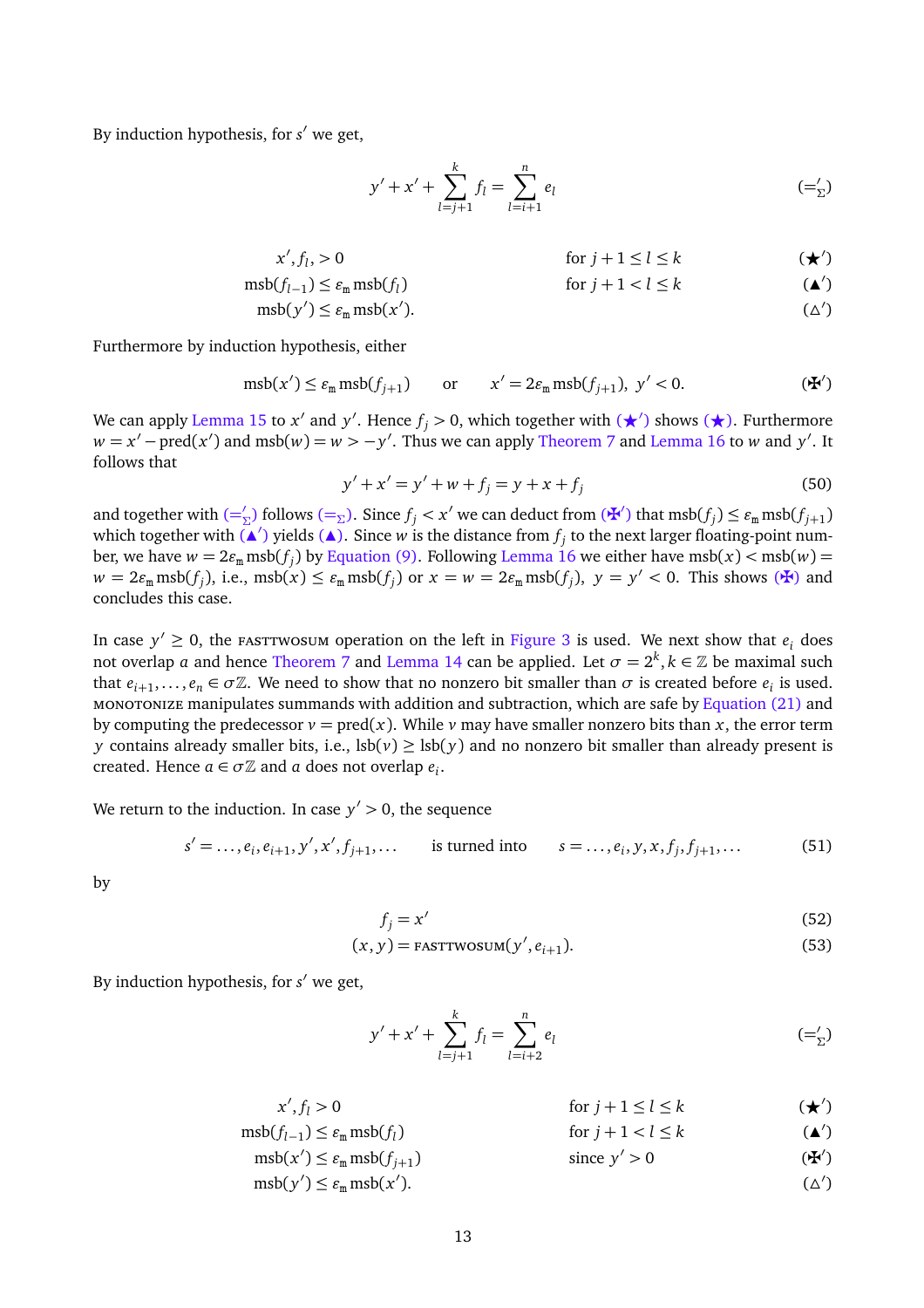From [Theorem 7](#page-9-2) follows that

$$
e_{i+1} + y' + x' = y + x + f_j \tag{54}
$$

and together with  $(=\frac{\ }{2})$  $(=\frac{\ }{2})$  $(=\frac{\ }{2})$  follows  $(=\frac{\ }{2})$ . By [Lemma 14,](#page-14-2)  $x > 0$  therefore together with  $(\star')$  we have  $(\star)$ . Furthermore (A) follows from (A<sup>'</sup>) and ( $\mathbf{F}'$ ). Again by [Lemma 14](#page-14-2) (with  $a = y'$ ), either msb( $x$ )  $\leq$  $\text{msb}(y') \text{ or } x = 2 \text{msb}(y'), y < 0 \text{ and by } (\triangle') \text{msb}(y') \le \varepsilon_{\text{m}} \text{msb}(f_j).$  If  $x = 2 \text{msb}(y')$  and  $\text{msb}(y') =$  $\varepsilon_{\text{m}} \operatorname{msb}(f_j)$  then  $x = 2\varepsilon_{\text{m}} \operatorname{msb}(f_j)$ ,  $y < 0$  otherwise  $\operatorname{msb}(x) \le \varepsilon_{\text{m}} \operatorname{msb}(f_j)$ , i.e., ( $\mathbf{\Psi}$ ) holds.

In case  $y' = 0$ , the sequence

$$
s' = \dots, e_i, e_{i+1}, y' = 0, x', f_j, \dots
$$
 is turned into  $s = \dots, e_i, y, x, f_j, \dots$  (55)

by

$$
(x, y) = \text{FASTTWOSUM}(x', e_{i+1}).
$$
\n(56)

By induction hypothesis, for *s'* we get,

<span id="page-17-2"></span><span id="page-17-1"></span>
$$
x' + \sum_{l=j}^{k} f_l = \sum_{l=i+2}^{n} e_l \tag{=\,}'_2
$$

$$
x', f_l > 0 \qquad \text{for } j \le l \le k \qquad (\star')
$$

 $\text{msb}(f_{l-1}) \leq \varepsilon_{\text{m}} \text{msb}(f_l)$ for  $j < l \leq k$ 0 )

$$
msb(x') \le \varepsilon_m msb(f_j) \qquad \text{since } y' = 0. \tag{4'}
$$

For  $(A)$  there nothing to show, it is identical to  $(A')$ . From [Theorem 7](#page-9-2) follows that

<span id="page-17-3"></span><span id="page-17-0"></span>
$$
e_{i+1} + x' = y + x \tag{57}
$$

and together with  $(=\underline{\zeta})$  $(=\underline{\zeta})$  $(=\underline{\zeta})$  we have  $(=\underline{\zeta})$ . By [Lemma 14,](#page-14-2)  $x > 0$ , and together with  $(\star)$  we have  $(\star)$ . Again by [Lemma 14](#page-14-2) (with  $a = x'$ ), either msb( $x$ )  $\leq$  msb( $x'$ ) or  $x = 2 \text{msb}(x')$ ,  $y < 0$  and by ( $\mathbb{F}'$ )  $\max(x') \le \varepsilon_m \operatorname{msb}(f_j)$ . If  $x = 2 \operatorname{msb}(x')$  and  $\operatorname{msb}(x') = \varepsilon_m \operatorname{msb}(f_j)$  then  $x = 2\varepsilon_m \operatorname{msb}(f_j)$ ,  $y < 0$  otherwise  $msb(x) \le \varepsilon_m msb(f_j),$  i.e., ( $\bigstar$ ) holds.  $\Box$ 

We still need to extend monotonize to expansions  $e_1, \ldots, e_n$  with  $e_n < 0$  and  $e_n = 0$ . The first case is handled analogously to the case *e<sup>n</sup> >* 0 and the second case is handled by skipping over summands until a nonzero summand is found. If only zero summands are present, a single zero summand is returned. Below an implementation of MONOTONIZE in C++ and using floating-point numbers in the binary64 format is given. It is necessary to provide a buffer *h*, large enough for the output expansion. By [Theorem 21](#page-19-0) below, for binary64 we have  $k \leq 40$ . The computation of pred(x) (and succ(x) in case  $e_n < 0$ ) is done by the function call nexttozero(x). In [Section 3.1](#page-19-1) we present two alternative implementations of nexttozero() that may be used.

**Algorithm 18.** *Let e<sub>0</sub>,e<sub>1</sub>,...,e<sub>n−1</sub> be an expansion. Then* de\_monotonize() *computes an expansion with k summands, stored in hl*−*<sup>k</sup>* , *<sup>h</sup>l*−*k*+<sup>1</sup> , . . . , *<sup>h</sup>l*−<sup>1</sup> *and returns k.*

```
〈monotonize an expansion〉≡
 inline int de_monotonize(const int n, const double *const e,
                             const int l, double *const h){
    〈check summands are finite〉
    int j=l-1;
    int i=n-1;
    while(i>0 && e[i] == 0.0) i-;
```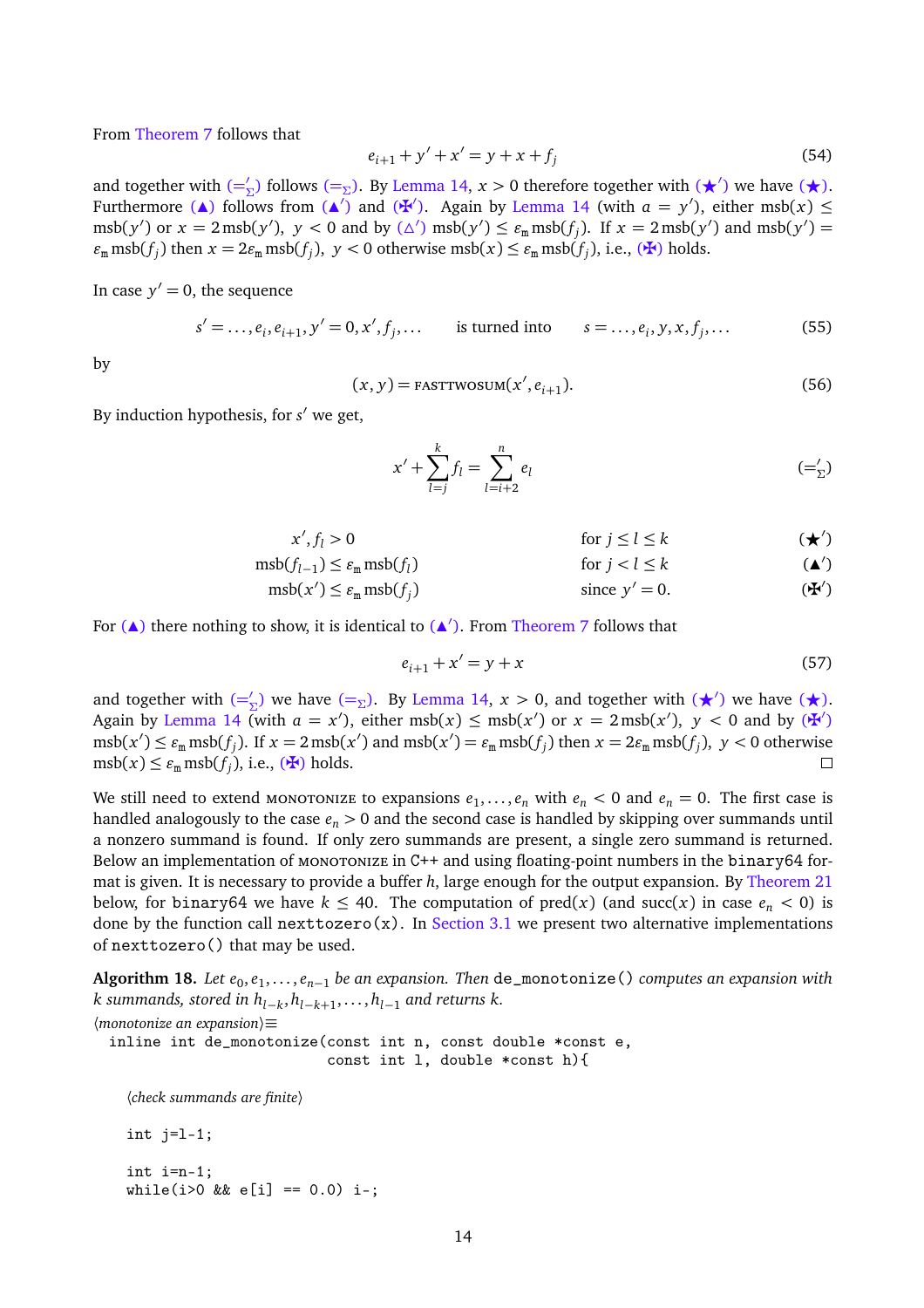```
double a = e[i-];
const double s = a > 0.0 ? 1.0 : -1.0;
while(i >= 0){
  double x,y;
  de_fast_two_sum(a,e[i–],x,y);
  while(s*y < 0.0){
    const double v = nexttozero(x);
    const double w = x - v;
    h[i-] = v;de_fast_two_sum(w,y,x,y);
  }
  if(s*y > 0.0){
   h[j-] = x;a = y;}else{
    a = x;
  }
}
assert(s*a > 0.0 || j==1-1);h[j] = a;assert(j \ge 0);return l-j;
```
We next give a criterion, when no overflow occurs in MONOTONIZE and all computations are therefore correct. Note that the number  $\tau(2-\varepsilon_m)$  is the smallest number that may be rounded to  $+\infty$ , it is halfway between  $2\tau(1-\varepsilon_m)$  and  $succ(2\tau(1-\varepsilon_m))=2\tau$ , where the successor is taken in some floating-point set F' with  $τ' > τ$ .

Lemma 19. Call monotonize with an expansion  $e_1, e_2, \ldots, e_n$  with  $\sum_{i=1}^n |e_i| < \tau(2-e_{\rm m})$ , then no overflow *occurs.*

*Proof.* We only have to show  $a \oplus b \in \mathbb{F}$  for all  $a, b$  that we call FASTTWOSUM $(a, b)$  for, cf. [Theorem 7.](#page-9-2) Assume  $e_n > 0$ . At the start of monoronize we add  $e_n, e_{n-1}, e_{n-2}, \ldots$  to our running total *x* until the exact sum is not a floating-point number for first time. Let *l* be the index where this happens, then

$$
x = \mathbf{fl}\left(\sum_{i=l}^{n} e_i\right). \tag{58}
$$

Since

}

$$
\left| \sum_{i=l}^{n} e_i \right| \le \sum_{i=1}^{n} |e_i| < \tau(2 - \varepsilon_m) \tag{59}
$$

we round to a real number, i.e.,  $x \in \mathbb{F}$ . We store either *x* or pred(*x*) as first output summand  $f_k$  and therefore  $f_k \in \mathbb{F}$ . All further computations involve numbers smaller than  $f_k$  by [Lemma 17](#page-15-0) and hence no overflow can occur.

This criterion is useful because it allows us to show that for strongly nonoverlapping expansions monotonize will always work correctly.

**Lemma 20.** Let  $e_1, e_2, \ldots, e_n$ , be a strongly nonoverlapping expansion, then  $\sum_{i=1}^n |e_i| < \tau(2 - \varepsilon_m)$ .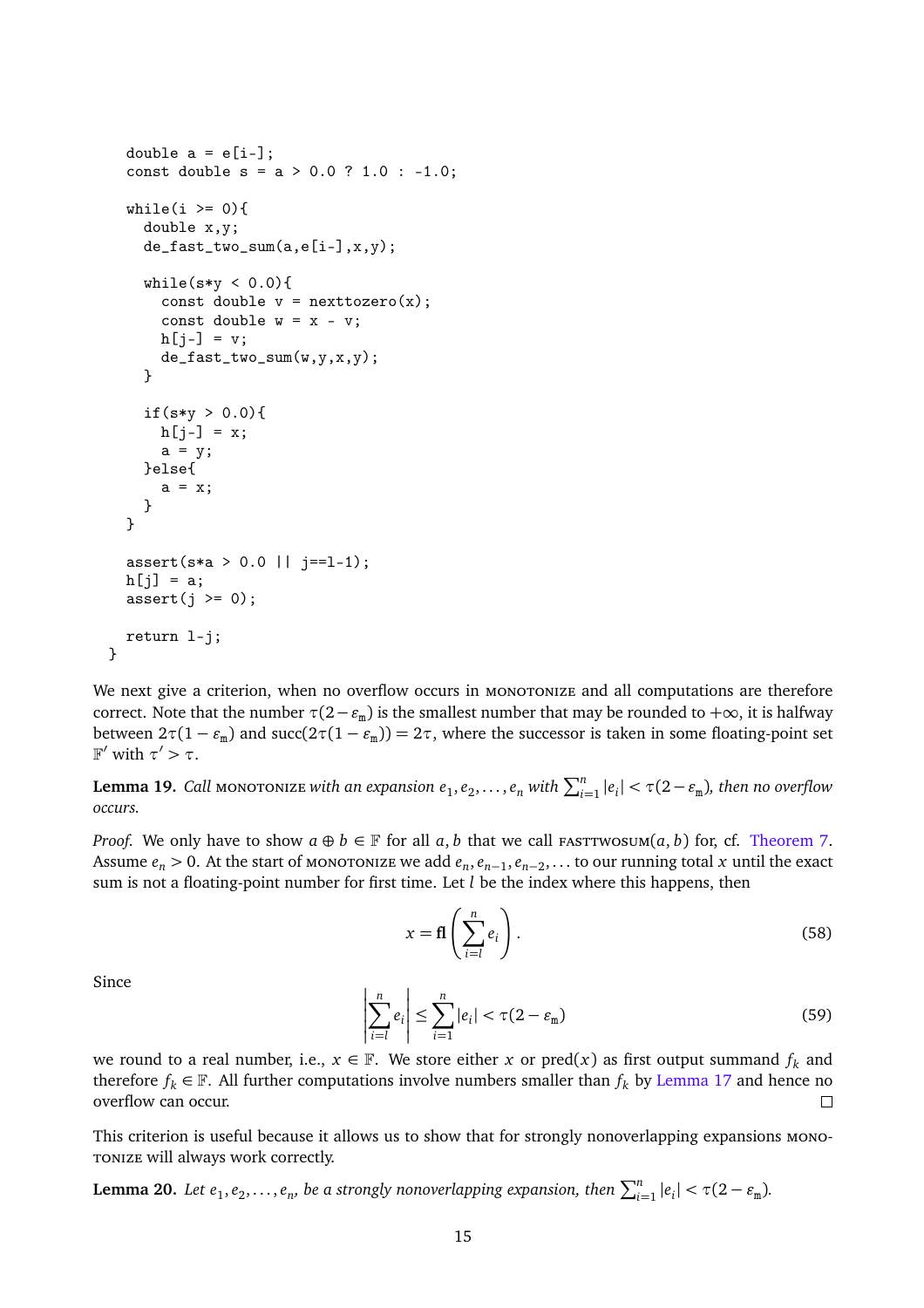*Proof.* The sequence  $|e_1|, |e_2|, \ldots |e_n|$  is a strongly nonoverlapping expansion too. Consider the binary representation of  $E = \sum_{i=1}^{n} |e_i|$ . We have msb( $E$ )  $\leq \tau$  and  $E$  contains a zero bit at least every  $p + 1$  bits. Hence  $E < \tau(2 - \varepsilon_{\rm m})$ .

Finally we can state our main result.

<span id="page-19-0"></span>**Theorem 21.** *Given an expansion*  $e_1, e_2, \ldots, e_n$  *with*  $\sum_{i=1}^n |e_i| < \tau(2 - \varepsilon_m)$ *, monotonize <i>computes a mono*tone, maximal nonoverlapping expansion  $f_1, f_2, ..., f_k$  with  $\sum_{i=1}^n e_i = \sum_{i=1}^k f_i$  and  $k \leq \lceil \log_2(2\tau/\eta)/p \rceil$ *summands.* MONOTONIZE *takes*  $O(n+k)$  *steps.* 

The bound on *k* is tight, running monotonize with  $-\eta$ ,  $\tau$  as input expansion will create an output expansion with  $\lceil \log_2(2\tau/\eta)/p \rceil$  summands. This example furthermore shows that  $k > n$  is possible.

*Proof.* MONOTONIZE first skips zero summands. If there are only zero summands, a single zero is returned which is a monotone, maximal nonoverlapping expansion. Otherwise it continues computing with a leading nonzero summand and [Lemma 17](#page-15-0) can be applied. After the last FASTTWOSUM operation we have  $y \ge 0$  since otherwise monotonize would perform further *FASTTWOSUM* operations. Therefore at this point we either have a sequence

$$
y = 0, x, f_2, f_3, ..., f_k
$$
 with  $msb(x) \le \varepsilon_m msb(f_2)$  (60)

and the computation ends with  $f_1 = x$  or we have a sequence

$$
y > 0, x, f_3, f_4, ..., f_k
$$
 with  $msb(x) \le \varepsilon_m msb(f_3)$  (61)

and the computation ends with  $f_2 = x$ ,  $f_1 = y$ . Therefore by [Lemma 17](#page-15-0)

$$
\sum_{i=1}^{k} f_i = \sum_{i=1}^{n} e_i
$$
\n(62)

and

$$
\mathrm{msb}(f_{l-1}) \le \varepsilon_{\mathrm{m}} \,\mathrm{msb}(f_l) \qquad \text{for } l < l \le k \tag{63}
$$

and all summands have the same sign. Output summands are optimally spaced, i.e., their leading bits are at least *p* bits apart. Hence there can be at most  $\lceil \log_2(2\tau/\eta)/p \rceil$  summands. Each iteration consumes an input summand or creates an output summand, therefore the number of iterations is bounded by  $O(n + k)$ .  $\Box$ 

#### <span id="page-19-1"></span>**3.1 Computing the Next Floating-Point Number Towards Zero**

Let  $x \in \mathbb{F}$ . For our implementation of monoronize, we need a subroutine nexttozero(x) that computes pred(*x*) if  $x > 0$  and succ(*x*) if  $x < 0$ . By [Lemma 15](#page-14-3)  $|x| > \frac{1}{2}$  $\frac{1}{2} \varepsilon_{\rm m}^{-1} \eta$ , i.e., *x* is normalized in this case. We present two alternative implementations of nexttozero( $\tilde{\lambda}$ . The first method is a slight modification of an algorithm by Rump et al.  $\lceil 14 \rceil$  $\lceil 14 \rceil$  $\lceil 14 \rceil$  to simultaneously compute predecessor and successor of a floating-point number. We removed the part handling denormalized numbers and we replaced |*c*| by *c* in the computation of *e*, to always compute the next number in direction towards zero instead of the predecessor. This gives the desired result by symmetry of  $\mathbb F$  and **fl**.

**Algorithm 22.** *Let*  $c \in \mathbb{F}$  *with*  $|c| > \frac{1}{2}$  $\frac{1}{2}$ ε<sup>-1</sup>η. If c > 0, then nexttozero(c) *returns* pred(*c*), otherwise succ(*c*) *is returned.*

```
〈next to zero〉≡
 inline double nexttozero(const double c){
   const double eps = std::numeric_limits<double>::epsilon();
   const double u = 0.5*eps;
```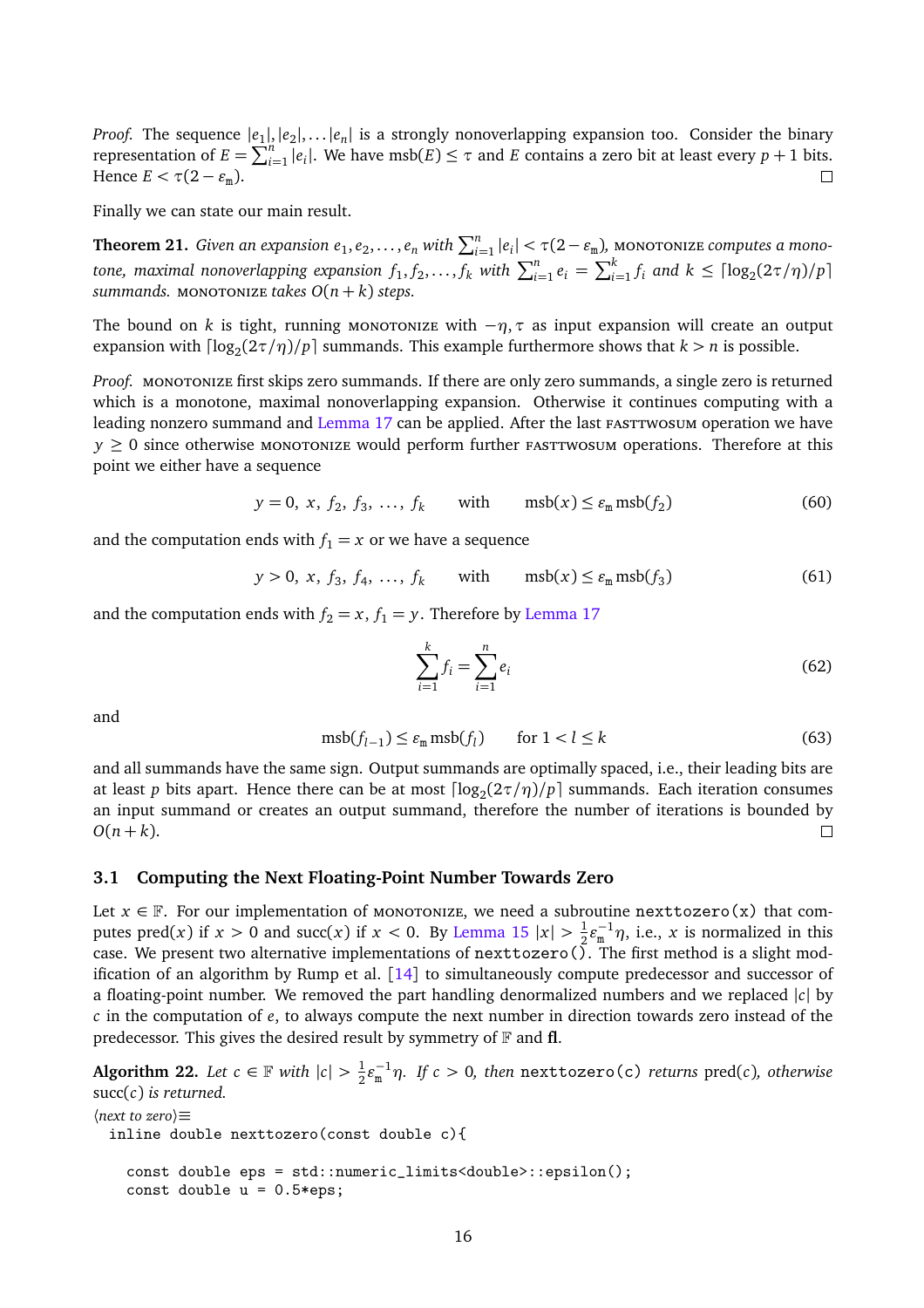```
const double invu = 9007199254740992.0;
  assert(invu == 1dexp(1.0,53));const double phi = u*(1+eps);
  assert(phi == std::ldexp(1.0, -53)+ldexp(1.0, -105));const double nearsubn = invu*std::numeric_limits<double>::min();
  double cinf;
  if(stat::fabs(c) > nearsubn){
    double e = \text{phi} \cdot c;
    \text{cinf} = c - e;
  }else{
    double C = invu*c;double e = phi*C;\text{cinf} = (C-e)*u;}
  assert(cinf == nextafter(c,0));return cinf;
}
```
Since our modifications are minimal, we refer to  $\lceil 14 \rceil$  $\lceil 14 \rceil$  $\lceil 14 \rceil$  for a proof of correctness. The second method computes predecessor or successor using bit access. The representation of IEEE 754-2008 numbers is such that the floating-point number next to *x* in direction towards zero is simply the next smaller number when interpreting *x* as unsigned integer, see [Section 2.2.](#page-11-1)

**Algorithm 23.** Let  $0 \neq x \in \mathbb{F}$ . If  $x > 0$  then nexttozero(x) *returns* pred(x), if  $x < 0$ , then succ(x) is *returned.*

```
〈basic next to zero〉≡
 inline double nexttozero(const double x){
    ieee_binary64 X;
   X.d = x;X.1 -;
    assert(X.d == nextafter(x,0));return X.d;
 }
```
In preliminary experiments, both methods showed comparable performance when used in monotonize. Using the C99 nextafter() function was slightly but noticeably slower. The first method is certainly more elegant since it uses basic floating-point operations only, while the other approach relies on moving a floating-point number into an integer register and bit manipulation. Nevertheless, it avoids branches and may be faster inside an algorithm that is also branch free.

# <span id="page-20-0"></span>**4 Converting Expansions to mpfr**

In this section we present algorithms and code to convert expansions into arbitrary precision floatingpoint numbers. While our algorithms convert to the MPFR number type, they can easily be carried over to other arbitrary precision floating-point types. For example in [Appendix A](#page-30-10) we provide the same functionality for the leda:: bigfloat number type.

We want to set an MPFR number  $x$  to some real value represented by a monotone expansion. An MPFR number consists of the following four fields (excerpt from mpfr.h).

```
〈mpfr.h〉≡
 typedef struct {
   mpfr_prec_t _mpfr_prec;
   mpfr_sign_t _mpfr_sign;
```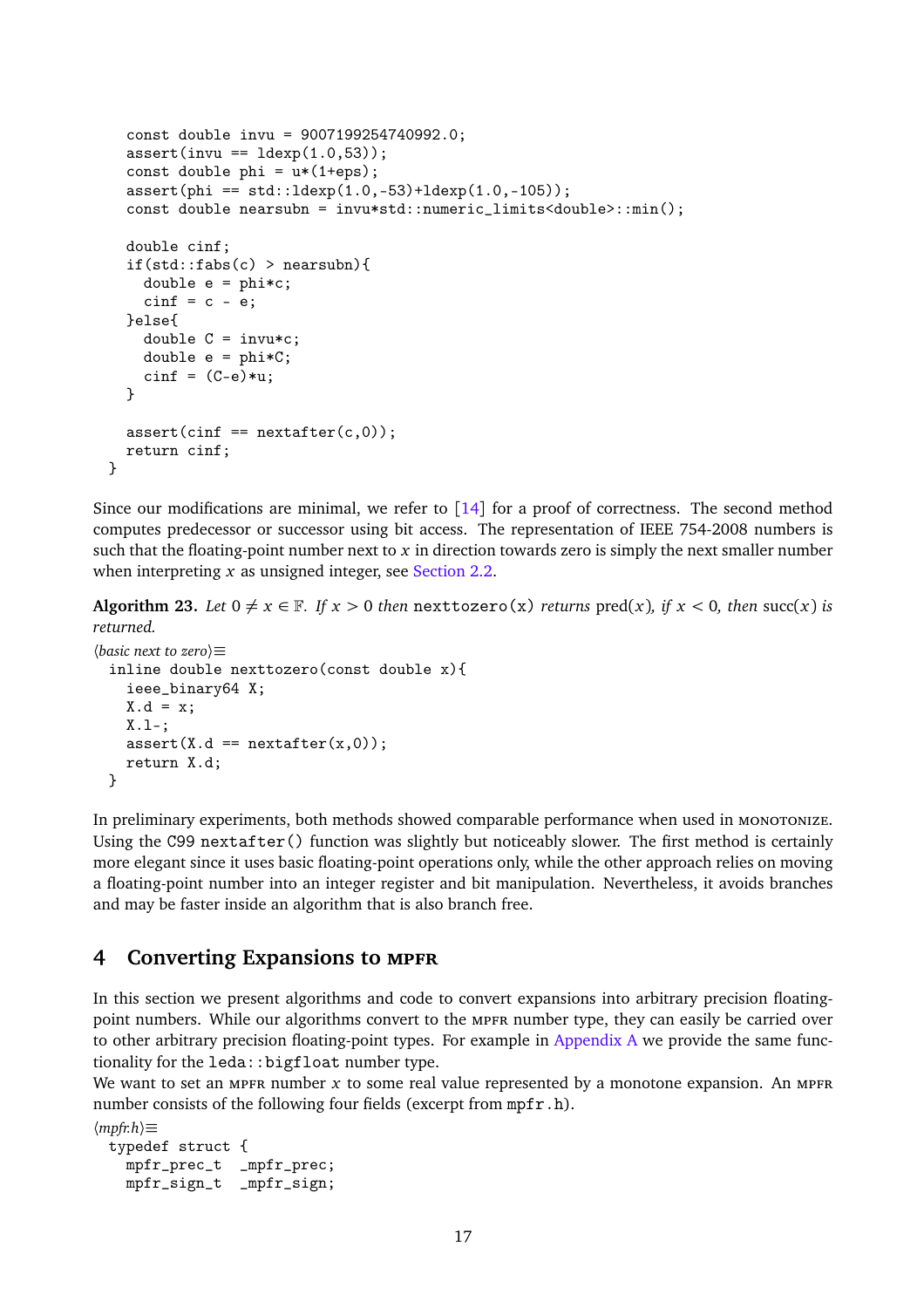```
mpfr_exp_t _mpfr_exp;
 mp_limb_t *_mpfr_d;
} __mpfr_struct;
```

```
For 0 \neq x \in R the fields have the following semantics (again from mpfr.h).
〈mpfr.h〉+≡
```

```
/*
```

```
The represented number is
   \text{sign}*({d[k-1]}/B+\text{d}[k-2]/B^2+\ldots+\text{d}[0]/B^k)*2^{\sim}exp
where k=ceil(_mp_prec/GMP_NUMB_BITS) and B=2^GMP_NUMB_BITS.
For the msb (most significant bit) normalized representation, we must have
   _d[k-1]>=B/2, unless the number is singular.
We must also have the last k*GMP_NUMB_BITS-_prec bits set to zero.
```
\*/

Thus, \_mpfr\_prec stores the precision or number of bits of the mantissa. The mantissa is stored in \_mpfr\_d, in pieces of GMP\_NUMB\_BITS consecutive bits each. Such a piece is called a limb and limbs at a higher index store the more significant bits of the mantissa. The most significant bit in the most significant limb must be nonzero and has value  $\frac{1}{2}$ . Hence, the mantissa is interpreted as a number in [0.5, 1). The sign is stored in \_mpfr\_sign and the exponent in \_mpfr\_exp.

mpfr can also represent some special values. The cases  $x \in \{0, \text{nan}, \pm \infty\}$  correspond to \_mpfr\_exp being near the smallest number representable by  $mpfr\_exp_t$ . To set a number to zero, we use an MPFR function call and we never set a number to nan or  $\pm\infty$ . Exponents arising in expansions are always in the safe range of mpfr\_exp\_t.

To set an MPFR number to some  $0 \neq x \in \mathbb{R}$  we first set the precision by calling mpfr\_set\_prec(). This will allocate the array \_mpfr\_d with sufficient entries. Then we write \_mpfr\_sign, \_mpfr\_exp and the entries of \_mpfr\_d. Thus we only rely on our knowledge of the representation of nonzero, real numbers in MPFR.

# <span id="page-21-0"></span>**4.1 Expansions of Length One**

For warmup we discuss converting a single floating-point number *d* into an mpfr number. Similar code is available in mpfr, but we can omit the special cases  $d \in \{nan, \pm \infty\}$  and the possibility to reduce the precision by rounding. Our code can be inlined into our other functions.

**Algorithm 24.** *Let*  $d \in \mathbb{F}$ *, then*  $mpfr_set_double()$  *computes an MPFR number* rop *with* rop = *d*.

```
〈convert a double to mpfr〉≡
 inline void mpfr_set_double(mpfr_t rop,const double d){
    assert(ra_isfinite(d));
    〈double to mpfr〉
 }
```
First we handle the case  $d = 0$  using an MPFR function call. If  $d \neq 0$  we set the precision of rop to 53 bits, allocating the mantissa.

```
〈double to mpfr〉≡
 if(d == 0.0)mpfr_set_ui(rop,0,GMP_RNDN);
    return;
 }
 mpfr_set_prec(rop,53);
```
Remember that ieee\_binary64 computes integral sign *s*, exponent *e* and mantissa *m* such that

$$
d = s \cdot m \cdot 2^e. \tag{64}
$$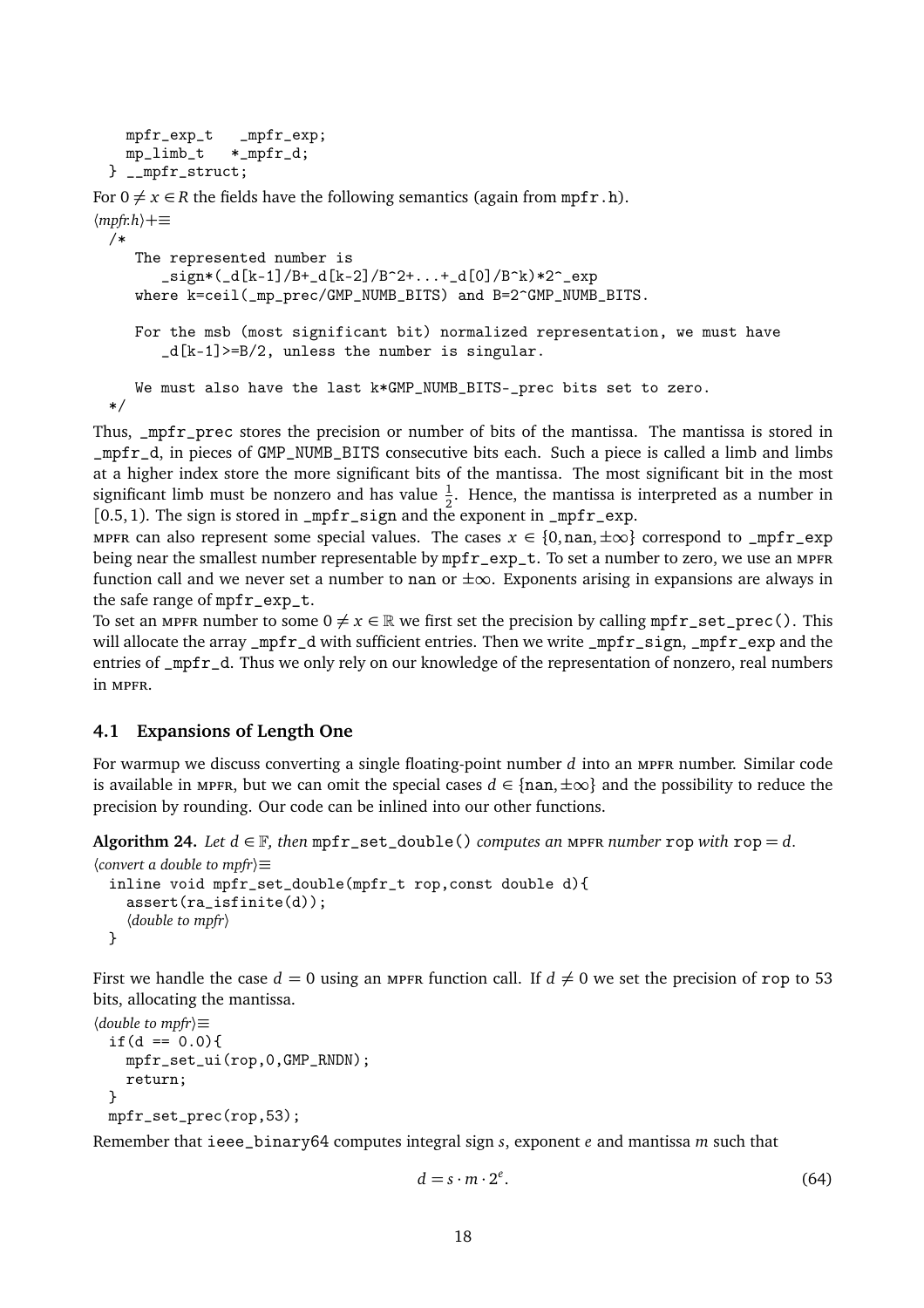Hence, if *d* is normalized, the most significant nonzero bit in the mantissa has value  $2^{52}$ . The leading bit of an мрғк mantissa must be nonzero and has value  $\frac{1}{2}$ . Therefore, we have to adjust the exponent by 53. In case *d* is denormalized, we normalize it by multiplying with  $2^{53}$ , to ensure that the most significant bit is nonzero. In this case, the necessary exponent corrections cancel.

```
〈double to mpfr〉+≡
 ieee_binary64 X;
 X.d = d;rop->_mpr\_sign = X.sizen();
 if(X.normalized()){
   rop->_mpfr\_exp = X.exponent()+53;
 }else{
   double p = 9007199254740992.0;
   assert(p == 1dexp(1.0, 53));
   X.d \neq p;assert(X.normalized());
   rop->_mpfr\_exp = X.exponent(); //-53+53;
 }
```
Since *d* in X is now normalized, the most significant nonzero bit in the mantissa is the 53rd bit. Hence, in case of 64 bit limbs we have to shift 11 bits to the left. For 32 bit limbs, the mantissa overlaps two limbs and different shifting is needed, cf. *m'* in [Figure 4.](#page-24-0)

```
〈double to mpfr〉+≡
 #if GMP_NUMB_BITS==32
    rop->_mpfr_d[1] = (X.mantissa() \ge 21);rop->_mpfr_d[0] = (X.mantissa() \text{ « 11)};#else //GMP_NUMB_BITS==64
    rop->_mpfr_d[0] = (X.mantissa() \text{ « 11)};#endif
```
### **4.2 Monotone Expansions**

Recall that in a monotone expansion all summands have the same sign. No zero summands are allowed unless there is only one summand. Since the summands are also nonoverlapping, converting into an arbitrary precision floating-point number becomes as simple as aligning the mantissae of the summands by exponent and copying them, as already illustrated in [Figure 1.](#page-11-0) This is done in the following algorithm.

**Algorithm 25.** *Given a monotone expansion*  $e_0, e_1, ..., e_{n-1}$ , mpfr\_set\_monotone\_expansion() computes an mpfr *number* rop with  $\text{rop} = \sum_{i=0}^{n-1} e_i$ . 〈*convert a monotone expansion to mpfr*〉≡

inline void mpfr\_set\_monotone\_expansion(mpfr\_t rop, const int n ,const double \*const e){ 〈*check summands are finite*〉 〈*handle less than two summands*〉 〈*check summands are nonzero*〉 〈*set up precision, sign and exponent*〉 〈*clear mantissa and write first summand*〉 〈*write remaining summands*〉

```
}
```
Here we have some debug code to check that all input summands represent real numbers and are nonzero.

```
〈check summands are finite〉≡
 #ifndef NDEBUG
    for(int i=0; i \leq n; ++i) assert-ra\_isfinite(e[i]));
  #endif
```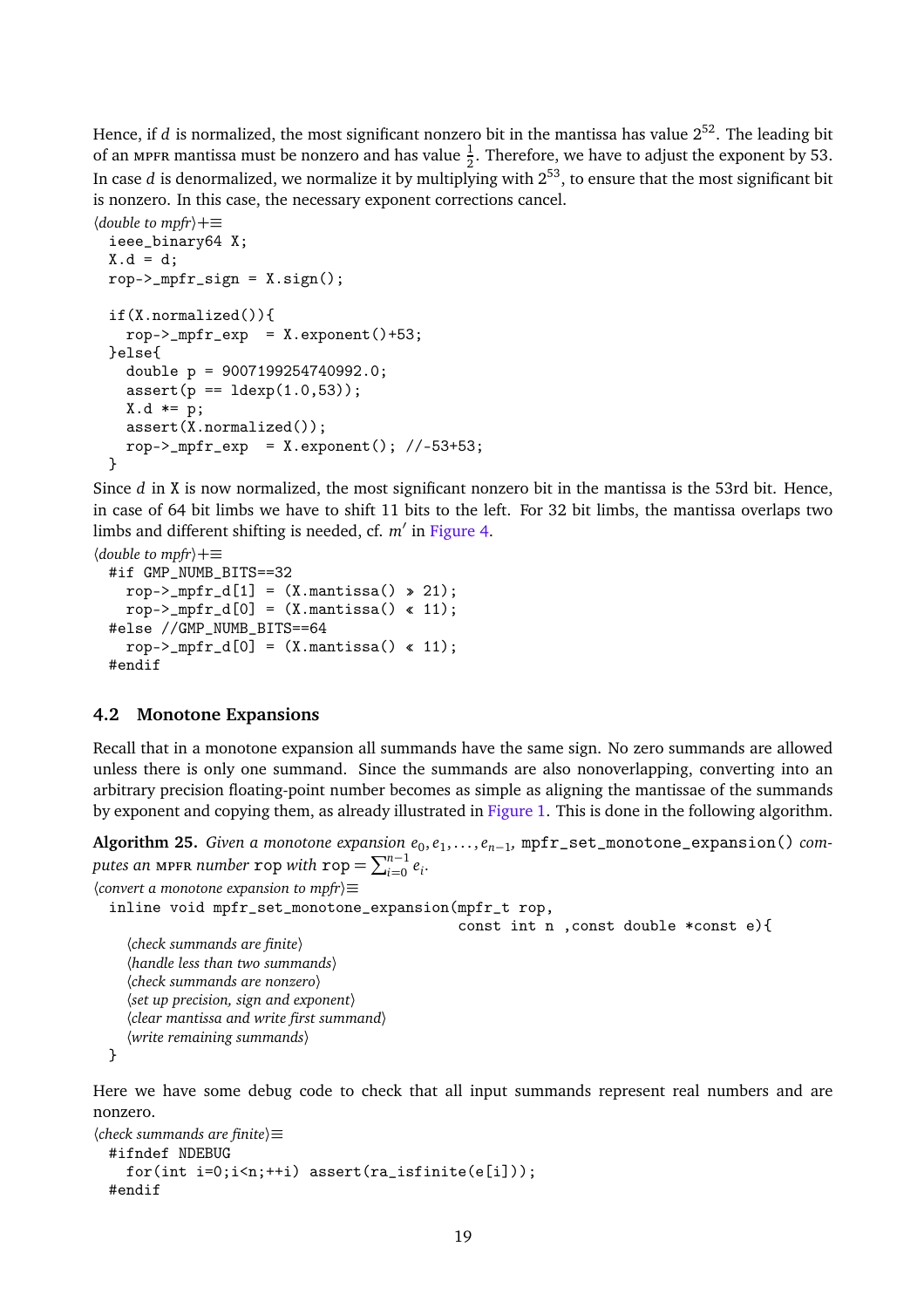```
〈check summands are nonzero〉≡
 #ifndef NDEBUG
    for(int i=0; i \le n; ++i) assert(e[i] != 0.0);#endif
```
First we handle the case of less than two summands. If the expansion has at least two summands, all summands are nonzero and we can use ieee\_binary64 safely.

```
〈handle less than two summands〉≡
 if(n == 0)mpfr_set_ui(rop,0,GMP_RNDN);
   return;
 }else if(n == 1){
   mpfr_set_double(rop,e[0]);
    return;
 }
```
The sign and exponent of rop are determined by the leading summand of the expansion and are computed as above in [Section 4.1.](#page-21-0) The exponent maxexp of rop can be interpreted as pointing directly in front of the most significant nonzero bit of the expansion. The exponent minexp of the last summand points somewhere behind the least significant nonzero bit, so it is sufficient to set the precision to maxexp − minexp. In case the leading summand is not normalized, this value may be smaller than 53 and even as low as 1. Therefore we adjust minexp to fulfill the minimal precision requirements of MPFR. Setting the precision allocates a mantissa with  $k = [(maxexp - minexp)/GMP$  NUMB BITS limbs. We use maxexp later to align the remaining summands to the mantissa of rop. [Figure 4](#page-24-0) shows the alignment of the first and later summands on the mantissa of rop for the case of 32 bit limbs.

```
〈set up precision, sign and exponent〉≡
```

```
ieee_binary64 X;
X.d = e[0];mp\_exp_t minexp = X.exponent();
X.d = e[n-1];mp\_exp_t maxexp = X.exponent()+53;
if(!X.normalized()){
  const double d = 9007199254740992.0;
  assert(d == 1dexp(1.0, 53));
 X.d \neq d;
  assert(X.normalized());
 maxexp = X. exponent(); //+53-53;
 minexp = std::min(minexp,maxexp-MPFR_PREC_MIN);
}
const mpfr_prec_t prec = maxexp-minexp;
assert(prec >= MPFR_PREC_MIN);
mpfr_set_prec(rop,prec);
assert(rop->_mpfr_prec == prec);
const int k = (prec+GMP_NUMB_BITS-1)/GMP_NUMB_BITS;
assert( (k-1)*GMP_NUMB_BITS < prec && prec <= k*GMP_NUMB_BITS );
rop->_mpr\_sign = X.sizen();
rop->_mpfr\_exp = maxexp;
mp_limb_t *const mant = rop->_mpfr_d;
```
Writing the mantissa of the leading summand is again done as in [Section 4.1.](#page-21-0) The lower limbs of rop may be overlapped by multiple mantissae of remaining summands. Furthermore, mantissae may overlap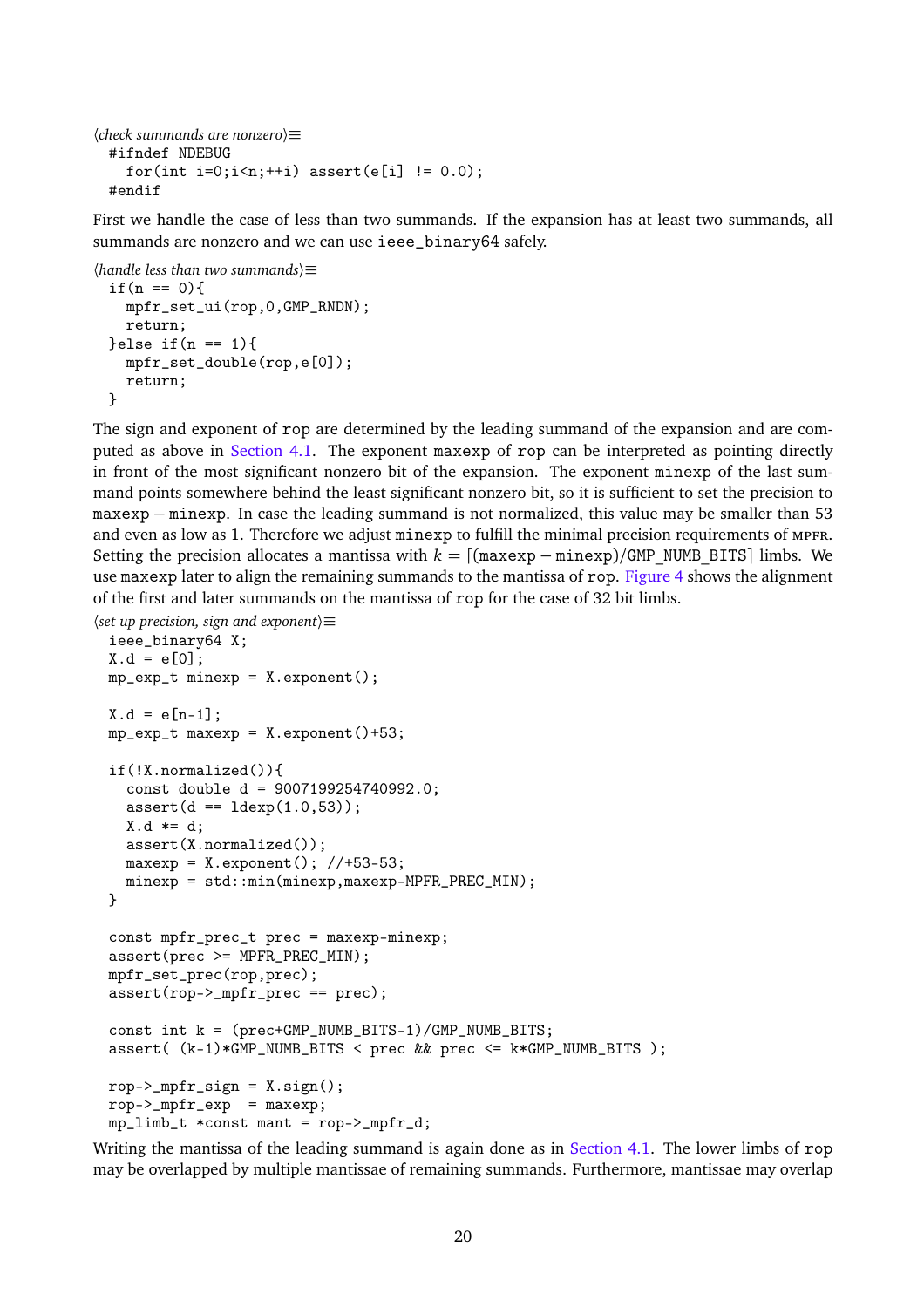<span id="page-24-0"></span>

Figure 4: Aligning the mantissa of the leading summand  $m'$  and any other mantissa  $m$  to a 32 bit limb arbitrary precision mantissa.

each other, however in all but one mantissa the overlapping bits are zero, cf. again [Figure 1.](#page-11-0) We zero the lower limbs of rop so we can write the remaining summands by bitwise or.

```
〈clear mantissa and write first summand〉≡
```

```
#if GMP_NUMB_BITS==32
  mant[k-1] = (X.\text{mantissa}() \ge 21);mant[k-2] = (X.\text{mantissa}() \cdot 11);for(int i=k-3; i>=0; -i) mant[i] = 0;
#else //GMP_NUMB_BITS==64
  mant[k-1] = (X.\text{mantissa}() \ll 11);for(int i=k-2; i>=0; -i) mant[i] = 0;
#endif
```
We iterate over the remaining summands and copy each mantissa. This loop is completely free of branches, including computations inside ieee\_binary64 member functions.

```
〈write remaining summands〉≡
    int i = n-2;
    while(i>=0){
      const double wrt = e[i-];〈write summand〉
    }
```
For any of the remaining summands we compute the position *p* of the last bit of its mantissa *m* in the mantissa of rop, cf. [Figure 4.](#page-24-0) Then we compute the index *i* of the limb this bit belongs to and the number of bits *j* it has to be shifted to the left.

```
〈write summand〉≡
 {
    X.d = wrt;mpfr\_exp_t exp = X.exponent();
    unsigned long long m = X.mantissa();
    const int p = GMP_NUMB_BITS*k - maxexp + exp;assert(p \ge 0);const int i = p/GMP_NUMB_BITS;const int j = p\text{/GMP_NUMB_BITS};
    assert(0 \leq i \& k \neq i \leq k);
 #if GMP_NUMB_BITS==32
    〈write mantissa to 32 bit limbs〉
 #else //GMP_NUMB_BITS==64
    〈write mantissa to 64 bit limbs〉
 #endif
 }
```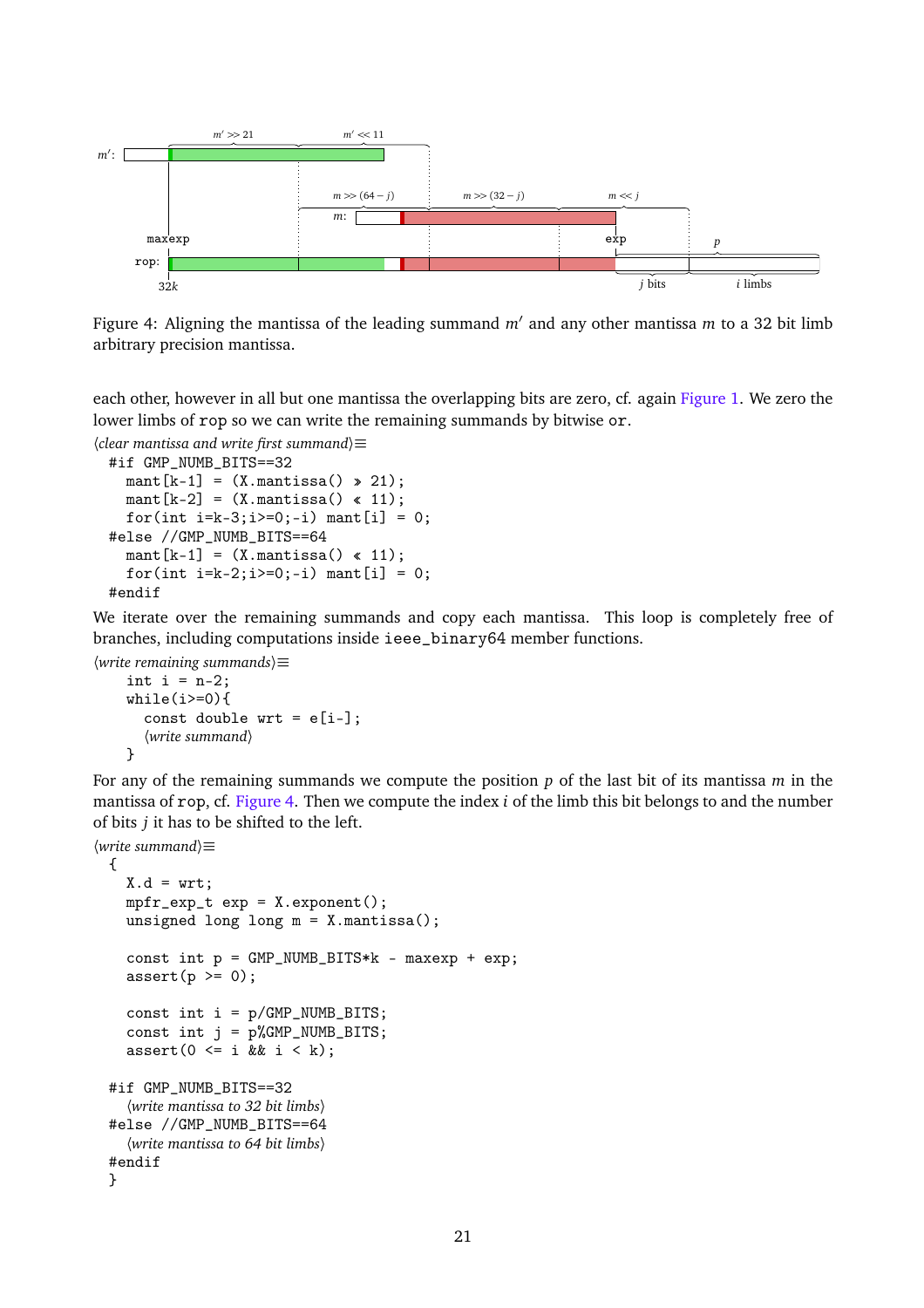For 32 bit limbs, the mantissa *m* may overlap up to three limbs. While index *i* always points to an existing limb, the limbs at position  $i + 1$  and  $i + 2$  may not exist, i.e., we are out of array bounds. In this case, however, the part *m*<sup>1</sup> of *m* overlapping this nonexisting limb is zero. Instead of branching whether we are outside bounds, we use  $m_1$  to recalculate the index. If  $m_1 = 0$  then  $i_1 = 0$  and otherwise  $i_1 = i + 1$ . Since we write the mantissa using bitwise or, no harm is done in the first case and the mantissa is written correctly in the other case.

〈*write mantissa to 32 bit limbs*〉≡

```
const unsigned long long m1 = (m \rightarrow (32 - j));const unsigned long long m2 = (m1 \gg 32);
const int i1 = (i+1) * static_cast<br/>bool>(m1);
const int i2 = (i+2) * static_cast <br/>bool>(m2);
assert(i+1 < k | | m1 == 0);assert(i+2 < k || m2 == 0);mant[i] | = (m \times j);mant[i1] | = m1;\text{mant}[i2] |= m2;
```
For 64 bit limbs the mantissa may overlap up to two limbs. We use the same trick as above to avoid branching when out of array bounds. But there is another issue. Shifting *m* by 64 bits will quite unintuitively leave *m* unchanged instead of setting  $m = 0$ . Since *j* may be zero, we halve 64 − *j* and perform the right shift in two steps.

```
〈write mantissa to 64 bit limbs〉≡
 const int j1 = (64 - j) \ge 1;
 const int j2 = (64 - j) - j1;
 const unsigned long long m1 = ((m \n\ge j1) \n\ge j2);const int i1 = static_cast<br/>bool>(m1)*(i+1);
 assert(i+1 < k | | m1 == 0);mant[i] | = (m \times i);mant[i1] | = m1;
```
### <span id="page-25-0"></span>**4.3 General Expansions**

Using the algorithms from above we present two options to convert a general expansion into an MPFR number. The first option is to split the expansion into two monotone expansions, convert them separately and then perform an exact addition of two MPFR numbers. Note that there are no floating-point operations involved, hence there is no danger of overflow.

**Algorithm 26.** *Given an expansion e*<sub>0</sub>,e<sub>1</sub>,...,e<sub>n-1</sub>, the function mpfr\_set\_expansion\_split() computes an mpfr *number* rop with  $\text{rop} = \sum_{i=0}^{n-1} e_i$ .

〈*convert an expansion by splitting to mpfr*〉≡

```
void mpfr_set_expansion_split(mpfr_t rop,const int n ,const double *const e){
```
〈*check summands are finite*〉 double pos[n];

```
double neg[n];
int plen=0;
int nlen=0;
```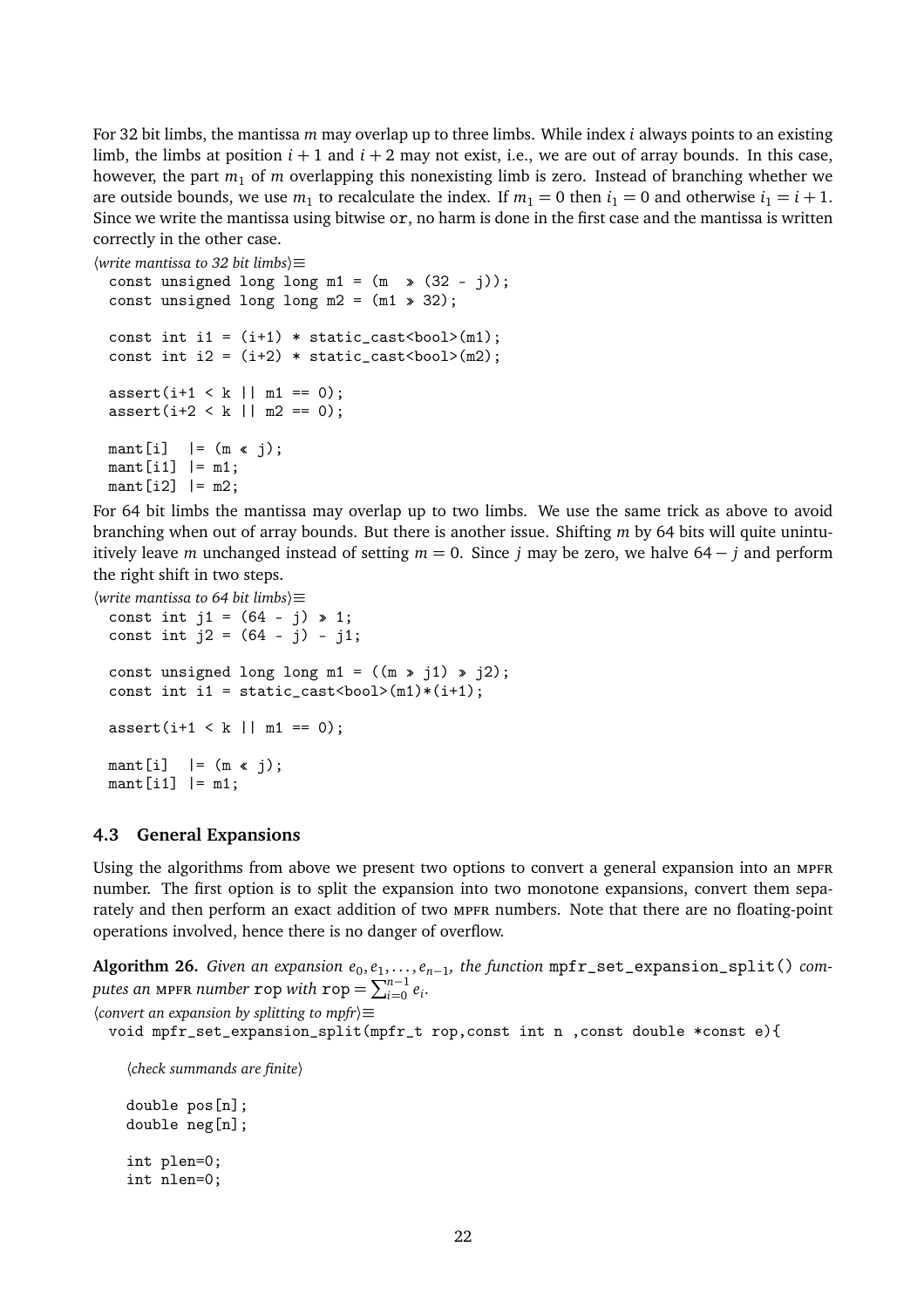```
for(int i=0; i \le n; i++) {
    if(e[i]>0.0) pos[phen++] = e[i];else if(e[i]<0.0) neg[nelen++]=e[i];}
  if(plen*nlen!=0){
    mpfr_t x1,x2;
    mpfr\_init(x1);mpfr\_init(x2);mpfr_set_monotone_expansion(x1,plen,pos);
    mpfr_set_monotone_expansion(x2,nlen,neg);
    mp\_\exp\_{t} e1 = mpfr\_\get\_\exp(x1);
    mp\_exp_t p1 = mpfr\_get\_prec(x1);
    mp\_exp_t e2 = mpfr\_get\_exp(x2);
    mp\_exp_t p2 = mpfr\_get\_prec(x2);
    mp\_prec_t p = std::max(e1,e2) - std::min(e1-p1,e2-p2);mpfr_set_prec(rop,p);
#ifndef NDEBUG
    int round =
#endif
    mpfr_add(rop,x1,x2,GMP_RNDN);
    assert(!round);
    mpfr_{clear}(x1);mpfr_clear(x2);
  }else if(plen!=0){
    mpfr_set_monotone_expansion(rop,plen,pos);
  }else if(nlen!=0){
    mpfr_set_monotone_expansion(rop,nlen,neg);
  }else{
    mpfr_set_ui(rop,0,GMP_RNDN);
  }
}
```
The exact addition of  $x_1$  and  $x_2$  in  ${\tt mpfr\_set\_expansion\_split}$  ( ) is justified by the following lemma. For the proof we reuse the functions msb and lsb that were defined for arbitrary floating-point numbers.

**Lemma 27.** Let  $x_i = m_i \cdot 2^{e_i}$ ,  $i = 1, 2$  be two positive mpfr numbers, where the precision of  $m_i$  is  $p_i$ . For the *difference*  $x = x_1 - x_2$  to be exact, it suffices to set the precision of x to

$$
p = \max\{e_1, e_2\} - \min\{e_1 - p_1, e_2 - p_2\}.
$$
 (65)

*Proof.* It suffices to set

$$
p = \log_2(\text{msb}(x)) - \log_2(\text{lsb}(x)).
$$
\n(66)

mpfr normalizes numbers such that  $m_i \in [0.5, 1)$ , so we have

$$
log2(msb(xi)) = ei
$$
  
\n
$$
log2(lsb(xi)) = ei - pi for i = 1, 2.
$$
 (67)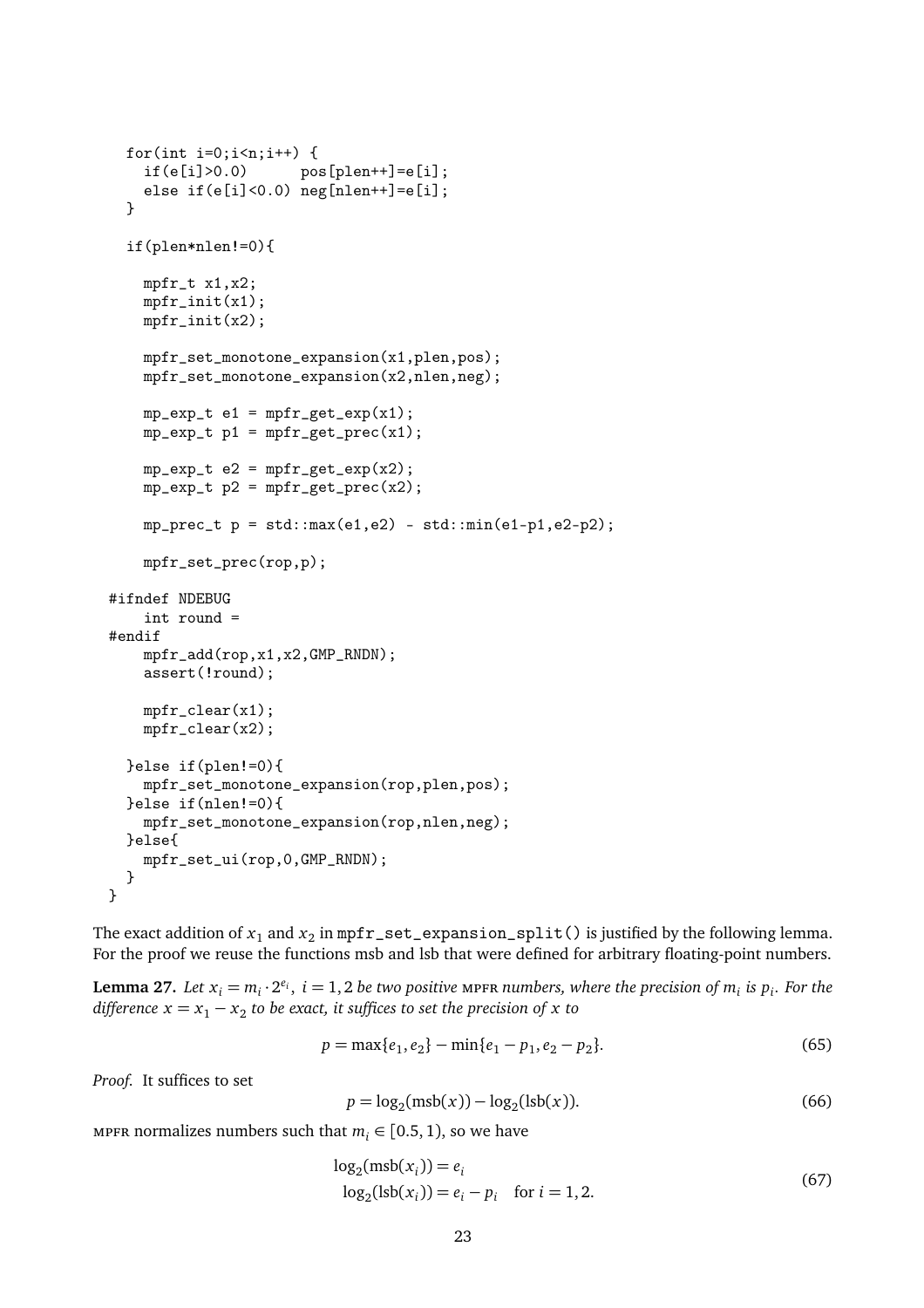Furthermore  $x \leq \max\{x_1, x_2\}$ , so

$$
\log_2(\text{msb}(x)) \le \max\{e_1, e_2\} \tag{68}
$$

and

$$
\log_2(\text{lsb}(x)) \ge \log_2(\min_{i=1,2} \text{lsb}(x_i)) = \min\{e_1 - p_1, e_2 - p_2\}. \tag{69}
$$

 $\Box$ 

The second option is, to first convert an expansion into an equivalent monotone expansion and then into an мрғк number. By [Theorem 21,](#page-19-0) the expansion generated by момотоміze has at most  $\lceil \log_2(2\tau/\eta)/p \rceil$ summands which yields  $[(1024 + 1074)/53] = 40$  for binary64.

 $\Delta$ **Algorithm 28.** *Given an expansion*  $e_0, e_1, \ldots, e_{n-1}$  *with*  $\sum_{i=0}^{n-1} |e_i| < \tau(2 - \varepsilon_m)$ *, e.g., a strongly nonoverlapping expansion, the function* mpfr\_set\_expansion\_monotonize() *computes an* mpfr *number* rop *with*  $\text{rop} = \sum_{i=0}^{n-1} e_i$ .

```
〈convert an expansion by monotonizing to mpfr〉≡
```

```
void mpfr_set_expansion_monotonize(mpfr_t rop, const int n, const double *const e){
```

```
〈check summands are finite〉
〈handle less than two summands〉
```

```
const int l = 40;
double h[l];
const int k = de_{monotonic}(n, e, l, h);double *const f= h+l-k;
mpfr_set_monotone_expansion(rop,k,f);
```
# <span id="page-27-0"></span>**5 Experiments**

}

We compare the running time of our new conversion approaches to two direct conversion approaches that compute the sum exactly using mpFR functionality. In both direct approaches we add summands in decreasing magnitude to a total *s* using the mpfr\_add\_d() function. For the addition to be exact, *s* has to have sufficient precision. The first variant *direct 1* increases the precision in every step, if necessary, while the second variant *direct 2* sets the precision to a sufficient value at the beginning. The latter method turned out to be more efficient. Using the MPFR function mpfr\_sum(), to compute *s* in one step is even slower. Our two conversion approaches are called *split* if the first step is to split the expansion and *monotonize* if the first steps consists of using MONOTONIZE.

As input data we use randomly generated expansions. Although expansions could be generated artificially summand by summand, we create them by evaluating a polynomial expression using Shewchuks arithmetic operations. This way, test expansions are more likely to have a structure that actually occurs in applications. As expression *D* we compute a  $4 \times 4$  determinant of  $4 \times 4$  determinants of randomly generated numbers. *D* has a polynomial degree of  $d = 16$ . We compute input numbers using the rand48() family of functions. We chose a floating-point number  $x \in [0,1]$ , a sign  $s \in \{-1,+1\}$  and an exponent *e* ∈ {-17,..., 17} uniformly at random and use  $s \cdot x \cdot 2^e$  as input number. All input numbers can be uniformly scaled to integers with  $p = 35 + 53$  bit precision. Hence, *D* can be represented with approximately  $dp \approx 1400$  bits. We observed however that *D* was in fact representable with approximately 1000 bits on average only.

The result of the evaluation are strongly nonoverlapping expansions with about 220 summands on average. If we additionally compress the sums, we get nonadjacent expansions with about 20 summands on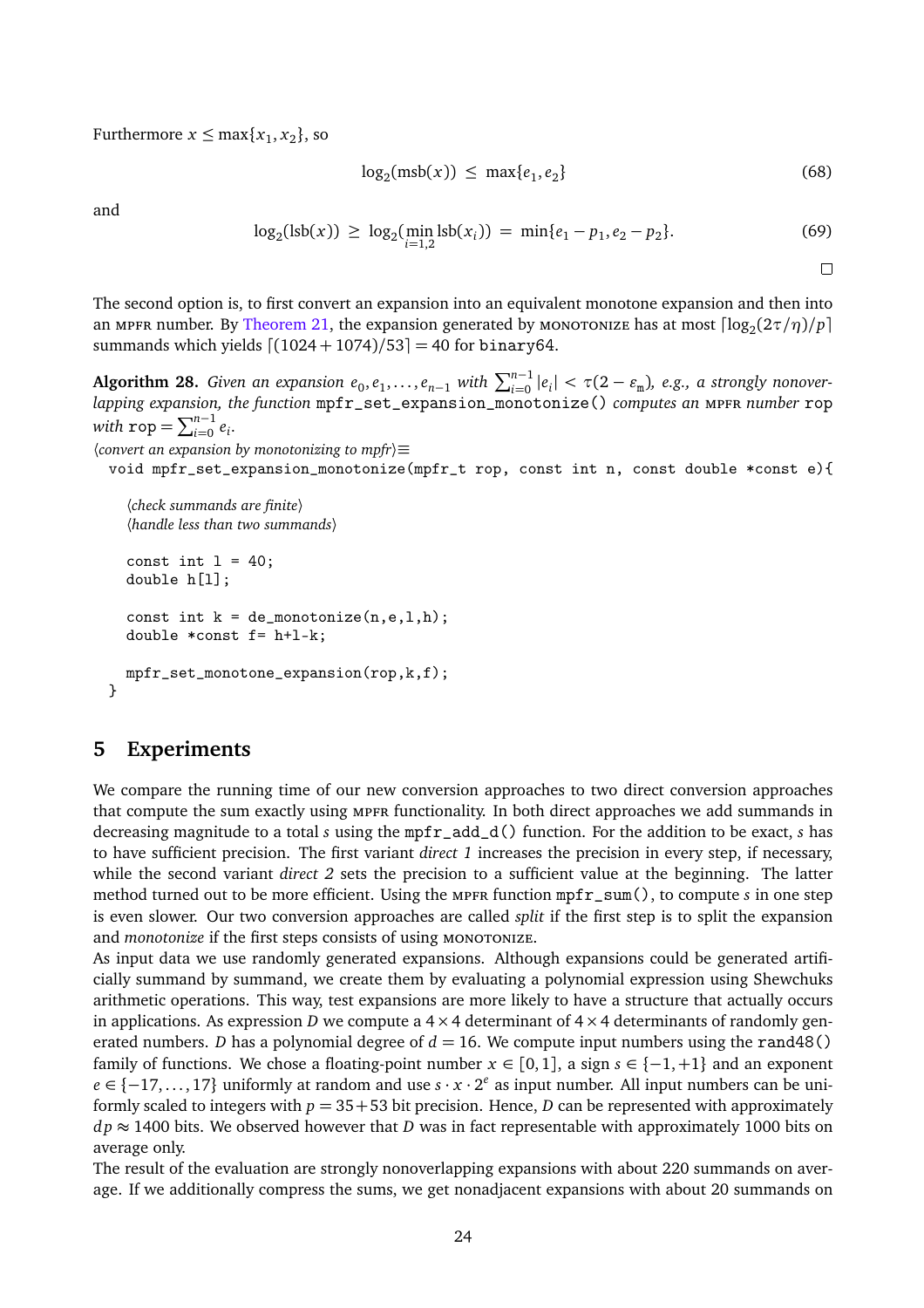average. In fact, we chose *d* and the range for *e* above to generate expansions with about 20 summands after compression. In a compressed expansion, each summand carries about 52 bits of information. Therefore, before compressing, each summand carries only about 5 bits of information on average. Thus, uncompressed and compressed expansions are input sets with quite different characteristics. This is interesting insofar monotonize compresses as a side effect and hence may reduce the number of summands significantly before the actual conversion. We consider expansions with  $n = 1, 2, \ldots, 64$  summands in the uncompressed case and  $n = 1, 2, \ldots, 20$  in the compressed case. To generate expansion with fewer than 220 (respectively 20) summands we simply ignore the leading summands.

We run tests for an MPFR limb size of both 64 bit and 32 bit. For 64 bit limbs we use MPFR 3.0.1 (with  $GMP 5.0.1$ ) as provided by our operating system, for 32 bit limbs we compiled MPFR 3.0.1 (with  $GMP$ 5.0.2) on our own. This was done using g++'s -m32 flag, since MPFR does not support 32 bit limbs in a 64 bit environment. All our code was compiled with g++ 4.6.1 and −*O*3. Experiments were run on an Intel Core i5 CPU with 3.33 Ghz. To get measurable running times, we generate 2000 expansions as described above, and measure the total time for converting all expansions a 1000 times. The results are shown in [Figure 5.](#page-28-0) The graphs do not show running time but the speedup  $t_{\text{direct 1}}/t_x$  of each method *x* with respect to the faster direct approach direct 1 on a logarithmic scale. This improves the display of differences for the important range with very few summands, where the actual running times are very small.

Both, monotonize and split clearly outperform the direct approaches, and monotonize is uniformly the fastest method. As expected, monotonize achieves greater speedup for uncompressed than compressed expansions. There is a small dip in the speedup achieved by monotonize for uncompressed expansions, starting at approximately 12 summands. Since these summands carry only about 5 bits of information,

<span id="page-28-0"></span>

Figure 5: Experimental results for converting expansions to mpfr. Plottings show the speedup for each conversion method, relative to the trivial conversion  $---$  direct 2 on a logarithmic scale.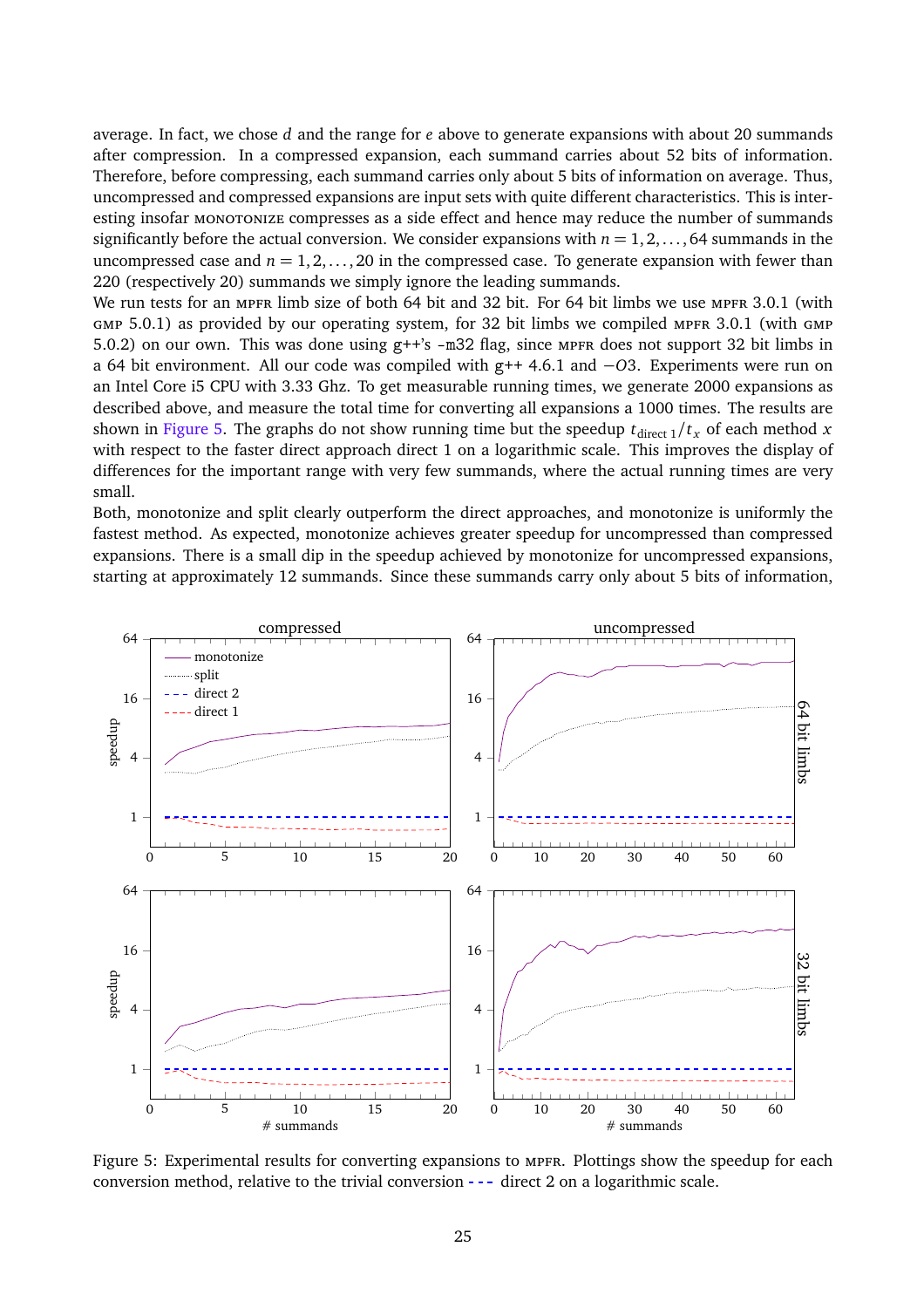this is the range where the number of output summand of MONOTONIZE jumps from one to two. While in general the graphs look similar for 32 bit and 64 bit limbs, the advantage of our new methods is even larger for 64 bit limbs.

Note that even in the case of one summand, our new approaches are better. In this case both direct approaches simply call  $mpr$  set\_d(), while our new approaches call  $mpr$  set\_double() from [Sec](#page-21-0)[tion 4.1.](#page-21-0) The differences between monotonize and split on the one hand and direct 1 and direct 2 on the other hand originate from noise in the measurement process, since the actual running times are very small if only one summand is converted.

# **6 Conclusion**

We have presented two new methods to convert expansions to arbitrary precision floating-point numbers. The faster method, based on our new algorithm monotonize works for almost all expansions, in particular for strongly nonoverlapping expansions that are relevant in practice. Only expansions with a value that is very close to the overflow range, i.e., almost not representable as expansion can not be converted. For these cases the other conversion method may be used, which still gives a significant improvement over the trivial approach to conversion.

Our methods are so fast, that they may help to speed up the exact computation of arbitrary sums, not only expansions, too. Efficient algorithms to compute a sum of floating-point numbers exactly as expansion have been given by Shewchuk [[17](#page-30-3)] or Rump et al. [[16](#page-30-9)].

Considering our own application, we have yet to integrate the new conversion methods into our package Real\_algebraic and examine the resulting speedup.

# **References**

- <span id="page-29-7"></span>[1] Christoph Burnikel and Jochen Könemann. High-precision floating point numbers in LEDA. Research Report MPI-I-96-1-002, Max-Planck-Institut für Informatik, Im Stadtwald, D-66123 Saarbrücken, Germany, January 1996.
- <span id="page-29-0"></span>[2] Theodorus Jozef Dekker. A floating-point technique for extending the available precision. *Numerische Mathematik*, 18(3):224–242, 1971.
- <span id="page-29-1"></span>[3] Yozo Hida, Xiaoye S. Li, and David H. Bailey. Algorithms for quad-double precision floating point arithmetic. In *Proceedings of the 15th IEEE Symposium on Computer Arithmetic (ARITH '01)*, pages 155–162, Washington, DC, USA, 2001. IEEE Computer Society.
- <span id="page-29-6"></span>[4] *IEEE Standard 754-2008: IEEE Standard for Floating-Point Arithmetic.* 2008. Revision of ANSI/IEEE Standard 754-1985.
- <span id="page-29-3"></span>[5] LEDA: Library of Efficient Data Structures and Algorithms. [http://www.](http://www.algorithmic-solutions.com/) [algorithmic-solutions.com/](http://www.algorithmic-solutions.com/).
- <span id="page-29-4"></span>[6] Marc Mörig. Deferring dag construction by storing sums of floats speeds-up exact decision computations based on expression dags. In *3rd International Congress on Mathematical Software (ICMS 2010)*, volume 6327 of *LNCS*, pages 109–120, September 2010.
- <span id="page-29-5"></span>[7] Marc Mörig, Ivo Rössling, and Stefan Schirra. On the design and implementation of a generic number type for real algebraic number computations based on expression dags. *Mathematics in Computer Science*, 4(4):539–556, 2010.
- <span id="page-29-2"></span>[8] MPFR: A multiple precision floating-point library. <http://www.mpfr.org/>.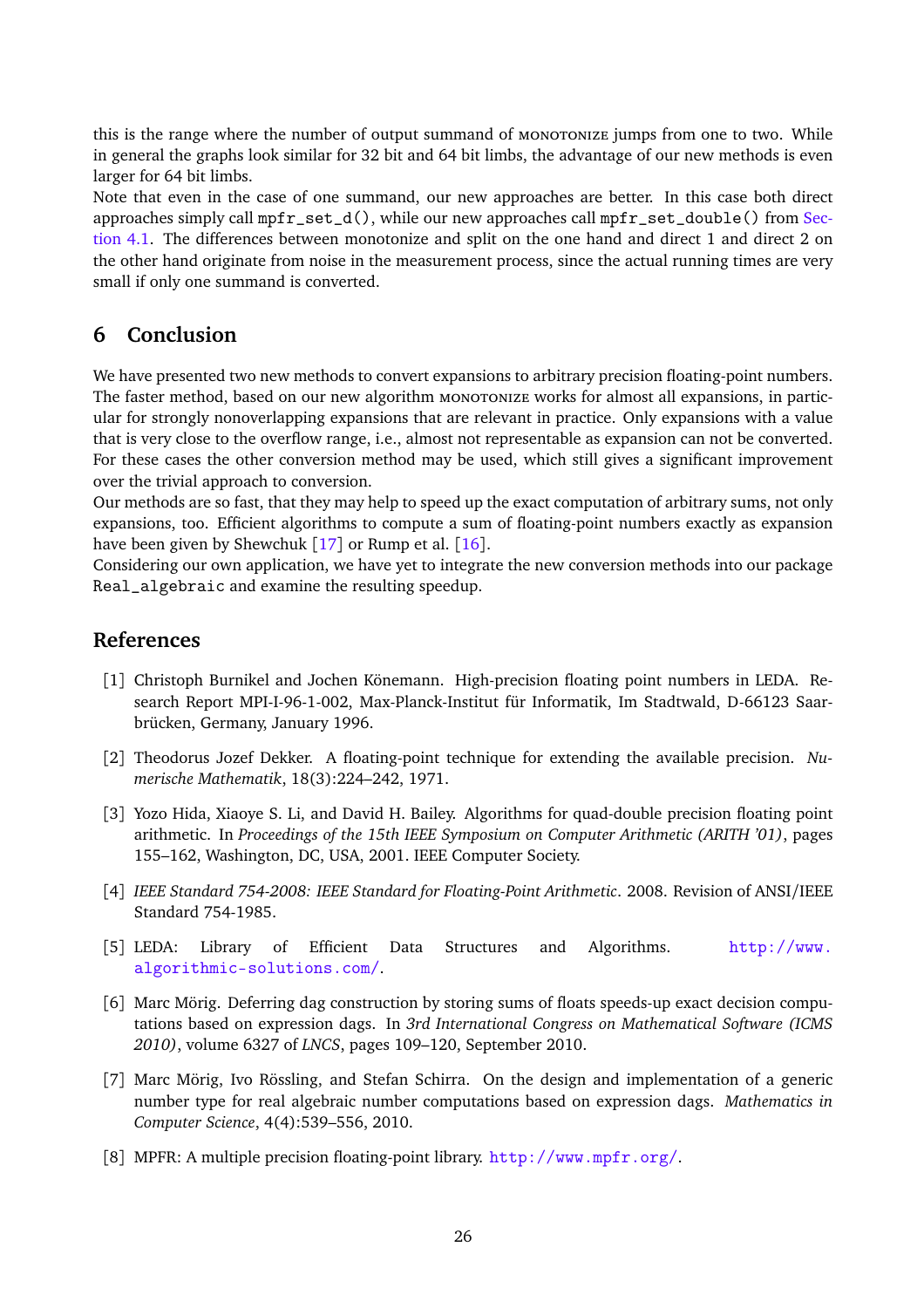- <span id="page-30-0"></span>[9] Jean-Michel Muller, Nicolas Brisebarre, Florent de Dinechin, Claude-Pierre Jeannerod, Vincent Lefèvre, Guillaume Melquiond, Nathalie Revol, Damien Stehlé, and Serge Torres. *Handbook of Floating-Point Arithmetic*. Birkhäuser Boston, 2010.
- <span id="page-30-7"></span>[10] Takeshi Ogita, Siegfried M. Rump, and Shin'ichi Oishi. Accurate sum and dot product. *SIAM Journal on Scientific Computing*, 26(6):1955–1988, 2005.
- <span id="page-30-1"></span>[11] Douglas M. Priest. Algorithms for arbitrary precision floating point arithmetic. In *Proceedings of the 10th IEEE Symposium on Computer Arithmetic*, pages 132–143, New York, June 1991. IEEE Computer Society Press.
- <span id="page-30-2"></span>[12] Douglas M. Priest. *On properties of floating point arithmetics: numerical stability and the cost of accurate computations*. PhD thesis, University of California at Berkeley, 1992.
- <span id="page-30-4"></span>[13] RealAlgebraic: A number type for exact geometric computation. [http://wwwisg.cs.](http://wwwisg.cs.uni-magdeburg.de/ag/RealAlgebraic/) [uni-magdeburg.de/ag/RealAlgebraic/](http://wwwisg.cs.uni-magdeburg.de/ag/RealAlgebraic/).
- <span id="page-30-6"></span>[14] Siegfried Rump, Paul Zimmermann, Sylvie Boldo, and Guillaume Melquiond. Computing predecessor and successor in rounding to nearest. *BIT Numerical Mathematics*, 49:419–431, 2009.
- <span id="page-30-5"></span>[15] Siegfried M. Rump, Takeshi Ogita, and Shin'ichi Oishi. Accurate floating-point summation part I: Faithful rounding. *SIAM J. Scientific Computing*, 31(1):189–224, 2008.
- <span id="page-30-9"></span>[16] Siegfried M. Rump, Takeshi Ogita, and Shin'ichi Oishi. Accurate floating-point summation part II: Sign, k-fold faithful and rounding to nearest. *SIAM J. Scientific Computing*, 31(2):1269–1302, 2008.
- <span id="page-30-3"></span>[17] Jonathan Richard Shewchuk. Adaptive precision floating-point arithmetic and fast robust geometric predicates. *Discrete and Computational Geometry*, 18(3):305–363, 1997.
- <span id="page-30-8"></span>[18] Pat H. Sterbenz. *Floating-Point Computation*. Prentice-Hall, 1974.

# <span id="page-30-10"></span>**A Converting Expansions to** leda::bigfloat

Similar to [Section 4](#page-20-0) we present algorithms and code to convert expansions to  $\text{leda}:$ :bigfloat.

### **A.1 Monotone Expansions**

We have two alternative functions to convert a monotone expansion into a  $\text{leda}:$  bigfloat. The first one is based on the LEDA interface, since we can not access the internal structure of a leda::bigfloat without some hackery. Instead we extract sign and exponent as integers and the mantissa as an array of limbs first and then create a leda::bigfloat using low level constructors.

### **Algorithm 29.**

*Given a monotone expansion e*<sub>0</sub>,e<sub>1</sub>,...,e<sub>n−1</sub>,then monotone\_expansion\_to\_leda\_bigfloat() *com* $p$ utes a leda::bigfloat rop *with* rop  $= \sum_{i=0}^{n-1} e_i$ .

```
〈convert a monotone expansion to leda::bigfloat〉≡
  inline void
```
monotone\_expansion\_to\_leda\_bigfloat(leda::bigfloat& rop,

const int n, const double \*const e){

```
〈check summands are finite〉
const int crossover = 4;
〈handle expansions shorter than crossover〉
〈check summands are nonzero〉
```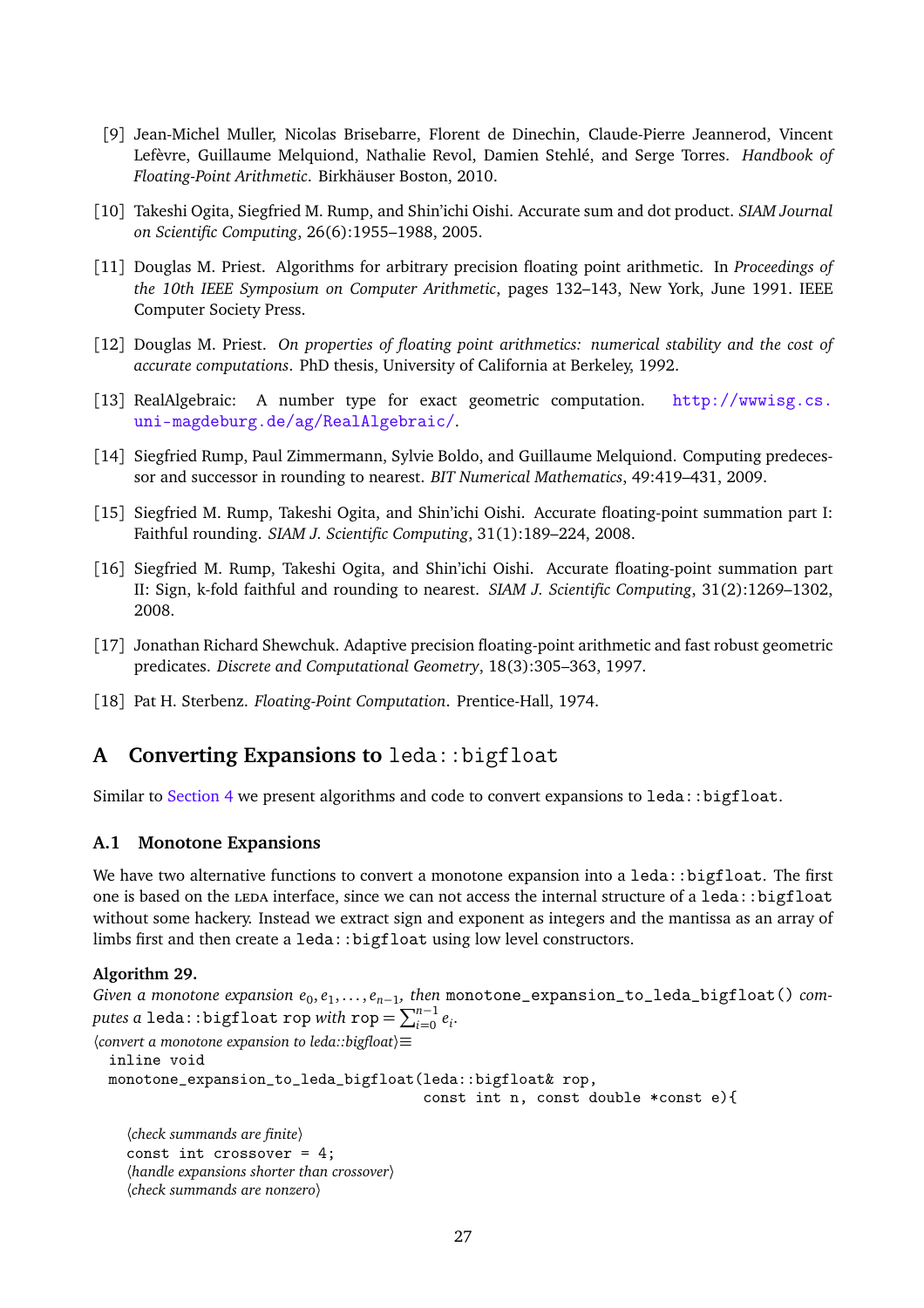```
〈leda set up precision and sign〉
   〈leda set up mantissa and write first summand〉
   〈leda write all summands〉
   〈create leda::bigfloat from extracted data〉
}
```
If we stick to the LEDA interface, our conversion method is inefficient for expansions with only a few summands. Hence we convert short expansions directly. The crossover point of 4 summands was determined experimentally.

```
〈handle expansions shorter than crossover〉≡
 if(n==0){
   rop = 0;return;
 }else if(n < crossover){
   rop = e[n-1];for(int i=n-2;i>=0; -i){
      leda::bigfloat y = e[i];
      rop = add(rop, y, 53, leda::EXACT);}
   return;
 }
```
Then we compute the necessary precision. maxexp points somewhere before the most significant bit and minexp somewhere behind the least significant bit of the expansion. LEDA considers the mantissa to be an integer, hence we use minexp as exponent for the final result and there is no need to normalize in any way.

```
〈leda set up precision and sign〉≡
 ieee_binary64 X;
 X.d = e[n-1];long maxexp = X.exponent()+53;X.d = e[0];long minexp = X.exponent();
 const long prec = maxexp-minexp;
 assert(prec >= 2);const int k = (prec+LEDA_NUMB_BITS-1)/LEDA_NUMB_BITS;
 assert( (k-1)*LEDA_NUMB_BITS < prec && prec <= k*LEDA_NUMB_BITS );
```

```
int sign = X \text{.sign}();
```
We create a vector for the mantissa and copy the mantissa of the least significant summand such that its last bit (zero or nonzero), corresponding to minexp, is the last bit of the vector.

```
〈leda set up mantissa and write first summand〉≡
 leda::digit mant[k];
 #if LEDA_NUMB_BITS==32
    mant[0] = X.mantissa();
    mant[1] = (X.mantissa() \times 32);for(int i=2; i < k; i++) mant[i] = 0;
 #else //LEDA_NUMB_BITS==64
    mant[0] = X.mantissa();
    for(int i=1; i < k; i++) mant[i] = 0;#endif
```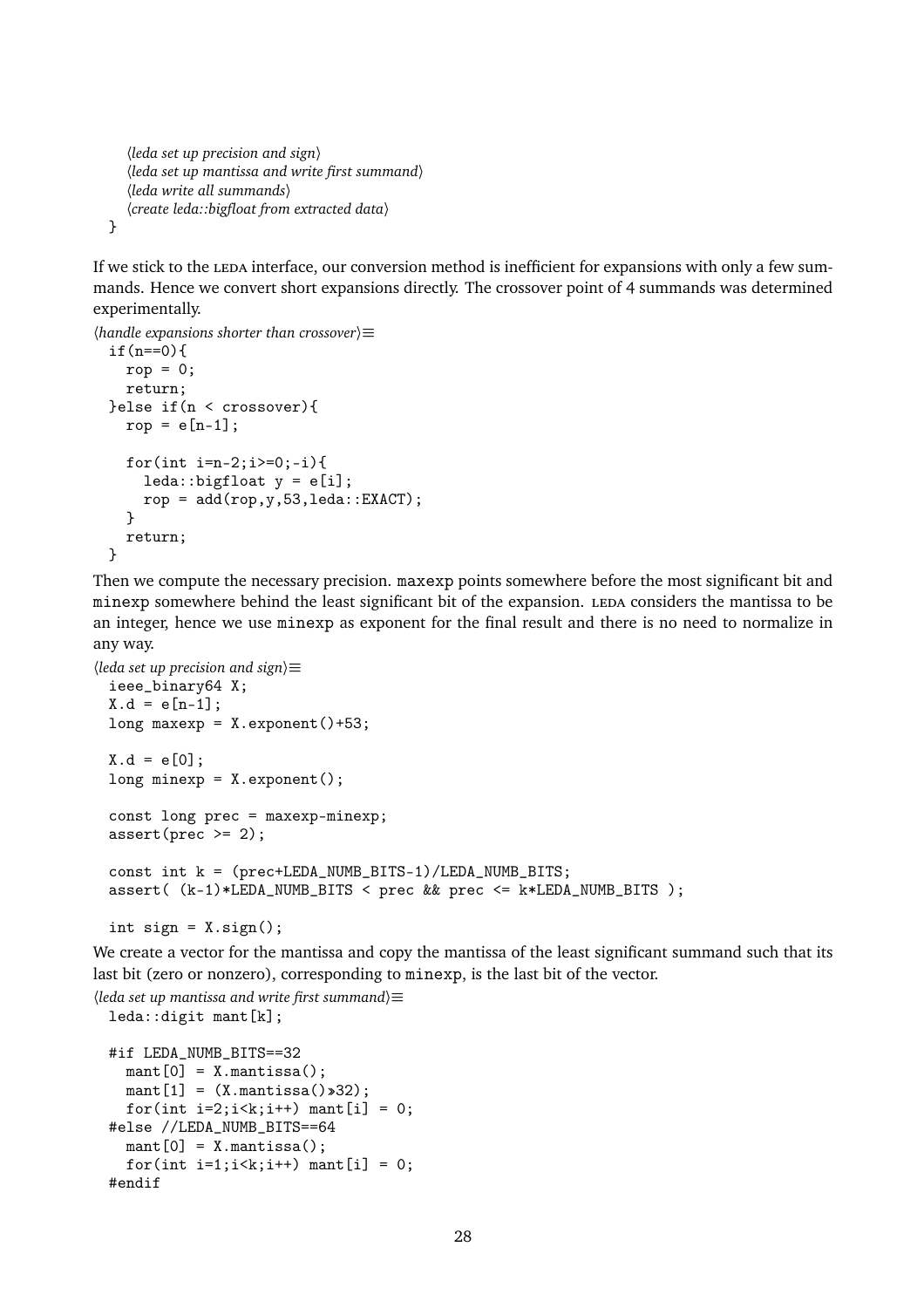Then we convert the remaining summands.

```
〈leda write all summands〉≡
 int i = 1;
 do{
    const double wrt = e[i++];〈leda write summand〉
 }while(i < n);
```
We align the summand using minexp. Copying the mantissa is done in code chunks from [Section 4.](#page-20-0)

```
〈leda write summand〉≡
 {
   X.d = wrt:
    long exp = X.exponent();
    unsigned long long m = X.mantissa();
    const int p = exp-minexp;
    assert(p \ge 0);const int i = p/LEDA_NUMB_BITS;
    const int j = p%LEDA_NUMB_BITS;
    assert(0 \leq i \& k \neq i \leq k);
 #if LEDA NUMB BITS==32
    〈write mantissa to 32 bit limbs〉
 #else //LEDA_NUMB_BITS==64
    〈write mantissa to 64 bit limbs〉
 #endif
 }
```
Then we create a leda::integer for the mantissa and a leda::bigfloat from there. This has the disadvantage that the mantissa must be copied to the leda::integer and will probably be copied again when creating the leda::bigfloat. For this reason, this conversion method is inefficient for short expansions.

```
〈create leda::bigfloat from extracted data〉≡
 leda::integer mantissa(k,mant,sign);
 rop = leda::bigfloat(mantissa,minexp);
```
We now give an alternative, that writes all data directly into the leda::bigfloat data-structures. The code below works by

```
〈include leda::bigfloat public〉≡
 #define private public
 #include <LEDA/numbers/bigfloat.h>
 #undef private
```
you have been warned. LEDA is not an open source library, so we have little insight into the internals. What we know, we learned from a very outdated technical report [[1](#page-29-7)] on one of the first versions of leda::bigfloat, from access to source code for LEDA 4.4 and from the header files of a current LEDA version.

### **Algorithm 30.**

*Given a monotone expansion e*<sub>0</sub>,e<sub>1</sub>,...,e<sub>n−1</sub>,then monotone\_expansion\_to\_leda\_bigfloat() *com* $p$ utes a leda::bigfloat rop *with* rop  $= \sum_{i=0}^{n-1} e_i$ .

〈*convert a monotone expansion to leda::bigfloat faster*〉≡

```
inline void
monotone_expansion_to_leda_bigfloat(leda::bigfloat& rop,
                                    const int n ,const double *const e){
```
〈*check summands are finite*〉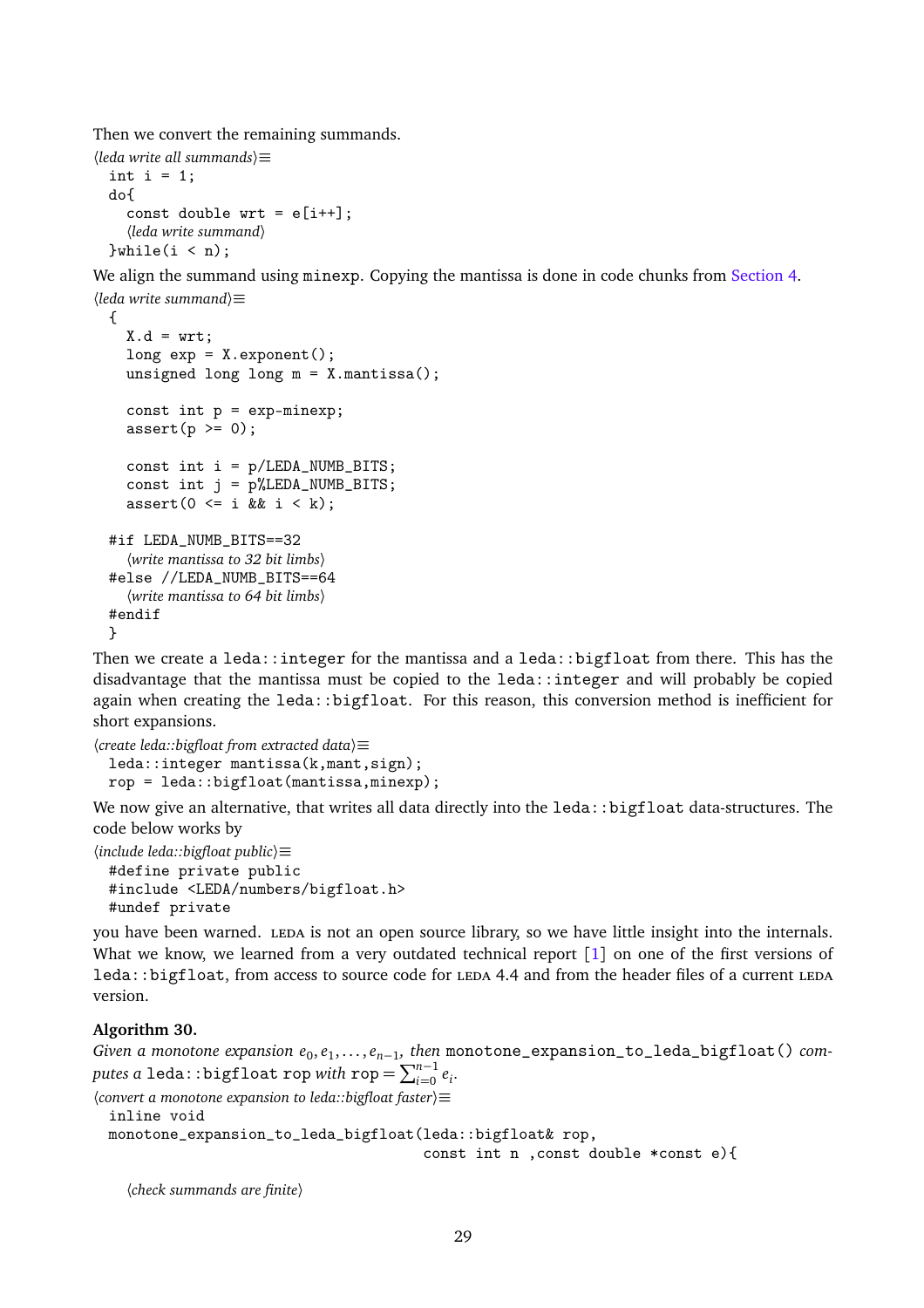```
〈handle zero or one summand〉
  〈check summands are nonzero〉
  〈set up precision leda internal〉
  〈set up bigfloat representation〉
  〈copy all summands to mantissa〉
  〈remove trailing zero limbs〉
  〈set bigfloat to representation〉
}
```
We handle expansions with less than two summands first and separately.

```
〈handle zero or one summand〉≡
 if(n == 0){
   rop = 0;return;
 }else if(n == 1){
   rop = e[0];return;
 }
```
leda::bigfloat has some interesting normalizing conditions. Stored are an integer mantissa *m* and exponent *e* representing  $m \cdot 2^e$ . Let  $b = \text{LEDA}_N$ UMB\_BITS be the number of bits in a limb, then *e* must be divisible by  $b.$  The trailing  $\log_2(b)$  bits of  $e$  are therefore always zero and not stored! Furthermore the least significant and most significant limb in *m* must be nonzero.

From the leading summand, we first compute maxexp to point directly in front of the most significant nonzero bit of the expansion. This ensures later that the most significant limb is not zero. Then we compute minexp, to point somewhere behind the least significant nonzero bit of the expansion. We decrease minexp further to be divisible by *b*. Integer division rounds towards zero, so we have to make sure minexp is positive at the point of division. Then we can compute the necessary precision and number of limbs *k*.

```
〈set up precision leda internal〉≡
 ieee_binary64 X;
 X.d = e[n-1];long maxexp = X.exponent()+53;if(!X.normalized()){
   const double d = 9007199254740992.0;
   assert(d == 1dexp(1.0, 53));
   X.d \neq d;
   assert(X.normalized());
   maxexp = X. exponent(); //+53-53;
 }
 X.d = e[0];long minexp = X.exponent();
 minexp += 100*LEDA_NUMB_BITS;
 minexp = LEDA_NUMB_BITS*(minexp/LEDA_NUMB_BITS);
 minexp -= 100*LEDA_NUMB_BITS;
 const long prec = maxexp-minexp;
 assert(prec >= 2);const long k = (prec+LEDA_NUMB_BITS-1)/LEDA_NUMB_BITS;
 assert( (k-1)*LEDA_NUMB_BITS < prec && prec <= k*LEDA_NUMB_BITS );
```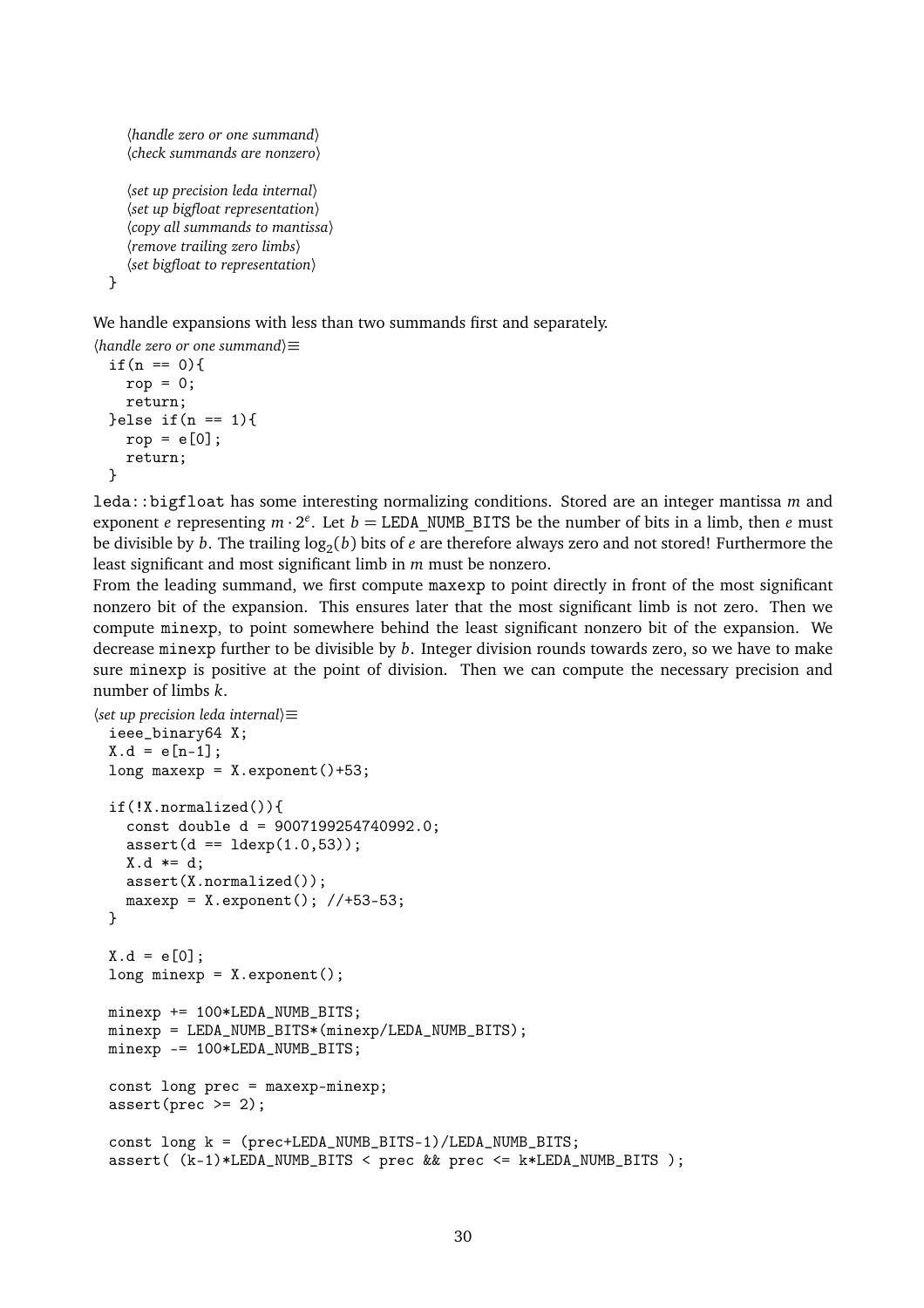leda::bigfloat is reference counted. We create a representation for *k* limbs and set/check some variables. The less obvious ones are: count – the reference counter, size – the number of available limbs, exp\_ptr – pointer to a representation for the exponent if it is not representable as long and used – the number of limbs in use.

```
〈set up bigfloat representation〉≡
 leda::bigfloat_rep* rep = leda::bigfloat::new_rep(k);
 assert(rep->count == 1);assert(rep->size == k);assert(rep->exp_ptr == 0);rep->used = k;
 rep->bitlength=prec;
 rep\text{-}\text{sign} = X \text{.sign}();
 rep->exponent = minexp/LEDA_NUMB_BITS;
```
Then we copy the mantissae of the summands. We need to align the least significant summand like all other summands, since minexp is not necessarily its exponent.

```
〈copy all summands to mantissa〉≡
 leda::digit *const mant = rep->vec;
 for(int i=0; i \lt k; i++) mant[i] = 0;
 for(int i=0;i\leq n;i++){
    const double wrt = e[i];〈leda write summand〉
 }
```
After copying the mantissae, there may be trailing zero limbs, however at most  $|(52 + 31)/32| = 2$  for 32 bit limbs (52 zero bits in the least significant summand  $+31$  zero bits for decreasing minexp) and  $|(52 + 63)/64| = 1$  for 64 bit limbs.

```
〈remove trailing zero limbs〉≡
 if(mant[0] == 0){
    int z=0;
    while(maxt[++z]=-0);rep->vec+=z;
   rep->exponent+=z;
   rep->used-=z;
    rep->bitlength -= z*LEDA_NUMB_BITS;
 }
```
Then we assign the new representation to rop. rop may currently point to some other representation, so we have to clear it fist.

```
〈set bigfloat to representation〉≡
 rop.clear();
 rop.PTR = rep;rop.special = leda::bigfloat::NOT_VAL;
```
### **A.2 General Expansions**

The code here is really just a copy from [Section 4.3.](#page-25-0) leda::bigfloat does however have an exact addition that we can use in expansion\_to\_leda\_bigfloat\_split(). Again we handle short expansions with fewer than 8 summands directly if we are bound to the LEDA interface.

### **Algorithm 31.**

*Given an expansion*  $e_0, e_1, \ldots, e_{n-1}$ , then the function expansion\_to\_leda\_bigfloat\_split() com $p$ utes a leda::bigfloat rop *with* rop  $= \sum_{i=0}^{n-1} e_i$ .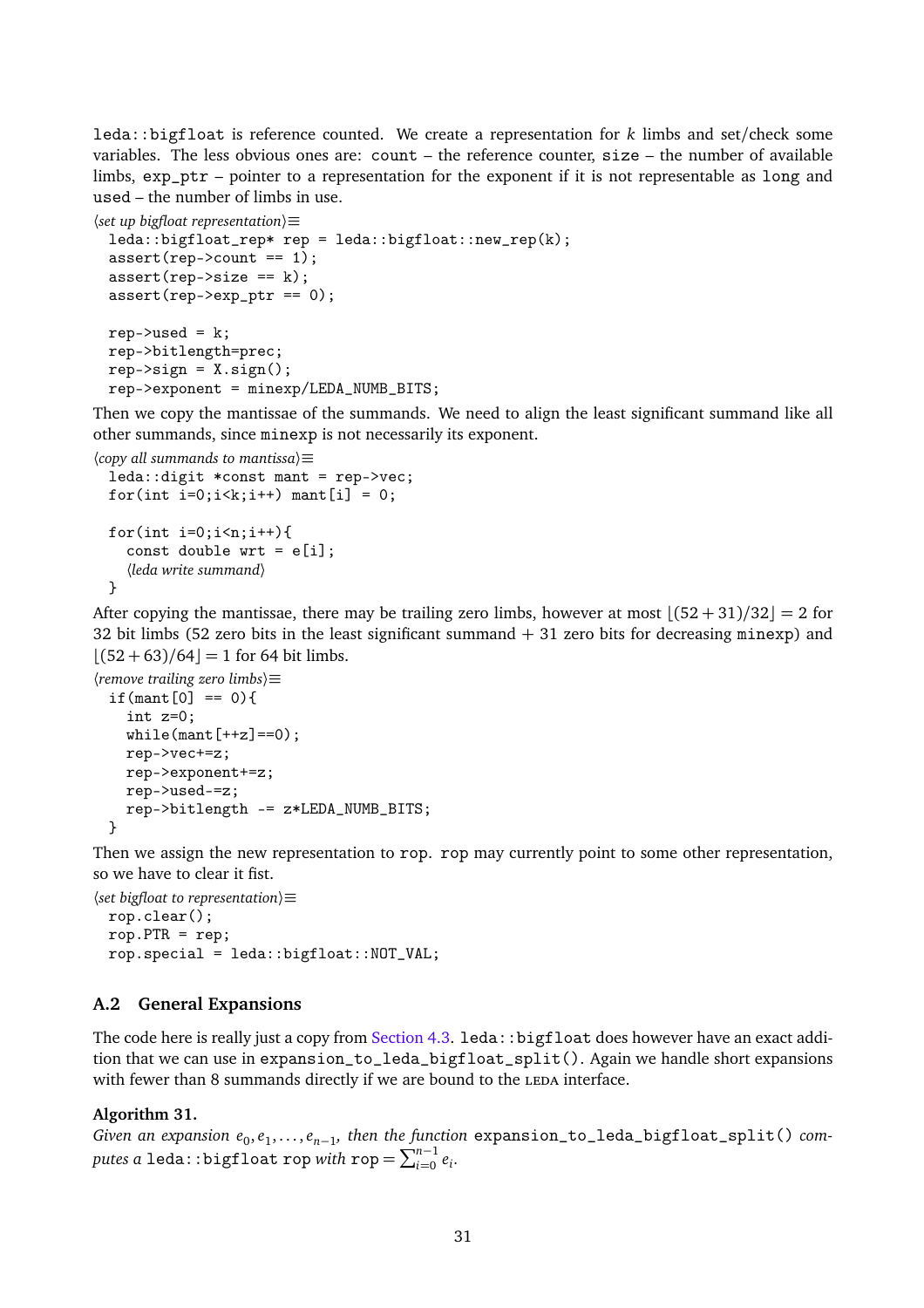```
〈convert an expansion by splitting to leda::bigfloat〉≡
 void expansion_to_leda_bigfloat_split(leda::bigfloat& rop,
                                            const int n ,const double *const e){
    〈check summands are finite〉
 #ifdef USE_DOCUMENTED_LEDA_INTERFACE
    const int crossover = 8;
    〈handle expansions shorter than crossover〉
 #else
    〈handle zero or one summand〉
 #endif
    double pos[n];
    double neg[n];
    int plen=0;
    int nlen=0;
    for(int i=0;i<n;i++) {<br>if(e[i]>0.0) po
                        pos[plen++]=e[i];
      else if(e[i]<0.0) neg[nlen++]=e[i];
    }
    if(plen*nlen!=0){
      leda::bigfloat x;
      monotone_expansion_to_leda_bigfloat(rop,plen,pos);
      monotone_expansion_to_leda_bigfloat(x,nlen,neg);
      rop = leda::add(rop, x, 53, leda::EXACT);}else if(plen!=0){
      monotone_expansion_to_leda_bigfloat(rop,plen,pos);
    }else if(nlen!=0){
      monotone_expansion_to_leda_bigfloat(rop,nlen,neg);
    }else{
      rop = 0;
    }
 }
```

```
Algorithm 32. Given an expansion e<sub>0</sub>, e_1, \ldots, e_{n-1} with \sum_{i=0}^{n-1} |e_i| < \tau(2 - \varepsilon_m), e.g., a strongly nonoverlap-
ping expansion, then expansion_to_leda_bigfloat_monotonize() computes a leda::bigfloat
rop with rop = \sum_{i=0}^{n-1} e_i.
```

```
〈convert an expansion by monotonizing to leda::bigfloat〉≡
 void expansion_to_leda_bigfloat_monotonize(leda::bigfloat& rop,
                                                 const int n ,const double *const e){
    〈check summands are finite〉
    〈handle zero or one summand〉
    const int l = 40;
    double g[l];
    const int k = de_{monotonic}(n,e,1,g);double *const f = g+1-k;
   monotone_expansion_to_leda_bigfloat(rop,k,f);
 }
```